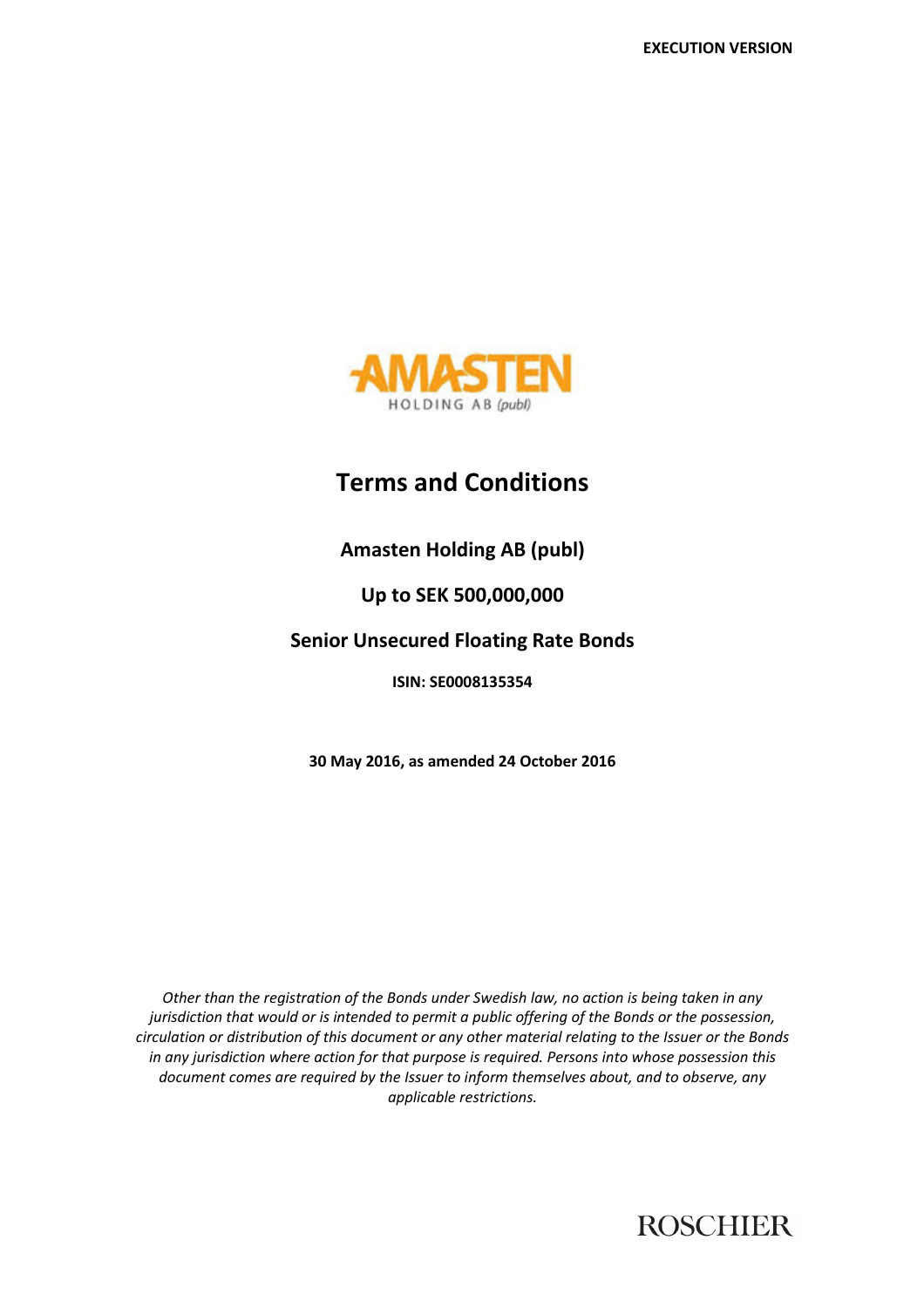## **Table of Contents**

| 1.  |  |
|-----|--|
| 2.  |  |
| 3.  |  |
| 4.  |  |
| 5.  |  |
| 6.  |  |
| 7.  |  |
| 8.  |  |
| 9.  |  |
| 10. |  |
| 11. |  |
| 12. |  |
| 13. |  |
| 14. |  |
| 15. |  |
| 16. |  |
| 17. |  |
| 18. |  |
| 19. |  |
| 20. |  |
| 21. |  |
| 22. |  |
| 23. |  |
| 24. |  |
| 25. |  |
| 26. |  |
| 27. |  |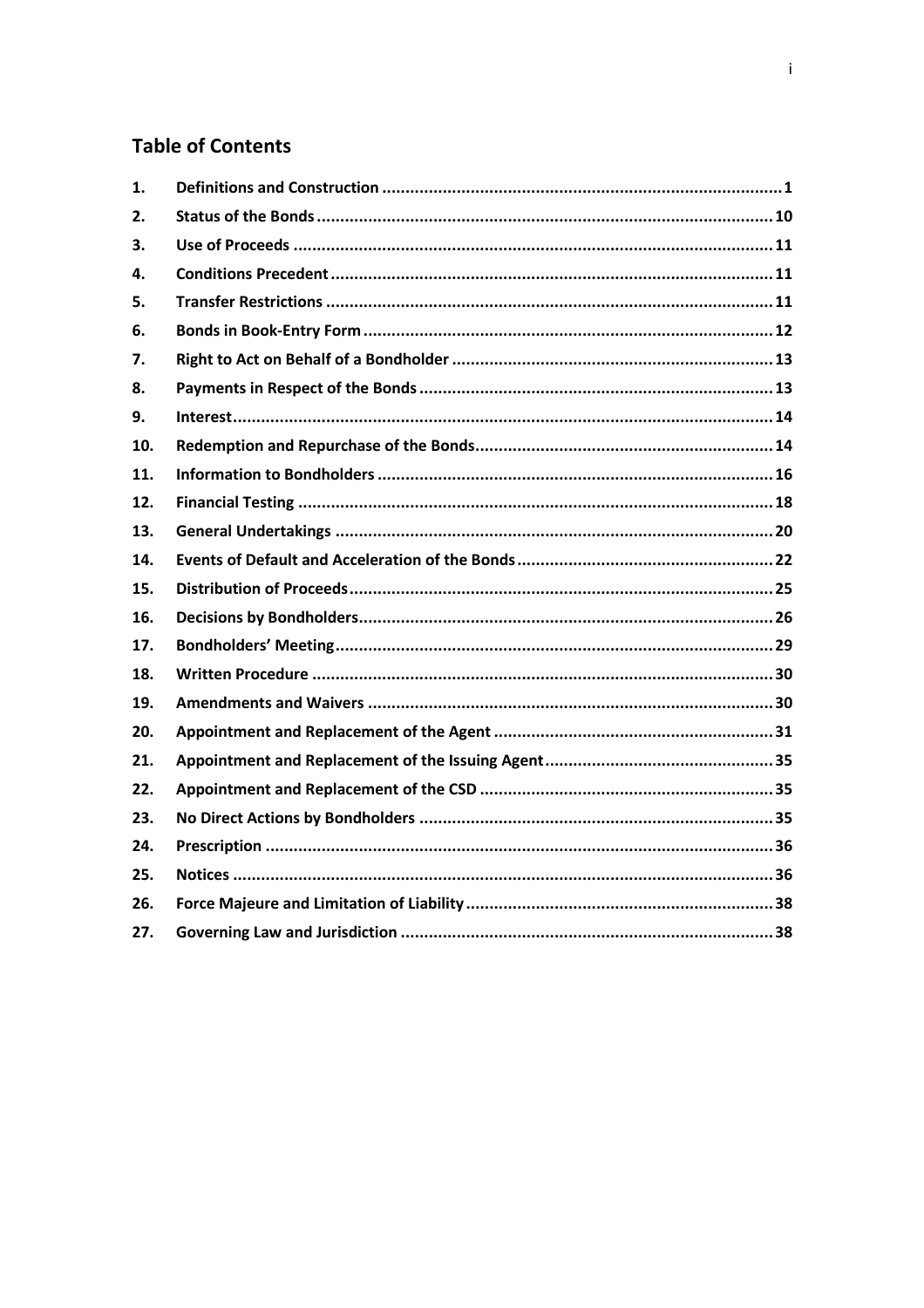## **1. Definitions and Construction**

#### **1.1 Definitions**

In these terms and conditions (the "**Terms and Conditions**"):

"**Account Operator**" means a bank or other party duly authorised to operate as an account operator pursuant to the Financial Instruments Accounts Act and through which a Bondholder has opened a Securities Account in respect of its Bonds.

"**Accounting Principles**" means international financial reporting standards (IFRS) within the meaning of Regulation 1606/2002/EC (or as otherwise adopted or amended from time to time/as in force on the First Issue Date.

"**Adjusted Nominal Amount**" means the Total Nominal Amount less the Nominal Amount of all Bonds owned by a Group Company or an Affiliate, irrespective of whether such person is directly registered as owner of such Bonds.

"**Advance Purchase Agreements**" means (a) an advance or deferred purchase agreement if the agreement is in respect of the supply of assets or services and payment in the normal course of business with credit periods which are normal for the relevant type of project contracts, or (b) any other trade credit incurred in the ordinary course of business.

"**Affiliate**" means any Person, directly or indirectly, controlling or controlled by or under direct or indirect common control with such specified Person. For the purpose of this definition, "control" when used with respect to any Person means the power to direct the management and policies of such Person, directly or indirectly, whether through the ownership of voting securities, by contract or otherwise; and the terms "controlling" and "controlled" have meanings correlative to the foregoing.

"**Agency Agreement**" means the agency agreement entered into on or before the First Issue Date, between the Issuer and the Agent, or any replacement agency agreement entered into after the First Issue Date between the Issuer and an agent, regarding, *inter alia*, the remuneration payable to the Agent.

"**Agent**" means Intertrust CN (Sweden) AB, Swedish Reg. No. 556625-5476, or another party replacing it, as Agent, in accordance with these Terms and Conditions.

"**Bondholder**" means the person who is registered on a Securities Account as direct registered owner (Sw. *ägare*) or nominee (Sw. *förvaltare*) with respect to a Bond.

"**Bondholders' Meeting**" means a meeting among the Bondholders held in accordance with Clause 17 (*Bondholders' Meeting*).

"**Bond**" means a debt instrument (Sw. *skuldförbindelse*) for the Nominal Amount and of the type set forth in Chapter 1 Section 3 of the Financial Instruments Accounts Act and which are governed by and issued under these Terms and Conditions, including the Initial Bonds and any Subsequent Bonds.

"**Business Day**" means a day in Sweden other than a Sunday or other public holiday. Saturdays, Midsummer Eve (Sw. *midsommarafton*), Christmas Eve (Sw. *julafton*) and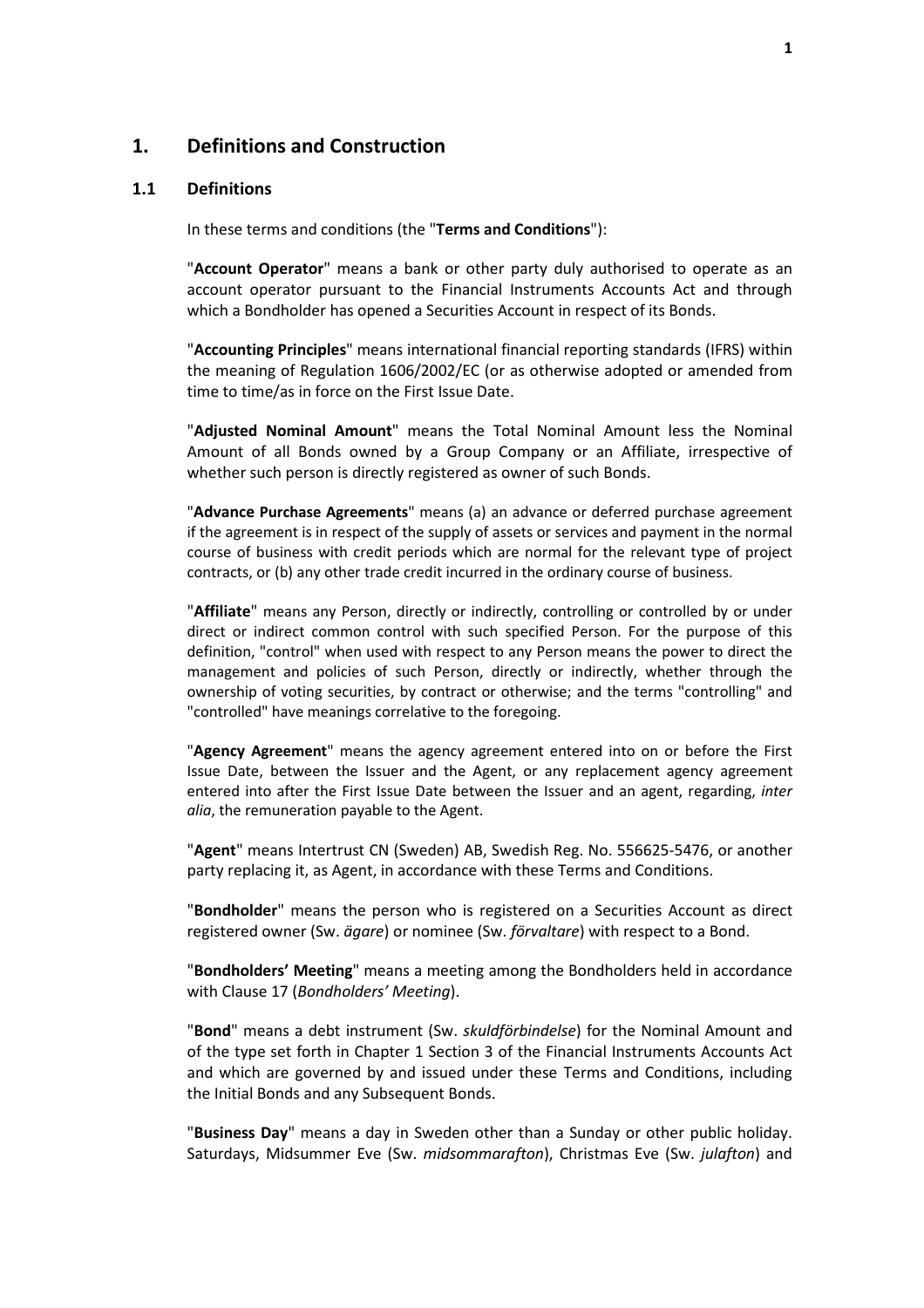New Year's Eve (Sw. *nyårsafton*) shall for the purpose of this definition be deemed to be public holidays.

"**Business Day Convention**" means the first following day that is a Business Day unless that day falls in the next calendar month, in which case that date will be the first preceding day that is a Business Day.

"**Call Option**" means the Issuer's right to redeem outstanding Bonds in full in accordance with Clause 10.3 (*Voluntary Total Redemption*).

#### **"Call Option Amount"** means:

- (a) 103 per cent. of the Outstanding Nominal Amount, together with accrued but unpaid interest, if the Call Option is exercised on or after the First Call Date to, but not including, the date falling 33 months after the First Issue Date;
- (b) 101 per cent. of the Outstanding Nominal Amount, together with accrued but unpaid interest, if the Call Option is exercised on or after the date falling 33 months after the First Issue Date to, but not including, the Final Maturity Date; and
- (c) notwithstanding paragraph (b) above, provided that the redemption is financed to 100 per cent. by way of one or several Market Loan issues, at any time from and including the date falling 33 months after the First Issue Date to, but excluding, the Final Maturity Date, at an amount equal to 100 per cent. of the Outstanding Nominal Amount together with accrued but unpaid Interest.

"**Change of Control Event**" means the occurrence of an event or series of events whereby (i) the shares of the Issuer cease to be listed on NASDAQ First North or any Regulated Market replacing NASDAQ First North, or (ii) any person or group of persons acting in concert gains control over the Issuer and where "control" means (a) controlling, directly or indirectly, more than 50% of the voting shares of the Issuer, or (b) the right to, directly or indirectly, appoint or remove the whole or a majority of the directors of the board of directors of the Issuer, and where "acting in concert" means, a group of persons who, pursuant to an agreement or understanding (whether formal or informal), actively co-operate, through the acquisition directly or indirectly of shares in the Issuer by any of them, either directly or indirectly, to obtain or consolidate control of the Issuer.

"**Compliance Certificate**" means a certificate, in form and substance satisfactory to the Agent, signed by the Issuer certifying (i) the satisfaction of the Maintenance Test or the Incurrence Test (as applicable) (including figures in respect of the relevant financial covenant(s) and the basis on which they/it has/have been calculated), and (ii) that so far as it is aware no Event of Default is continuing or, if it is aware that such event is continuing, specifying the event and steps, if any, being taken to remedy it.

"**CSD**" means the Issuer's central securities depository and registrar in respect of the Bonds, Euroclear Sweden AB, Swedish Reg. No. 556112-8074, P.O. Box 191, 101 23 Stockholm, Sweden, or another party replacing it, as CSD, in accordance with these Terms and Conditions.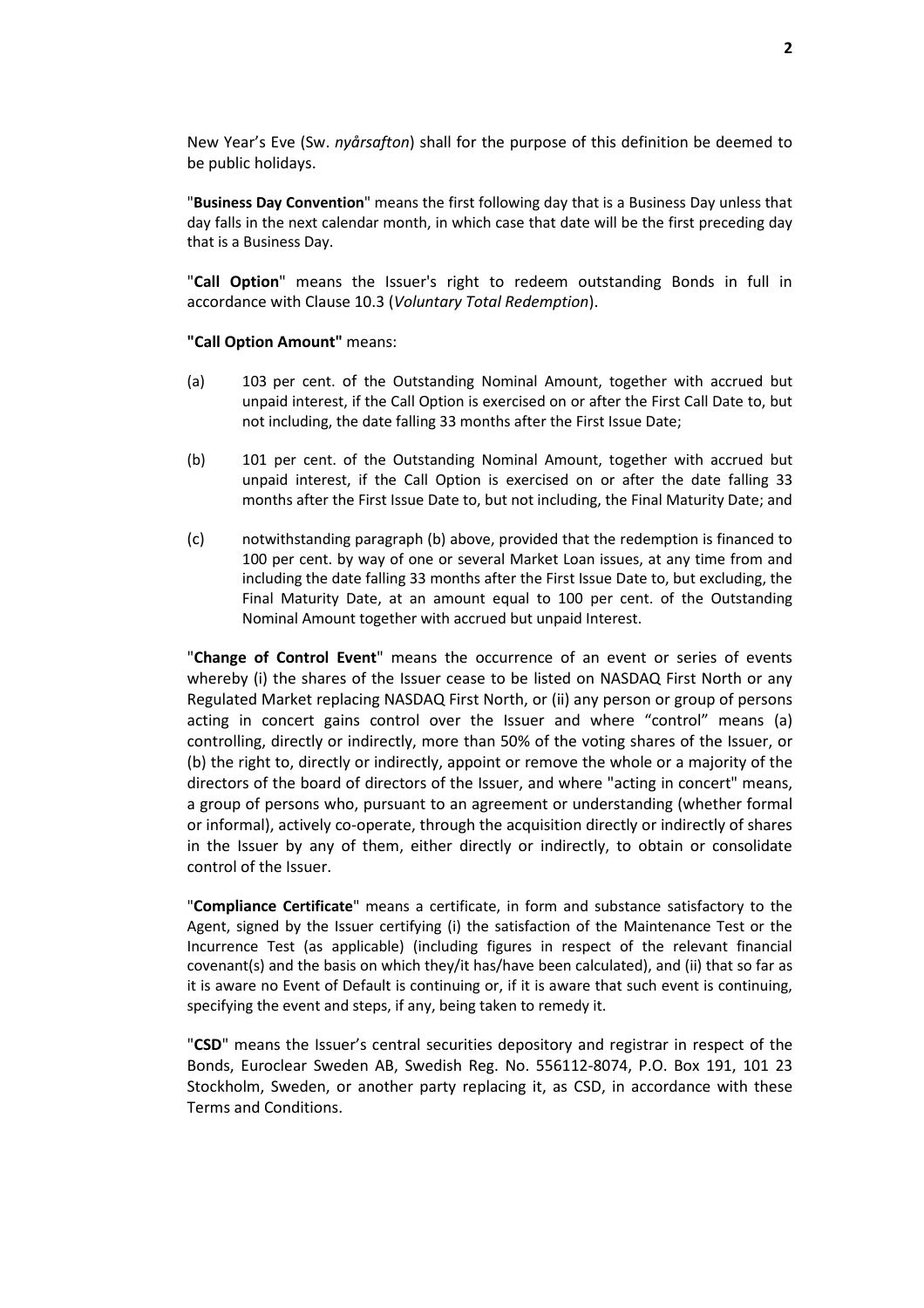"**CSD Regulations**" means the CSD's rules and regulations applicable to the Issuer, the Agent and the Bonds from time to time.

"**EBITDA**" means, in respect of the Relevant Period, the consolidated profit of the Group from ordinary activities according to the latest Financial Report(s):

- (a) before deducting any amount of tax on profits, gains or income paid or payable by any member of the Group;
- (b) before deducting any Net Finance Charges;
- (c) before taking into account any extraordinary items which are not in line with the ordinary course of business;
- (d) before taking into account any Transaction Costs;
- (e) not including any accrued interest owing to any member of the Group;
- (f) before taking into account any unrealised gains or losses on any derivative instrument (other than any derivative instruments which is accounted for on a hedge account basis);
- (g) after adding back or deducting, as the case may be, the amount of any loss or gain against book value arising on a disposal of any asset (other than in the ordinary course of trading) and any loss or gain arising from an upward or downward revaluation of any asset;
- (h) after deducting the amount of any profit (or adding back the amount of any loss) of any member of the Group which is attributable to minority interests;
- (i) plus or minus the Group's share of the profits or losses of entities which are not part of the Group; and
- (j) after adding back any amount attributable to the amortisation, depreciation or depletion of assets of members of the Group.

"**Environmental Law**" means any applicable law or regulation which relates to:

- (a) the pollution or protection of the environment;
- (b) the conditions of the workplace; or
- (c) the generation, handling, storage, use, release or spillage of any substance which, alone or in combination with any other, is capable of causing harm to the environment, including, without limitation, any waste.

"**Environmental Permit**" means any permit and other authorisation and the filing of any notification, report or assessment required under any Environmental Law for the operation of the business of any member of the Group conducted on or from the real properties owned or used by any member of the Group.

"**Event of Default**" means an event or circumstance specified in any of the Clauses 14.1 (*Non-Payment*) to and including Clause 14.10 (*Continuation of the Business*).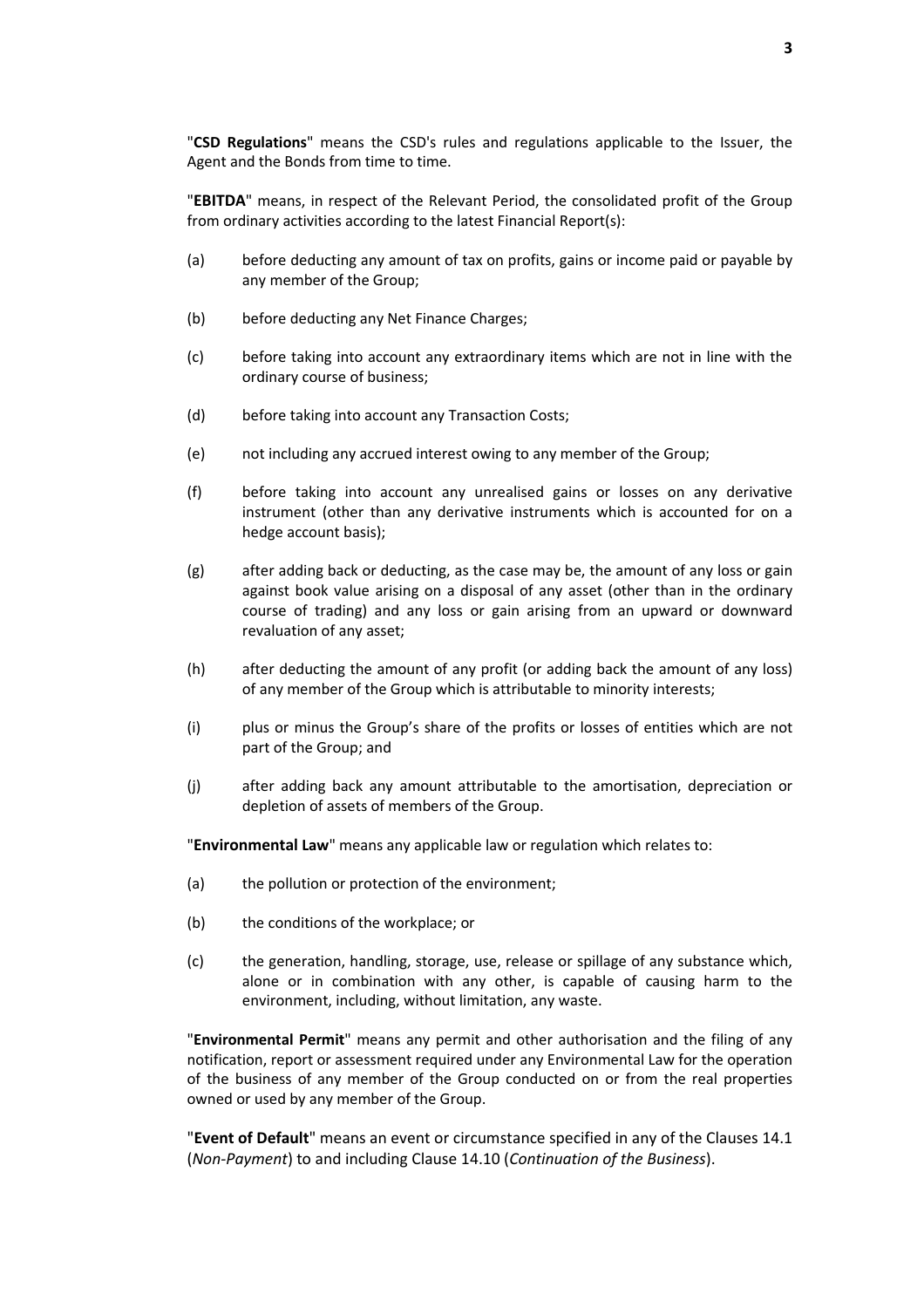"**Equity**" means by reference to the consolidated balance sheet of the Group the sum of (i) restricted equity, and (ii) non-restricted equity.

"**Equity Ratio**" means the ratio of Equity to Total Assets.

"**Final Maturity Date**" means 2 June 2019.

"**Finance Documents**" means these Terms and Conditions, the Agency Agreement, the Proceeds Account Pledge Agreement and any other document designated by the Issuer and the Agent as a Finance Document.

"**Financial Indebtedness**" means any indebtedness in respect of:

- (a) monies borrowed or raised, including Market Loans;
- (b) the amount of any liability in respect of any finance leases, to the extent the arrangement is treated as a finance lease in accordance with the accounting principles applicable on the First Issue Date (a lease which in the accounts of the Group is treated as an asset and a corresponding liability);
- (c) receivables sold or discounted (other than any receivables to the extent they are sold on a non-recourse basis);
- (d) any amount raised under any other transaction (including any forward sale or purchase agreement) having the commercial effect of a borrowing;
- (e) any derivative transaction entered into in connection with protection against or benefit from fluctuation in any rate or price (and, when calculating the value of any derivative transaction, only the mark to market value shall be taken into account, provided that if any actual amount is due as a result of a termination or a close-out, such amount shall be used instead);
- (f) any counter indemnity obligation in respect of a guarantee, indemnity, bond, standby or documentary letter of credit or any other instrument issued by a bank or financial institution; and
- (g) (without double counting) any guarantee or other assurance against financial loss in respect of a type referred to in the above items (a)-(f).

"**Financial Instruments Accounts Act**" means the Swedish Financial Instruments Accounts Act (Sw. *lag (1998:1479) om kontoföring av finansiella instrument*).

"**Financial Report**" means the Group's annual audited financial statements or quarterly interim unaudited reports, which shall be prepared and made available in accordance with Clause 11.1 (*Information from the Issuer*).

"**First Call Date**" means the date falling 24 months after the First Issue Date.

"**First Issue Date**" means 2 June 2016.

"**Floating Rate Margin**" means 6.00 per cent.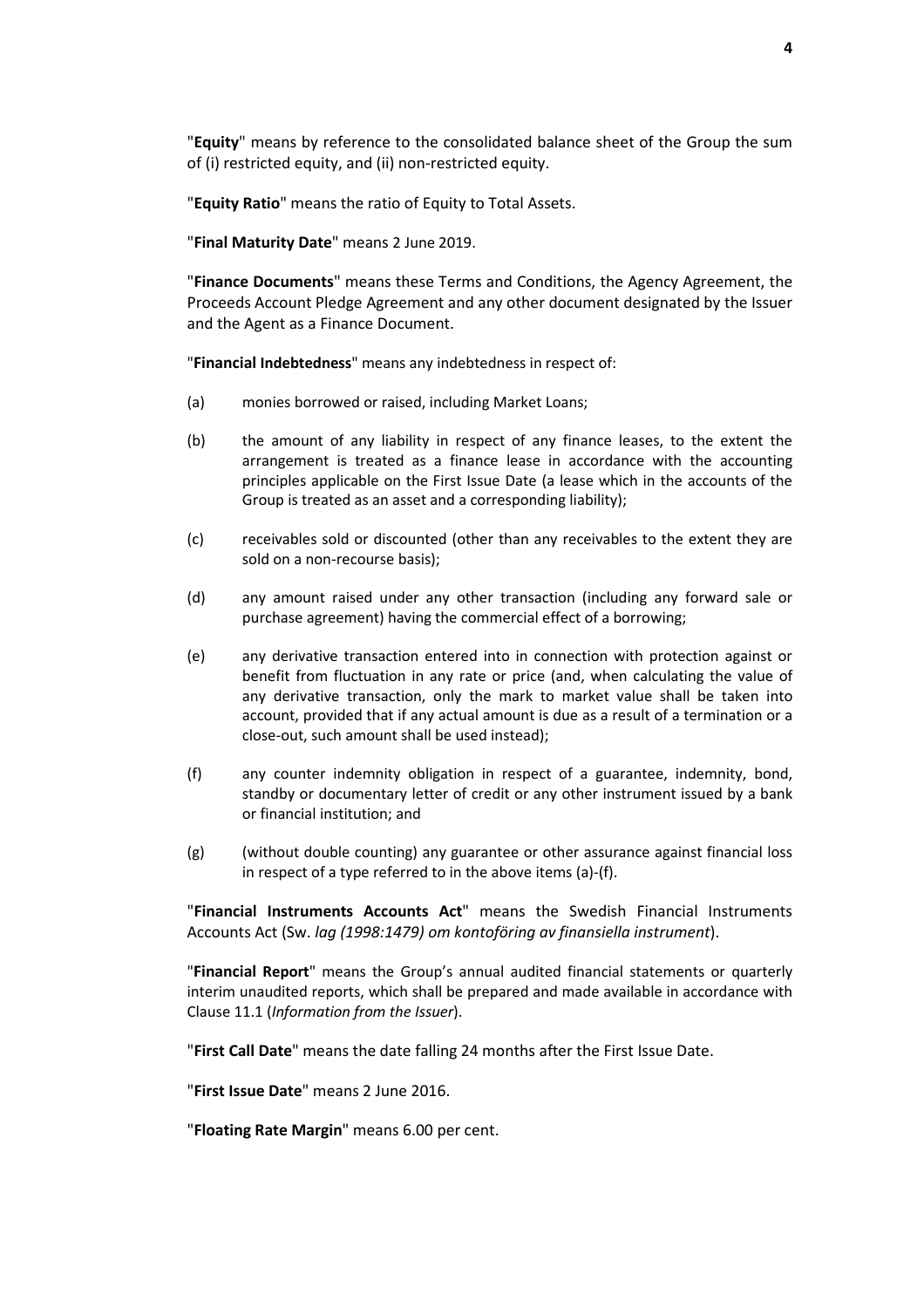"**Force Majeure Event**" has the meaning set forth in Clause 26(a).

"**Group**" means the Issuer and its Subsidiaries from time to time (each a "**Group Company**").

"**Incurrence Test**" means the test of the financial incurrence covenants as set out in Clause 12.2 (*Incurrence Test*).

"**Initial Bonds**" means the Bonds issued on the First Issue Date.

"**Insolvent**" means, in respect of a relevant person, that it is deemed to be insolvent, or admits inability to pay its debts as they fall due, in each case within the meaning of Chapter 2, Sections 7-9 of the Swedish Bankruptcy Act (Sw. *konkurslagen (1987:672)*) (or its equivalent in any other jurisdiction), suspends making payments on any of its debts or by reason of actual financial difficulties commences negotiations with all or substantially all of its creditors (other than the Bondholders and creditors of secured debt) with a view to rescheduling any of its indebtedness (including company reorganisation under the Swedish Company Reorganisation Act (Sw. *lag (1996:764) om företagsrekonstruktion*) (or its equivalent in any other jurisdiction)) or is subject to involuntary winding-up, dissolution or liquidation.

"**Interest**" means the interest on the Bonds calculated in accordance with Clauses 9(a) to 9(c).

"**Interest Coverage Ratio**" means the ratio of EBITDA to Net Finance Charges.

"**Interest Payment Date**" 2 September, 2 December, 2 March and 2 June of each year or, to the extent such day is not a Business Day, the Business Day following from an application of the Business Day Convention. The first Interest Payment Date for the Bonds shall be 2 September 2016 and the last Interest Payment Date shall be the Final Maturity Date.

"**Interest Period**" means (i) in respect of the first Interest Period, the period from (but excluding) the First Issue Date to (and including) the first Interest Payment Date, and (ii) in respect of subsequent Interest Periods, the period from (but excluding) an Interest Payment Date to (and including) the next succeeding Interest Payment Date (or a shorter period if relevant).

"**Interest Rate**" means STIBOR (3 months) plus the Floating Rate Margin *per annum*.

"**Issuer**" means Amasten Holding AB (publ), a public limited liability company incorporated under the laws of Sweden with Reg. No. 556580-2526.

"**Issuing Agent**" means ABG Sundal Collier ASA, Reg. No. 883603362, or another party replacing it, as Issuing Agent, in accordance with these Terms and Conditions.

"**LTV Ratio**" means at any time in relation to the Group, the aggregate of the Net Interest Bearing Debt of the Group as a percentage of the aggregate Value of all Properties.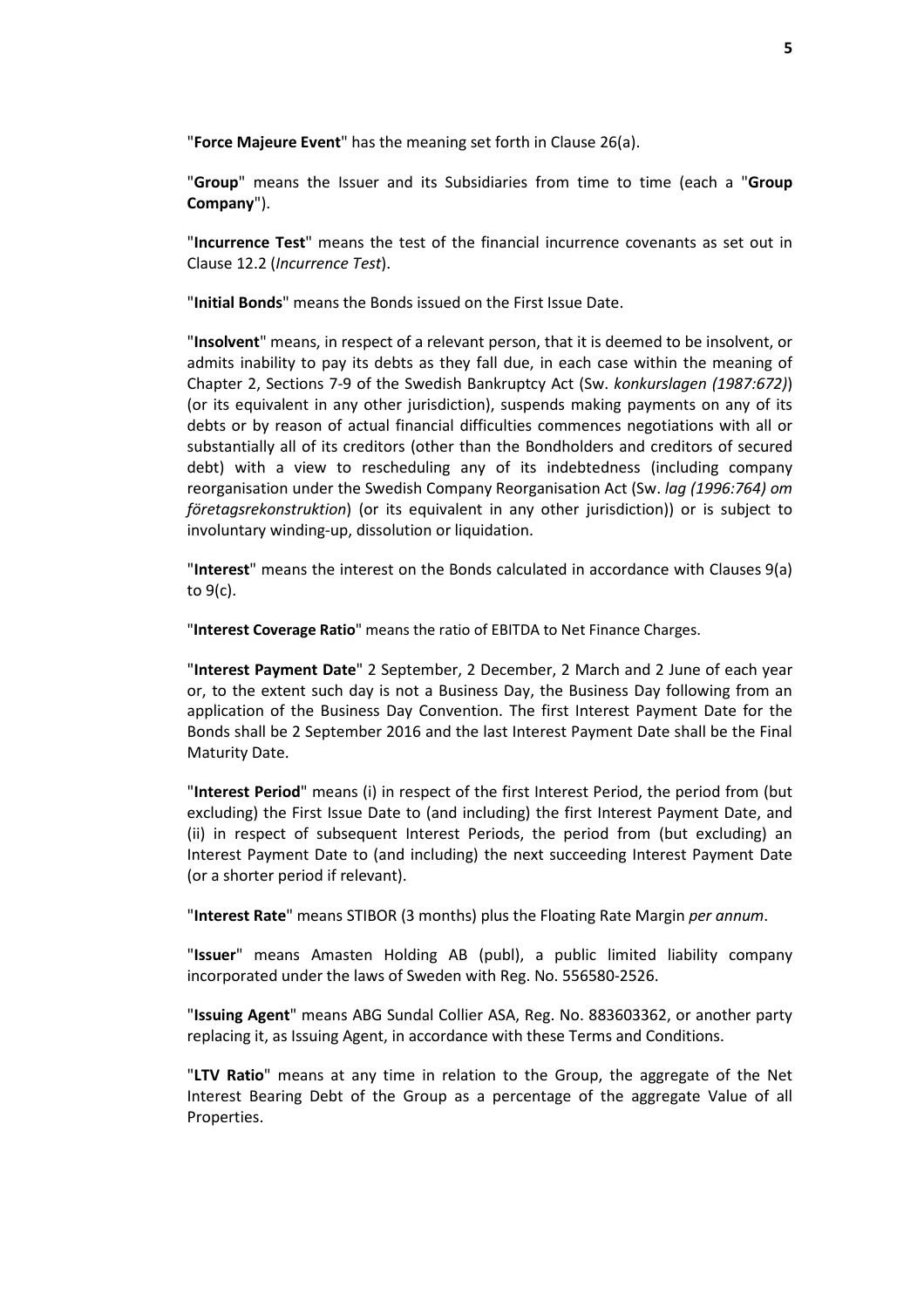"**Maintenance Covenants**" means the financial maintenance covenants as set out in Clause 12.1 (*Maintenance Test*).

"**Maintenance Test"** means the test of the financial maintenance covenants as set out in Clause 12.1 (*Maintenance Test*).

"**Make Whole Amount**" means a price equivalent to the sum of:

- (a) the present value on the relevant record date of 103 per cent. of the Outstanding Nominal Amount as if such payment originally should have taken place on the First Call Date; and
- (b) the present value on the relevant record date of the remaining interest payments (assuming that the Interest Rate for the period from the relevant redemption date to the First Call Date will be equal to the interpolated SEK mid-swap rate for the remaining term from the redemption date until the First Call Date plus 3 per cent.) on the Bonds on the First Call Date, less any accrued but unpaid interest, through and including the First Call Date,

both calculated by using a discount rate of 50 basis points over the comparable Swedish Government Bond Rate (i.e. comparable to the remaining duration of the Bonds until the mentioned date falling on the First Call Date) and where "relevant record date" shall mean a date agreed upon between the Agent, the CSD and the Issuer in connection with such repayment.

"**Market Loan**" means any loan or other indebtedness where an entity issues commercial paper, certificates, subordinated debentures, bonds or any other debt securities (including, for the avoidance of doubt, medium term note programmes and other market funding programmes), provided in each case that such instruments and securities are or can be subject to trade on NASDAQ Stockholm or any other regulated or unregulated recognised market place.

"**Material Adverse Effect**" means a material adverse effect on

- (a) the business, financial condition or operations of the Group taken as a whole;
- (b) the Group's ability to perform and comply with the Finance Documents; or
- (c) the validity or enforceability of the Finance Documents.

"**Net Finance Charges**" means, for the Relevant Period, the aggregate amount of the accrued interest, commission, fees, discounts, payment fees, premiums or charges and other finance payments in respect of Financial Indebtedness whether paid or payable by any member of the Group according to the latest Financial Report(s) (calculated on a consolidated basis) other than Transaction Costs, after deducting any interest payable for that Relevant Period to any member of the Group and any interest income relating to cash.

"**Net Interest Bearing Debt**" means the aggregate interest bearing debt (including also debt instruments with payment in kind interest) less cash and cash equivalent investments (such cash equivalent investments to be calculated in accordance with the applicable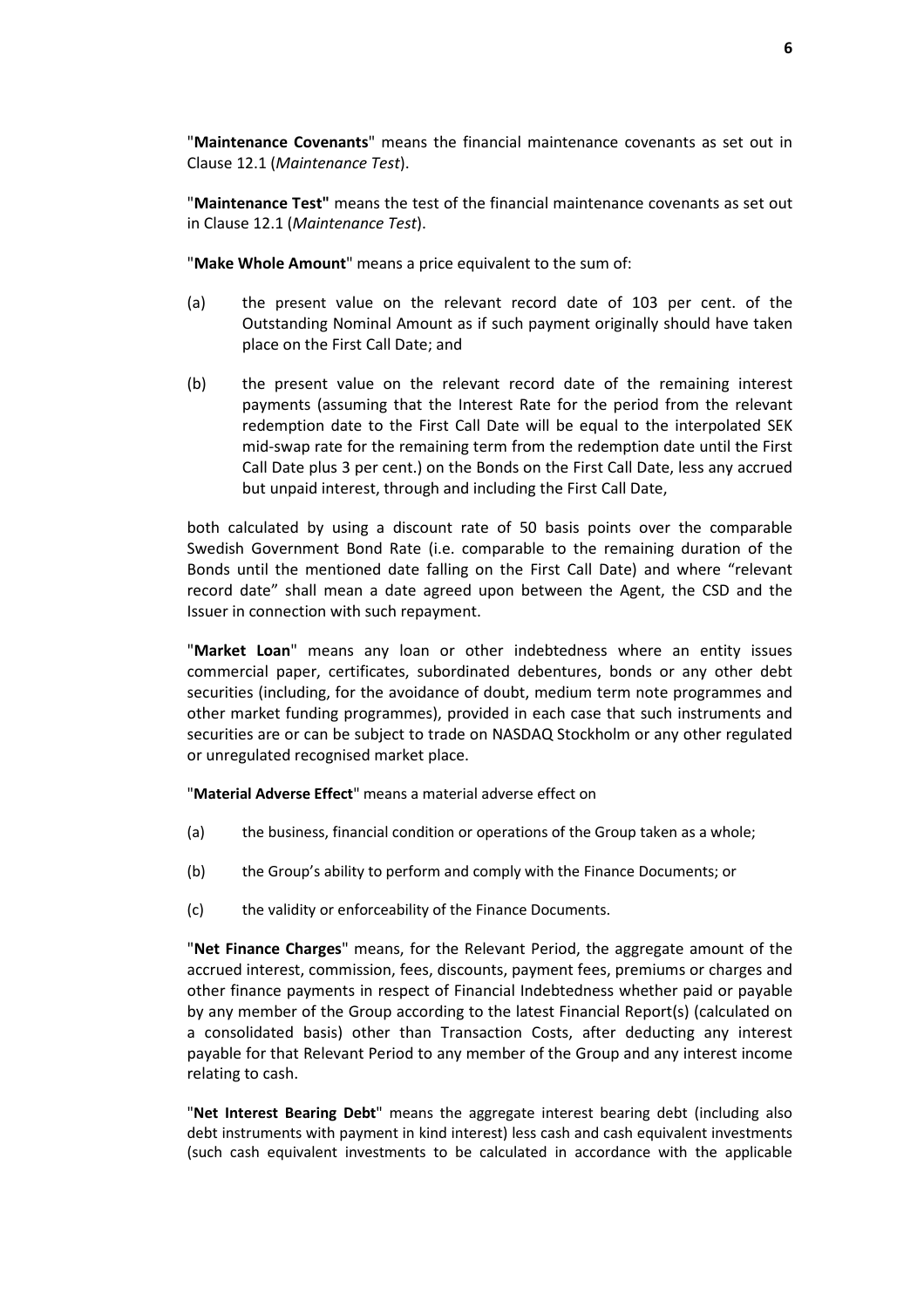accounting principles of the Group from time to time) of the Group (for the avoidance of doubt, excluding loans between members of the Group).

"**Net Proceeds**" means the proceeds from the issuance of the Bonds which after deduction has been made for the Transaction Costs, including fees, payable by the Issuer to ABG Sundal Collier AB as bookrunner for the services provided in relation to the placement and issuance of the Bonds.

"**Nominal Amount**" has the meaning set forth in Clause 2(c).

"**Person**" means any individual, corporation, partnership, limited liability company, joint venture, association, joint-stock company, trust, unincorporated organisation, government, or any agency or political subdivision thereof or any other entity, whether or not having a separate legal personality.

"**Proceeds Account**" means a bank account of the Issuer held with a reputable bank, into which the Net Proceeds will be transferred and which has been pledged in favour of the Agent and the Bondholders (represented by the Agent) under the Proceeds Account Pledge Agreement.

"**Proceeds Account Pledge Agreement**" means the pledge agreement entered into between the Issuer and the Agent on or about the First Issue Date in respect of a first priority pledge over the Proceeds Account and all funds held on the Proceeds Account from time to time, granted in favour of the Bondholders and the Agent (in its capacity as agent in accordance with the Agency Agreement).

"**Property**" means any real property owned by a member of the Group from time to time, jointly referred to as the "**Properties**".

"**Quotation Day**" means, in relation to any period for which an interest rate is to be determined, two (2) Business Days before the first day of that period.

"**Record Date**" means the fifth (5) Business Day prior to (i) an Interest Payment Date, (ii) a Redemption Date, (iii) a date on which a payment to the Bondholders is to be made under Clause 15 (*Distribution of Proceeds*), or (iv) another relevant date, or in each case such other Business Day falling prior to a relevant date if generally applicable on the Swedish bond market.

"**Redemption Date**" means the date on which the relevant Bonds are to be redeemed or repurchased in accordance with Clause 10 (*Redemption and Repurchase of the Bonds*).

"**Reference Date**" means 31 March, 30 June, 30 September and 31 December in each year for as long as any Bonds are outstanding.

"**Reference Banks**" means the banks reasonably selected by the Issuing Agent.

"**Regulated Market**" means any regulated market (as defined in Directive 2004/39/EC on markets in financial instruments).

"**Relevant Period**" means each period of 12 consecutive calendar months ending on a Reference Date.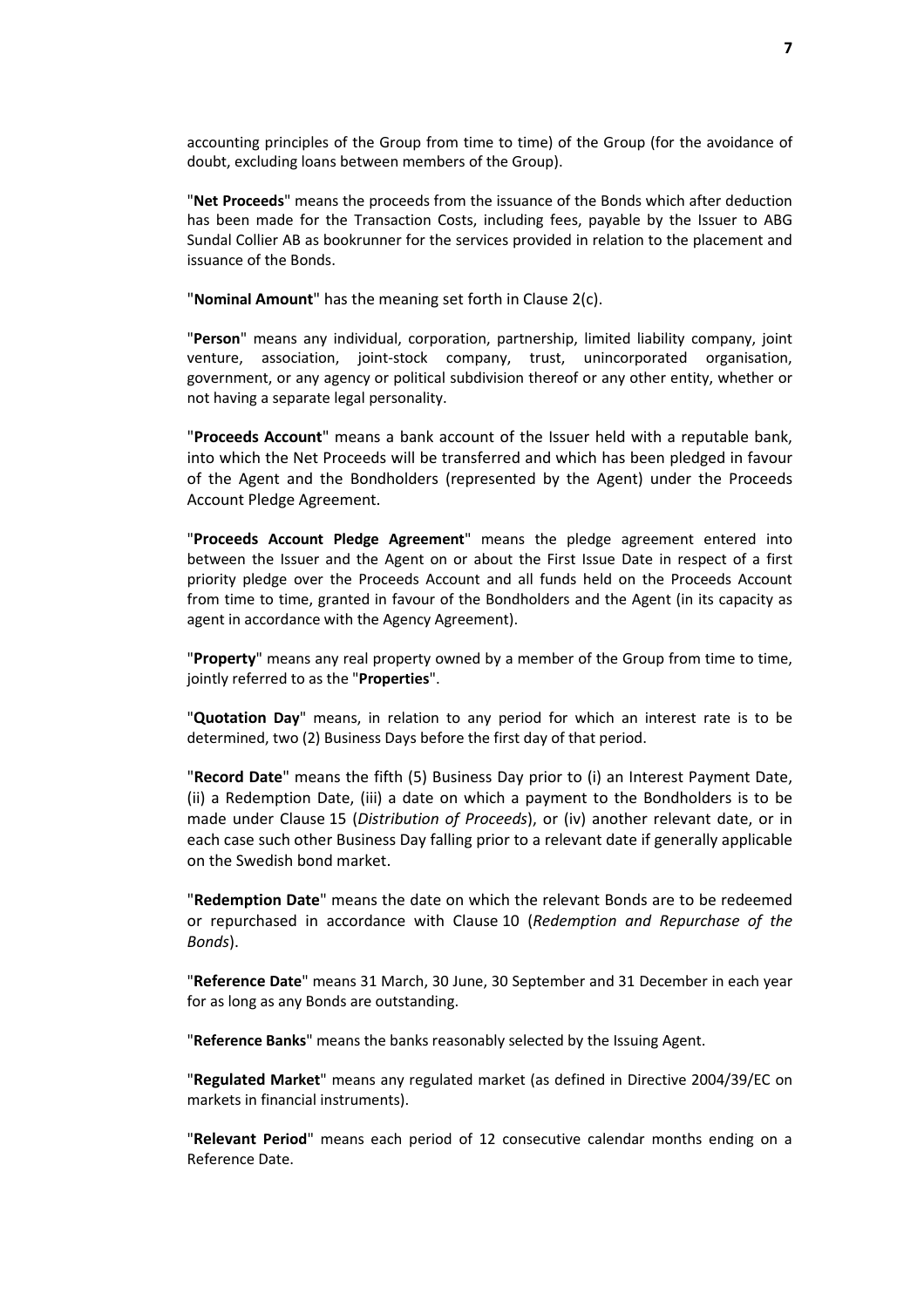"**Securities Account**" means the account for dematerialised securities maintained by the CSD pursuant to the Financial Instruments Accounts Act in which (i) an owner of such security is directly registered or (ii) an owner's holding of securities is registered in the name of a nominee.

"**Securities Act**" means the US Securities Act of 1933, as amended.

"**STIBOR**" means:

- (a) the applicable percentage rate per annum displayed on NASDAQ Stockholm's website for STIBOR fixing (or through another website replacing it) as of or around 11.00 a.m. on the Quotation Day for the offering of deposits in Swedish Kronor and for a period comparable to the relevant Interest Period; or
- (b) if no rate is available for the relevant Interest Period, the arithmetic mean of the rates (rounded upwards to four decimal places) as supplied to the Issuing Agent at its request quoted by the Reference Banks, for deposits of SEK 100,000,000 for the relevant period; or
- (c) if no quotation is available pursuant to paragraph (b), the interest rate which according to the reasonable assessment of the Issuing Agent best reflects the interest rate for deposits in Swedish Kronor offered in the Stockholm interbank market for the relevant period; and

if any such rate is below zero, STIBOR will be deemed to be zero.

"**Subsequent Bonds**" means any Bonds issued after the First Issue Date on one or more occasions.

"**Subsidiary**" means a subsidiary of the Issuer according to Chapter 1 Section 11 of the Swedish Companies Act (or under such provision as may replace this provision).

"**Swedish Government Bond Rate**" means:

- (a) the interpolated SGB rate between the SGB 12 August 2017 (series 1051) and the SGB 12 March 2019 (series 1052) (mid rates), as determined by the Issuing Agent on or about 11.00 am on the date of the notification of redemption; or
- (b) if no quotation is available pursuant to paragraph (a), the SGB rate which the Issuing Agent deems appropriate for the purpose of the calculation set out in this definition (acting reasonably); and

if any such rate is below zero, the Swedish Government Bond Rate will be deemed to be zero.

"**Swedish Kronor**" and "**SEK**" means the lawful currency of Sweden.

"**Total Assets**" means, in respect of the Group, the book value of the total consolidated assets as shown in the most recent annual consolidated financial statements of the Group.

"**Total Nominal Amount**" means the total aggregate Nominal Amount of the Bonds outstanding at the relevant time.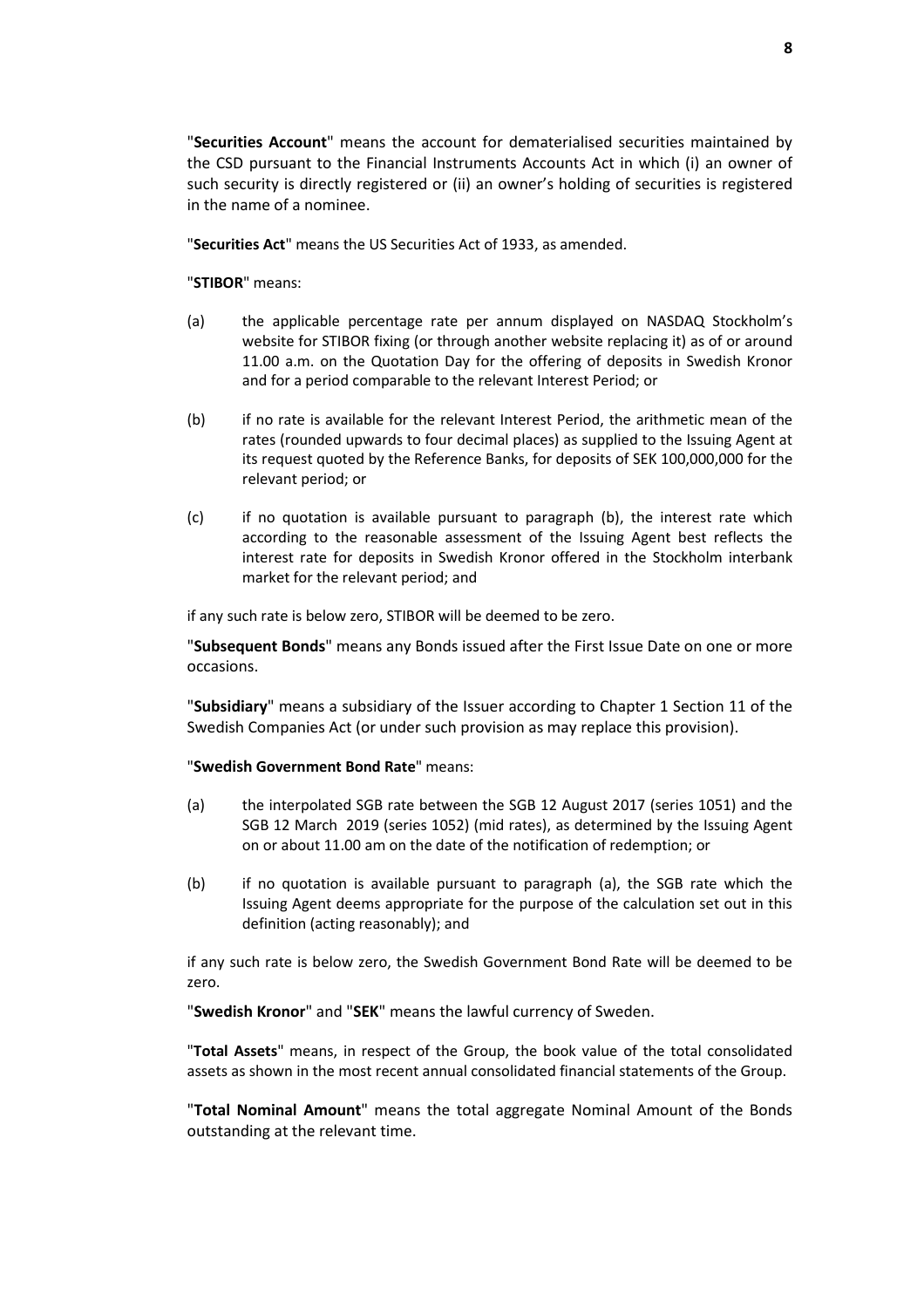"**Transaction Costs**" means all fees, costs and expenses, stamp, registration and other taxes incurred by the Issuer or any other member of the Group in connection with the issuance of the Bonds.

"**Value**" means the market value of a Property as set out in the most recent Valuation.

**"Valuation"** means a valuation report, which must not be older than twelve months and which shall be prepared by a reputable appraiser (appointed by the Issuer), in relation to a Property specifying the Value of the Property.

"**Written Procedure**" means the written or electronic procedure for decision making among the Bondholders in accordance with Clause 18 (*Written Procedure*).

### **1.2 Construction**

- (a) Unless a contrary indication appears, any reference in these Terms and Conditions to:
	- (i) "assets" includes present and future real properties, revenues and rights of every description;
	- (ii) any agreement or instrument is a reference to that agreement or instrument as supplemented, amended, novated, extended, restated or replaced from time to time;
	- (iii) a "regulation" includes any regulation, rule or official directive, request or guideline (whether or not having the force of law) of any governmental, intergovernmental or supranational body, agency, department or regulatory, self-regulatory or other authority or organisation;
	- (iv) a provision of law is a reference to that provision as amended or reenacted; and
	- (v) a time of day is a reference to Stockholm time.
- (b) An Event of Default is continuing if it has not been remedied or waived.
- (c) A notice shall be deemed to be sent by way of press release if it is made available to the public within Sweden promptly and in a non-discriminatory manner.
- (d) When ascertaining whether a limit or threshold specified in Swedish Kronor has been attained or broken, an amount in another currency shall be counted on the basis of the rate of exchange for such currency against Swedish Kronor for the previous Business Day, as published by the Swedish Central Bank (Sw. *Riksbanken*) on its website (www.riksbank.se). If no such rate is available, the most recently published rate shall be used instead.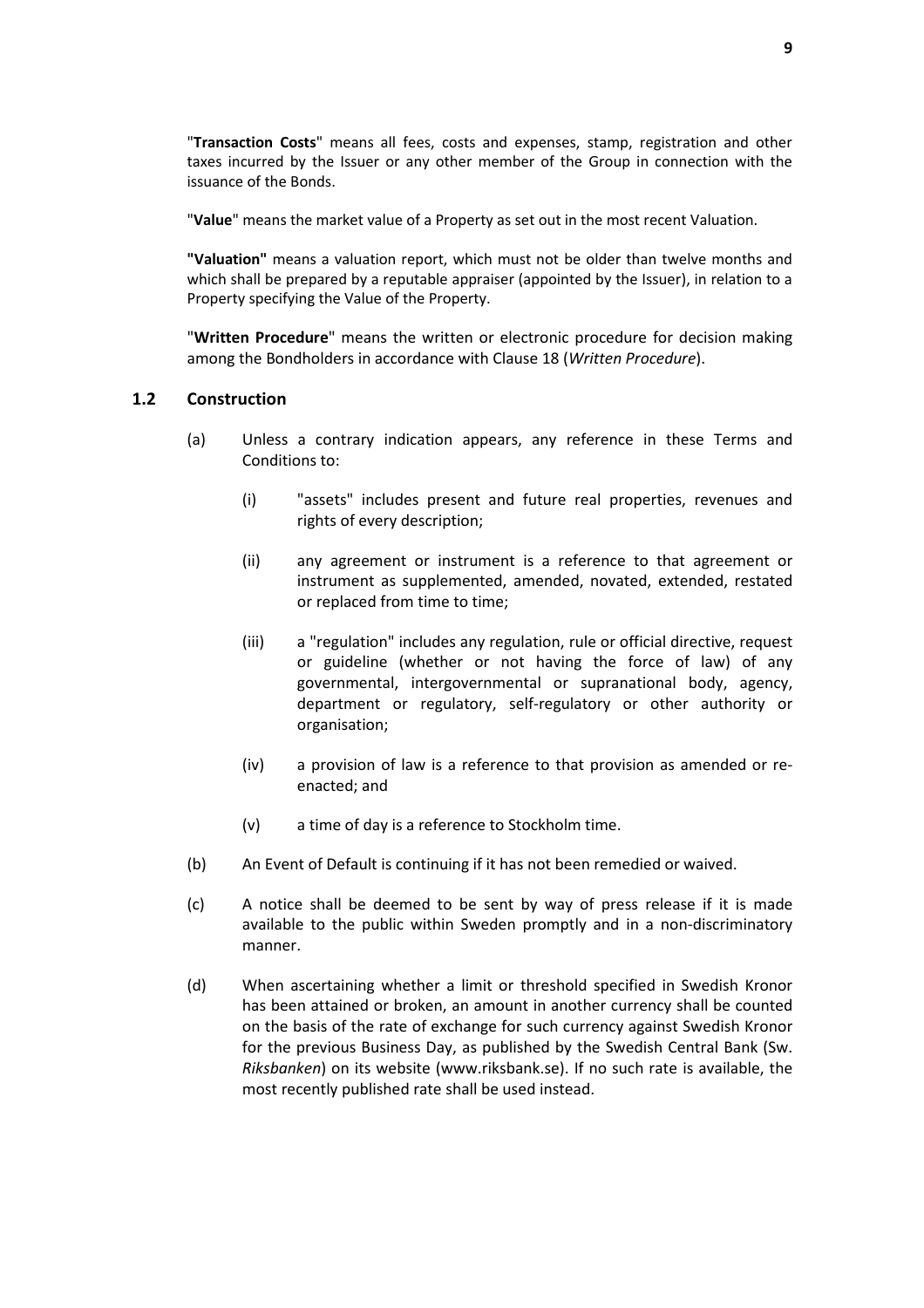(e) No delay or omission of the Agent or of any Bondholder to exercise any right or remedy under the Finance Documents shall impair or operate as a waiver of any such right or remedy.

## **2. Status of the Bonds**

- (a) The Bonds are denominated in Swedish Kronor and each Bond is constituted by these Terms and Conditions. The Issuer undertakes to make payments in relation to the Bonds and to comply with these Terms and Conditions.
- (b) By subscribing for Bonds, each initial Bondholder agrees that the Bonds shall benefit from and be subject to the Finance Documents and by acquiring Bonds, each subsequent Bondholder confirms such agreement.
- (c) The Nominal Amount of each Bond is SEK 1,000,000 (the "**Nominal Amount**"). The minimum Total Nominal Amount of the Initial Bonds is SEK 150,000,000. All Initial Bonds are issued on a fully paid basis at an issue price of 100 per cent. of the Nominal Amount.
- (d) Provided that (i) no Event of Default is continuing or would result form such issue, and (ii) the Incurrence Test is met (tested pro forma including such Financial Indebtedness), the Issuer may on one or more occasions issue Subsequent Bonds. Subsequent Bonds shall benefit from and be subject to the Finance Documents, and, for the avoidance of doubt, the applicable ISIN, the interest rate, the currency, the nominal amount and the final maturity applicable to the Initial Bonds shall apply to Subsequent Bonds. The issue price of the Subsequent Bonds may be set at a discount or at a premium compared to the Nominal Amount. The maximum Total Nominal Amount of the Bonds (the Initial Bonds and all Subsequent Bonds) may not exceed SEK 500,000,000.
- (e) The Bonds constitute direct, general, unconditional, unsubordinated and unsecured obligations of the Issuer and shall at all times rank *pari passu* with all direct, unconditional, unsubordinated and unsecured obligations of the Issuer, except those obligations which are mandatorily preferred by law, and without any preference among them.
- (f) Except as set out in Clause 5 (*Transfer Restrictions*) below, and subject to any restrictions to which a Bondholder may be subject due to local law or otherwise, the Bonds are freely transferrable. Each Bondholder must ensure compliance with local laws and regulations applicable at their own cost and expense.
- (g) No action is being taken in any jurisdiction that would or is intended to permit a public offering of the Bonds or the possession, circulation or distribution of any document or other material relating to the Issuer or the Bonds in any jurisdiction other than Sweden, where action for that purpose is required. Each Bondholder must inform itself about, and observe, any applicable restrictions to the transfer of material relating to the Issuer or the Bonds.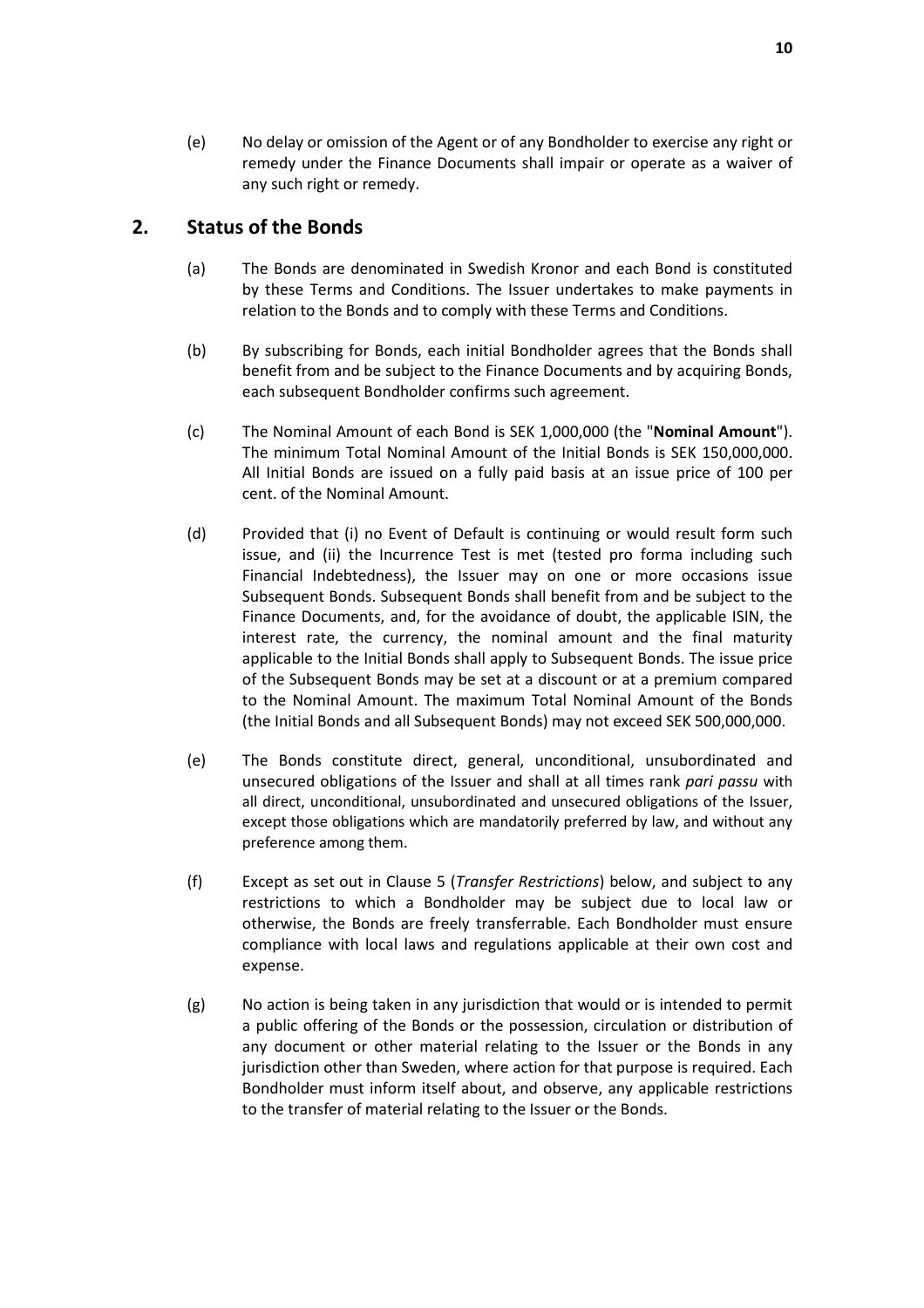## **3. Use of Proceeds**

The Net Proceeds from the issuance of the Bonds (the Initial Bonds and all Subsequent Bonds) shall be applied towards finance general corporate purposes of the Group, including acquisitions and refinancings.

## **4. Conditions Precedent**

- (a) The payment of the Net Proceeds to the Proceeds Account is subject to the Agent having received documents and evidence of the Proceeds Account Pledge Agreement being duly executed and perfected.
- (b) The Issuer shall provide, or procure the provision of, to the Agent, in form and substance satisfactory to the Agent (acting reasonably):
	- (i) evidence that the Finance Documents have been duly executed;
	- (ii) copies of constitutional documents and necessary corporate resolutions (including authorisations) from each Group Company to execute the relevant Finance Documents to the extent that Group Company is a party to a relevant Finance Document; and
	- (iii) confirmation from the Issuing Agent that the Issuer has issued a completeness certificate and a statement of responsibility.
- (c) When the conditions precedent for disbursement set out in Clause 4(b) have been fulfilled to the satisfaction of the Agent (acting reasonably) or waived by the Agent, the Agent shall notify the bank (with which the Issuer holds the Proceeds Account) that the pledge over the Proceeds Account has been released and instruct the bank to release the block over the Proceeds Account.
- (d) The Agent may assume that the documentation delivered to it pursuant to Clause  $4(a)$  or  $4(b)$  is accurate, correct and complete unless it has actual knowledge that this is not the case, and the Agent does not have to verify the contents of any such documentation.
- (e) If the conditions precedent for disbursement set out in Clause 4(b) have not been fulfilled to the satisfaction of the Agent (acting reasonably) or waived by the Agent within thirty (30) Business Days from the First Issue Date, the Issuer shall redeem all Bonds at a price equal to 100 per cent. of the Nominal Amount together with any accrued Interest.

## **5. Transfer Restrictions**

- (a) No Bondholder may offer, sell, pledge or otherwise transfer any Bond except:
	- (i) to the Issuer;
	- (ii) to a person who the seller reasonably believes is a QIB within the meaning of Rule 144A under the Securities Act purchasing for its own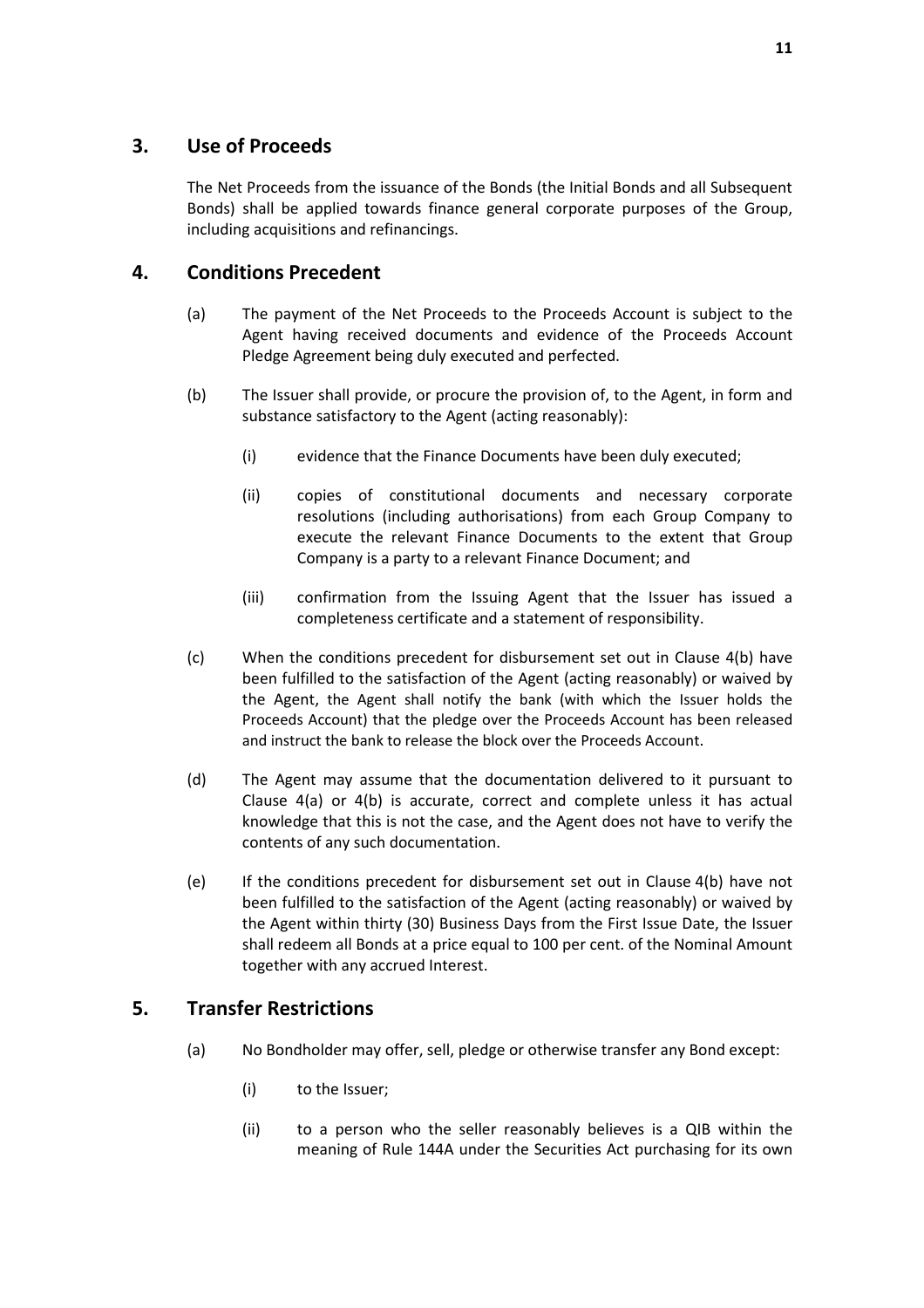account or for the account or benefit of a QIB in a transaction meeting the requirements of Rule 144A;

- (iii) outside the United States in compliance with Rule 903 or Rule 904, as applicable, of Regulation S under the Securities Act;
- (iv) pursuant to an exemption from registration under the Securities Act provided by Rule 144 thereunder (if available);
- (v) pursuant to any other available exemption from registration under the Securities Act, subject to the receipt by the Issuer of an opinion of counsel or such other evidence that the Issuer may reasonably require confirming that such sale or transfer is in compliance with the Securities Act; or
- (vi) pursuant to an effective registration statement under the Securities Act,

provided however that in each case a transfer is made in accordance with all applicable securities laws of the states of the United States and any other jurisdiction.

- (b) The Bonds may not, subject to applicable Canadian laws, be traded in Canada for a period of more than four (4) months and a day from the date the Bonds were originally issued.
- (c) The Issuer makes no representation as to the availability of an exemption from registration provided by Rule 144 of the Securities Act.

## **6. Bonds in Book-Entry Form**

- (a) The Bonds will be registered for the Bondholders on their respective Securities Accounts and no physical bonds will be issued. Accordingly, the Bonds will be registered in accordance with the Financial Instruments Accounts Act. Registration requests relating to the Bonds shall be directed to an Account Operator.
- (b) Those who according to assignment, Security, the provisions of the Swedish Children and Parents Code (Sw. *föräldrabalken (1949:381)*), conditions of will or deed of gift or otherwise have acquired a right to receive payments in respect of a Bond shall register their entitlements to receive payment in accordance with the Financial Instruments Accounts Act.
- (c) The Issuer and the Agent shall at all times be entitled to obtain information from the debt register (Sw. *skuldbok*) kept by the CSD in respect of the Bonds. At the request of the Agent, the Issuer shall promptly obtain such information and provide it to the Agent.
- (d) For the purpose of or in connection with any Bondholders' Meeting under Clause 17 (*Bondholders' Meeting*) or any direct communication to the Bondholders under Clause 18 (*Written Procedure*), the Issuing Agent shall be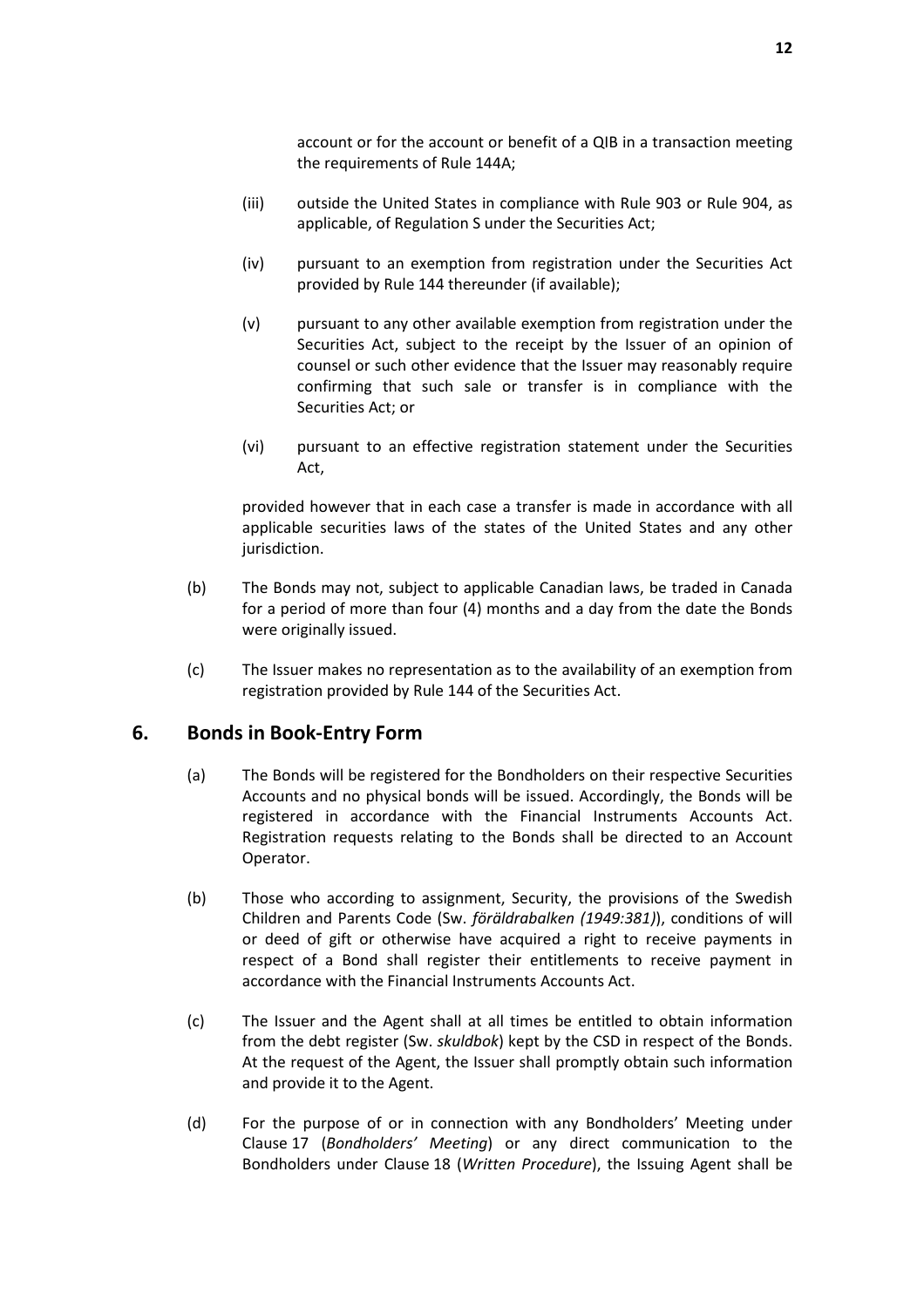entitled to obtain information from the debt register kept by the CSD in respect of the Bonds.

- (e) The Issuer shall issue any necessary power of attorney to such persons employed by the Agent, as notified by the Agent, in order for such individuals to independently obtain information directly from the debt register kept by the CSD in respect of the Bonds. The Issuer may not revoke any such power of attorney unless directed by the Agent or unless consent thereto is given by the Bondholders.
- (f) The Issuer and the Agent may use the information referred to in Clauses 5(c) through 5(e) only for the purposes of carrying out their duties and exercising their rights in accordance with the Finance Documents and shall not disclose such information to any Bondholder or third party unless necessary for such purposes.

## **7. Right to Act on Behalf of a Bondholder**

- (a) If any person other than a Bondholder wishes to exercise any rights under the Finance Documents, it must obtain a power of attorney or other proof of authorisation from the Bondholder or a successive, coherent chain of powers of attorney or proofs of authorisation starting with the Bondholder and authorising such person.
- (b) A Bondholder may issue one or several powers of attorney to third parties to represent it in relation to some or all of the Bonds held by it. Any such representative may act independently under the Finance Documents in relation to the Bonds for which such representative is entitled to represent the Bondholder and may further delegate its right to represent the Bondholder by way of a further power of attorney.
- (c) The Agent shall only have to examine the face of a power of attorney or other proof of authorisation that has been provided to it pursuant to Clause 7(b) and may assume that it has been duly authorised, is valid, has not been revoked or superseded and that it is in full force and effect, unless otherwise is apparent from its face or the Agent has actual knowledge to the contrary.

## **8. Payments in Respect of the Bonds**

- (a) Any payment or repayment under the Finance Documents, or any amount due in respect of a repurchase of any Bonds requested by a Bondholder pursuant to these Terms and Conditions, shall be made to such person who is registered as a Bondholder on a Securities Account on the Record Date immediately preceding the relevant payment date.
- (b) If a Bondholder has registered, through an Account Operator, that principal, interest or any other payment shall be deposited in a certain bank account, such deposits will be effected by the CSD on the relevant payment date. In other cases, payments will be transferred by the CSD to the Bondholder at the address registered with the CSD on the Record Date. Should the CSD, due to a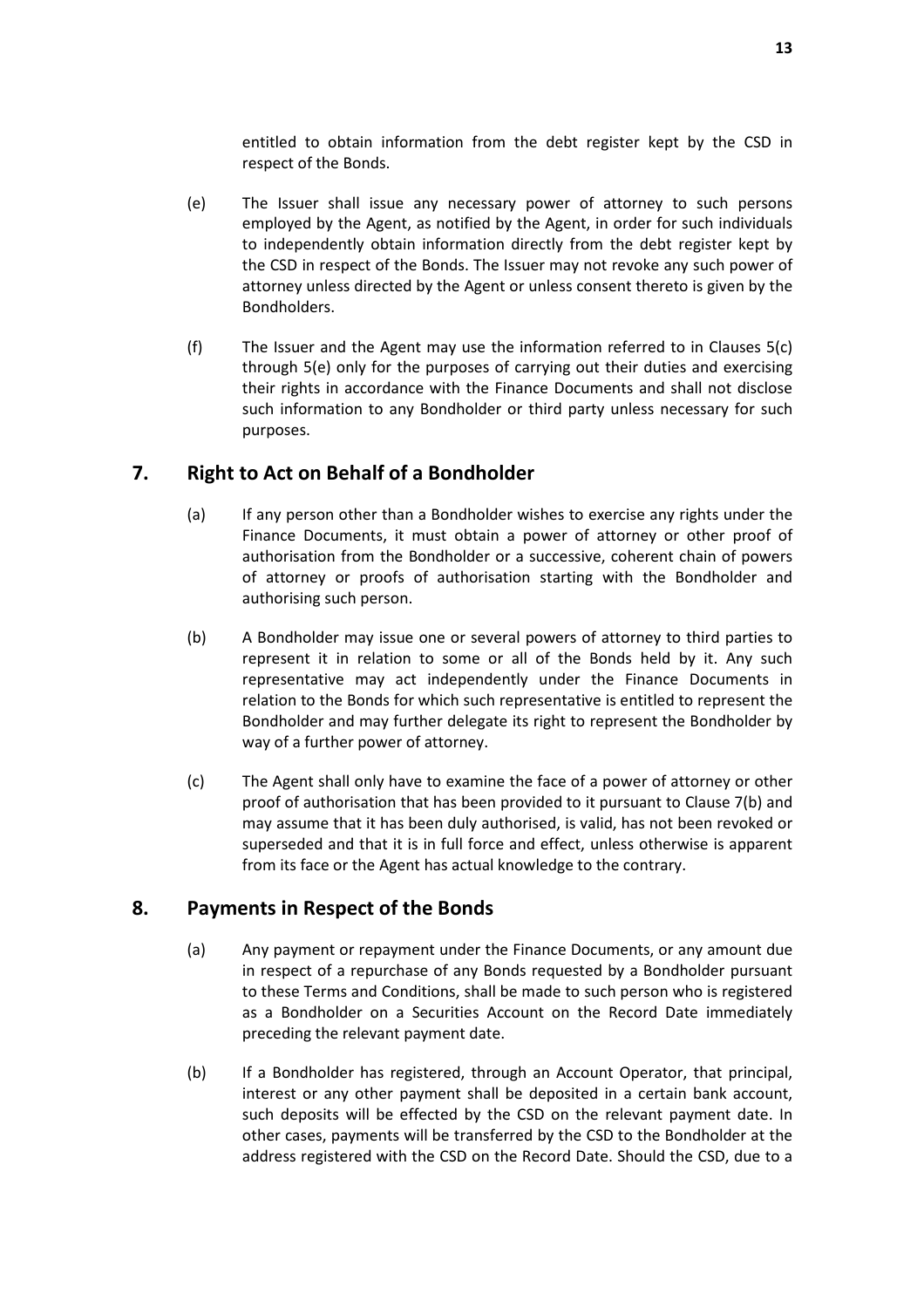delay on behalf of the Issuer or some other obstacle, not be able to effect the payment of amounts according to the aforesaid, the CSD will pay such amount to the relevant Bondholder being registered as such on the Record Date as soon as possible after such obstacle has been removed.

- (c) If, due to any obstacle for the CSD, the Issuer cannot make a payment or repayment, such payment or repayment may be postponed until the obstacle has been removed. Interest shall accrue in accordance with Clause 9(d) during such postponement.
- (d) If payment or repayment is made in accordance with this Clause 8, the Issuer and the CSD shall be deemed to have fulfilled their obligation to pay, irrespective of whether such payment was made to a person not entitled to receive such amount, unless the Issuer or the CSD (as applicable) was aware of that the payment was being made to a person not entitled to receive such amount.

## **9. Interest**

- (a) Each Initial Bond carries Interest at the Interest Rate from (but excluding) the First Issue Date up to (and including) the relevant Redemption Date. Any Subsequent Bond will carry Interest at the Interest Rate from (but excluding) the Interest Payment Date falling immediately prior to its issuance (or the First Issue Date if there is no such Interest Payment Date) up to (and including) the relevant Redemption Date.
- (b) Interest accrues during an Interest Period. Payment of Interest in respect of the Bonds shall be made to the Bondholders on each Interest Payment Date for the preceding Interest Period.
- (c) Interest shall be calculated on the basis of the actual number of days in the Interest Period in respect of which payment is being made divided by 360 (actual/360-days basis).
- (d) If the Issuer fails to pay any amount payable by it under these Terms and Conditions on its due date, default interest shall accrue on the overdue amount from (but excluding) the due date up to (and including) the date of actual payment at a rate which is two hundred (200) basis points higher than the Interest Rate. Accrued default interest shall not be capitalised. No default interest shall accrue where the failure to pay was solely attributable to the Agent or the CSD, in which case the Interest Rate shall apply instead.

## **10. Redemption and Repurchase of the Bonds**

#### **10.1 Redemption at maturity**

The Issuer shall redeem all, but not some only, of the outstanding Bonds in full on the Final Maturity Date with an amount per Bond equal to the Nominal Amount together with accrued but unpaid Interest. If the Final Maturity Date is not a Business Day, then the redemption shall occur on the first following Business Day.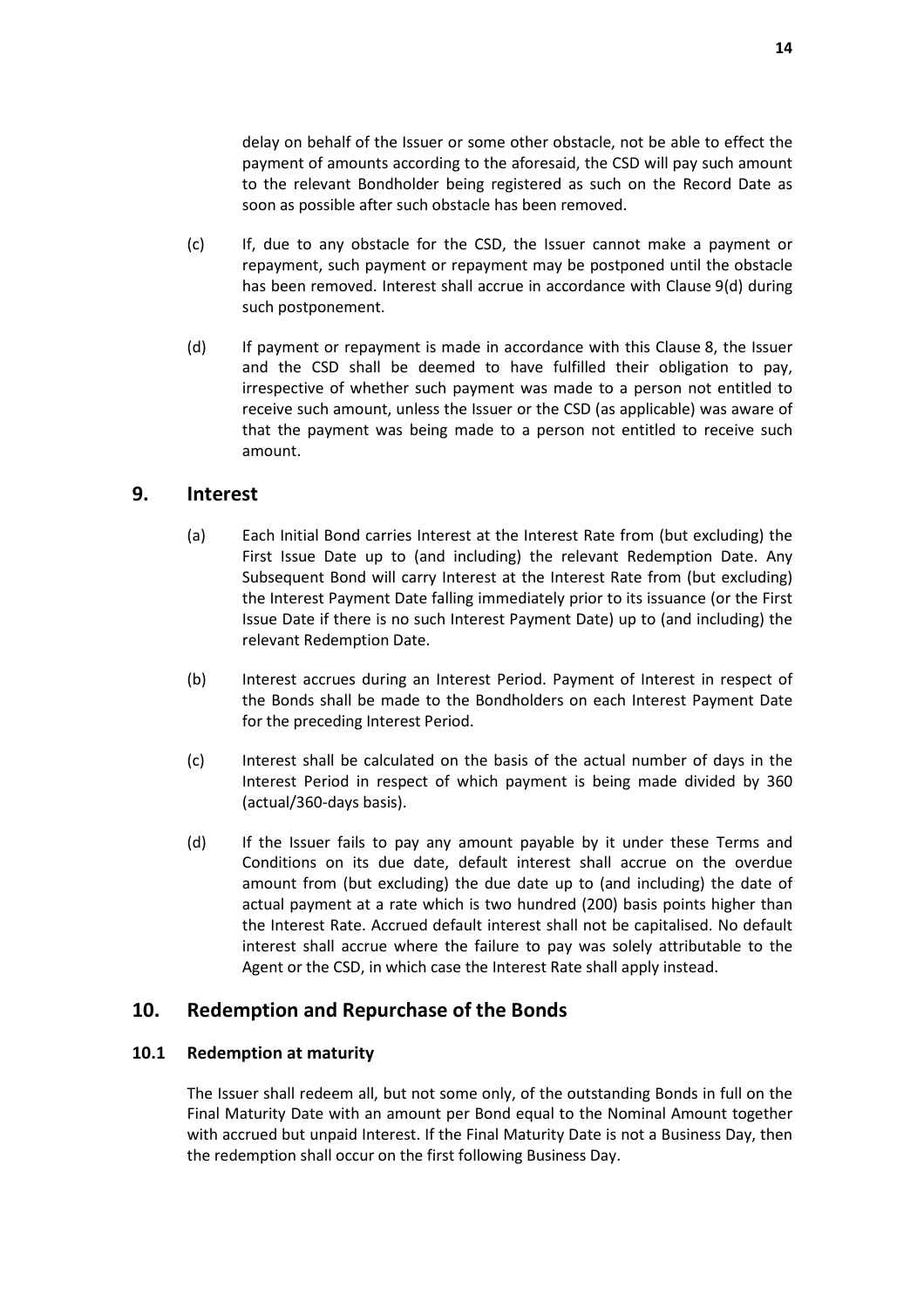### **10.2 Issuer's purchase of Bonds**

The Issuer may, subject to applicable law, at any time and at any price purchase Bonds on the market or in any other way. The Bonds held by the Issuer may at the Issuer's discretion be retained, sold or cancelled by the Issuer.

### **10.3 Voluntary Total Redemption (call option)**

- (a) The Issuer may redeem all, but not some only, of the outstanding Bonds in full from and including:
	- (i) the First Issue Date to, but not including, the First Call Date at a price equivalent to the Make Whole Amount; and
	- (ii) after the First Call Date at a price per Bond equal to the Call Option Amount applicable to the relevant period for the repayment of the Nominal Amount together with accrued but unpaid Interest;
- (b) Redemption in accordance with Clause 10.3(a) shall be made by the Issuer giving not less than twenty (20) Business Days' notice prior to the relevant Redemption Date to the Bondholders and the Agent in accordance with the instructions of the Issuer or the Issuing Agent, as applicable, in each case calculated from the effective date of the notice. The notice from the Issuer shall specify the Redemption Date and also the Record Date on which a person shall be registered as a Bondholder to receive the amounts due on such Redemption Date. Any such notice is irrevocable but may, at the Issuer's discretion, contain one or more conditions precedent. Upon fulfilment of the conditions precedent (if any), the Issuer is bound to redeem the Bonds in full at the applicable amount on the specified Redemption Date.

## **10.4 Mandatory repurchase due to a Change of Control Event (put option)**

- (a) Upon a Change of Control Event occurring, each Bondholder shall have the right to request that all, or some only, of its Bonds be repurchased at a price per Bond equal to 101 per cent. of the Nominal Amount together with accrued but unpaid Interest, during a period of sixty (60) Business Days following a notice from the Issuer of the Change of Control Event pursuant to Clause 11.1(b) (after which time period such right shall lapse). However, such period may not start earlier than upon the occurrence of the Change of Control Event.
- (b) The notice from the Issuer pursuant to Clause 11.1(b) shall specify the repurchase date and include instructions about the actions that a Bondholder needs to take if it wants Bonds held by it to be repurchased. If a Bondholder has so requested, and acted in accordance with the instructions in the notice from the Issuer, the Issuer shall repurchase the relevant Bonds and the repurchase amount shall fall due on the repurchase date specified in the notice given by the Issuer pursuant to Clause 11.1(b). The repurchase date must fall no later than twenty (20) Business Days after the end of the period referred to in Clause 10.4(a).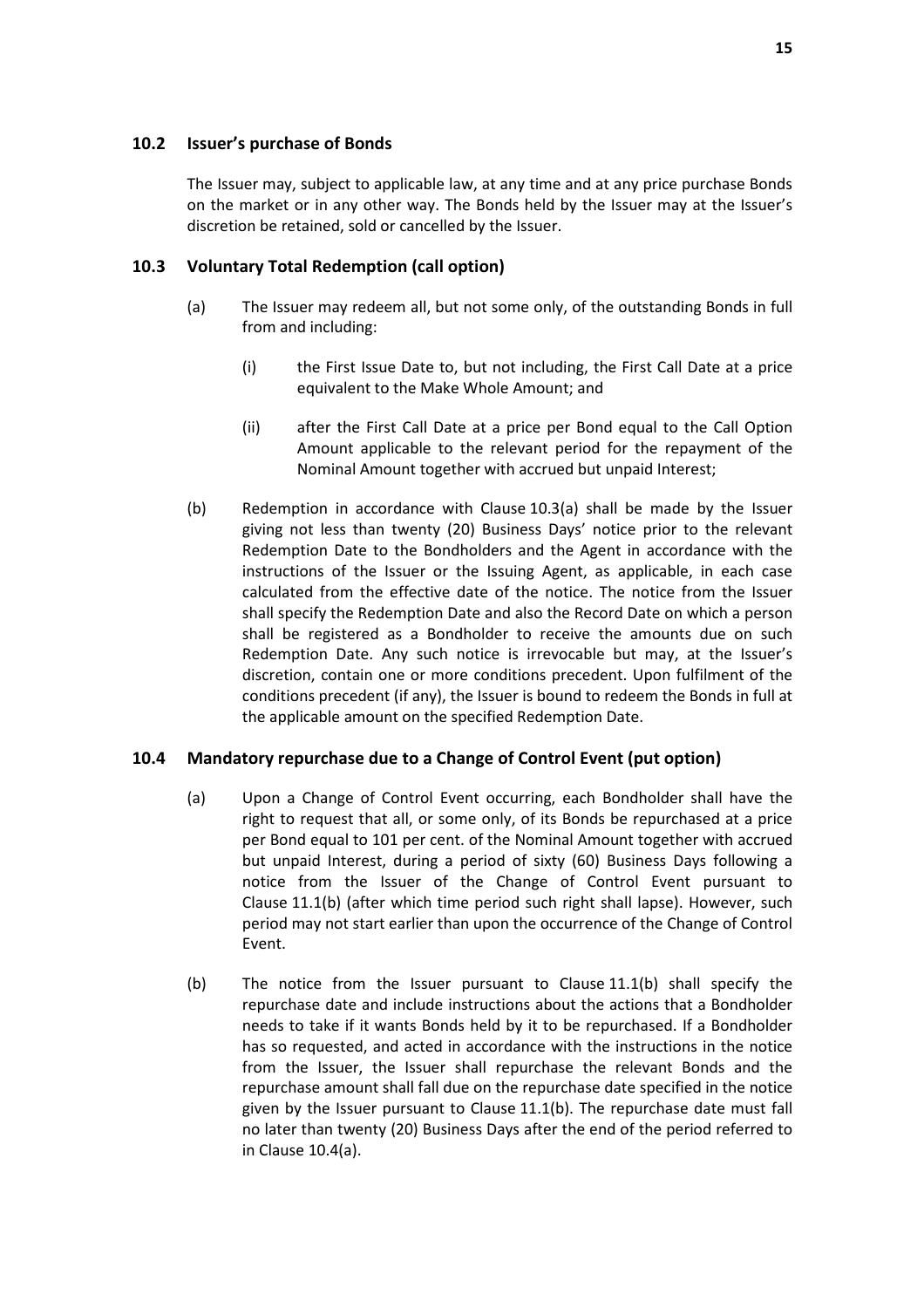- (c) The Issuer shall comply with the requirements of any applicable securities laws or regulations in connection with the repurchase of Bonds. To the extent that the provisions of such laws and regulations conflict with the provisions in this Clause 10.4, the Issuer shall comply with the applicable securities laws and regulations and will not be deemed to have breached its obligations under this Clause 10.4 by virtue of the conflict.
- (d) Any Bonds repurchased by the Issuer pursuant to this Clause 10.4 may at the Issuer's discretion be retained, sold or cancelled.

## **11. Information to Bondholders**

### **11.1 Information from the Issuer**

- (a) The Issuer shall make the following information available in the English language to the Bondholders by publication on the website of the Issuer:
	- (i) as soon as the same become available, but in any event within four (4) months after the end of each financial year, the annual audited consolidated financial statements of the Group and the annual audited unconsolidated financial statements of the Issuer, including a profit and loss account, a balance sheet, a cash flow statement and management commentary or report from the Issuer's board of directors;
	- (ii) as soon as the same become available, but in any event within two (2) months after the end of each quarter of its financial year, the quarterly interim unaudited consolidated reports of the Group and the quarterly interim unaudited unconsolidated reports of the Issuer, including a profit and loss account, a balance sheet, a cash flow statement and management commentary or report from the Issuer's board of directors;
	- (iii) the year-end report (Sw. *bokslutskommuniké*) for such period
	- (iv) any other information required by the Swedish Securities Markets Act (Sw. *lag (2007:582) om värdepappersmarknaden*) and the rules and regulations of the Regulated Market on which the Bonds are listed.
- (b) The Issuer shall immediately notify the Agent when the Issuer is or becomes aware of the occurrence of a Change of Control Event.
- (c) When the financial statements and other information are made available to the Bondholders pursuant to Clause 11.1(a), the Issuer shall send copies of such financial statements and other information to the Agent.
- (d) The Issuer shall supply to the Agent:
	- (i) with each set of its financial statements, delivered pursuant to paragraph (a) above, for a period ending on a Reference Date, a Compliance Certificate setting out (in reasonable detail) computations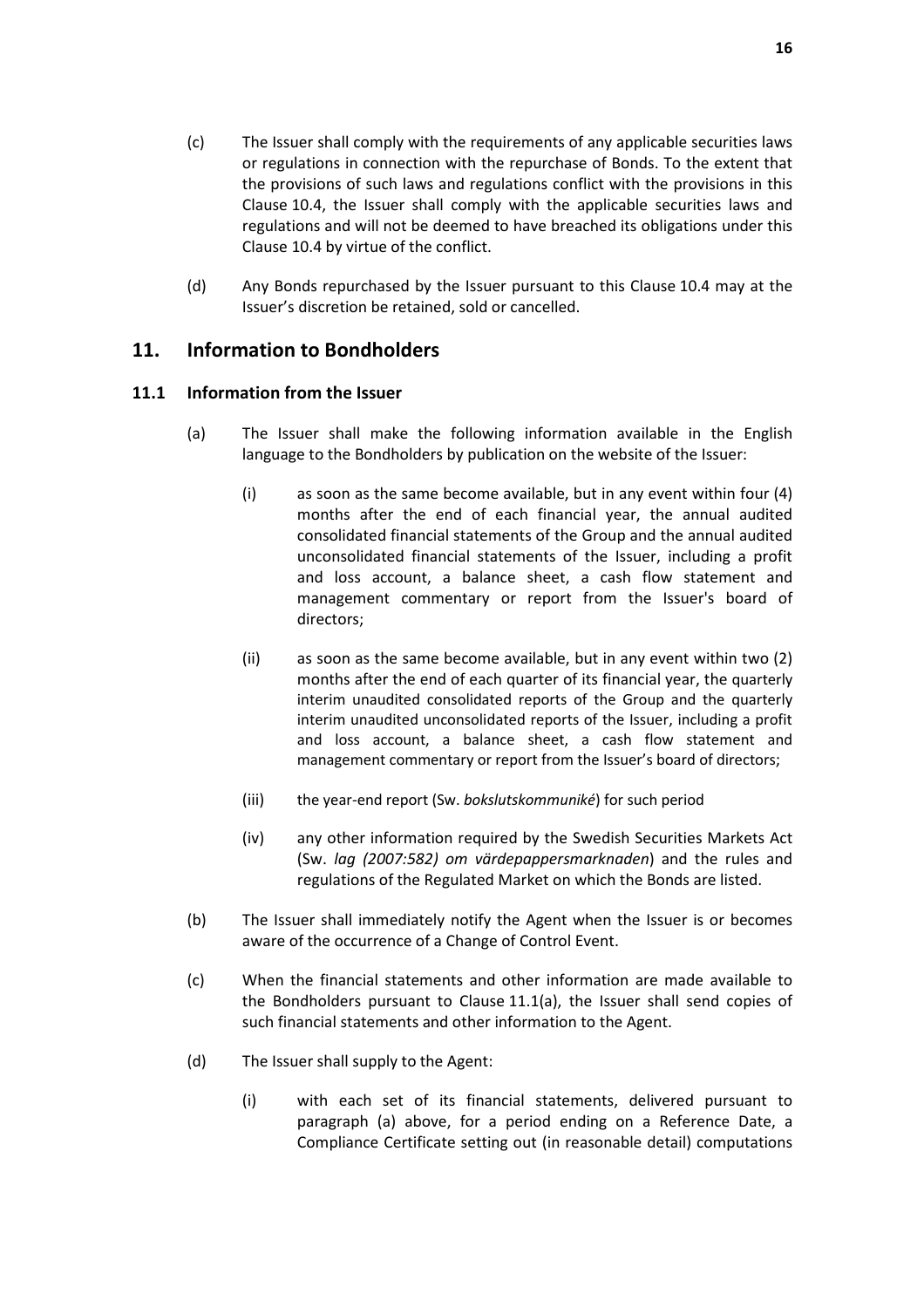as to compliance with the Maintenance Test as at the relevant Reference Date;

- (ii) in connection with the issuance of Subsequent Bonds, a Compliance Certificate which shall contain computations as to the Incurrence Test; and
- (iii) within twenty (20) Business Days from the Agent's request a Compliance Certificate which shall contain computations as to the relevant test requested by the Agent, and
- (iv)
- (A) together with the first Compliance Certificate to be delivered with respect to the Maintenance Test, the most recent Valuations for all Properties; and
- (B) at any time thereafter together with the Compliance Certificate to be delivered together with its annual financial statements delivered pursuant to paragraph (a) above, the most recent Valuations for all Properties (if not already provided).
- (e) The first Compliance Certificate in relation to the Maintenance Test to be delivered by the Issuer in accordance with paragraph (d)(i) above shall be delivered by the Issuer to the Agent for the Relevant Period ending on the first Reference Date as specified in paragraph (a) of Clause 12.3 (*Testing*).
- (f) The Issuer shall immediately notify the Agent (with full particulars) when the Issuer is or becomes aware of the occurrence of any event or circumstance which constitutes an Event of Default, or any event or circumstance which would (with the expiry of a grace period, the giving of notice, the making of any determination or any combination of any of the foregoing) constitute an Event of Default, and shall provide the Agent with such further information as it may reasonably request in writing following receipt of such notice. Should the Agent not receive such information, the Agent is entitled to assume that no such event or circumstance exists or can be expected to occur, provided that the Agent does not have actual knowledge of such event or circumstance.
- (g) The Issuer is only obliged to inform the Agent according to this Clause 11.1 if informing the Agent would not conflict with any applicable laws or, when the Bonds are listed, the Issuer's registration contract with the Regulated Market. If such a conflict would exist pursuant to the listing contract with the Regulated Market or otherwise, the Issuer shall however be obliged to either seek approval from the Regulated Market or undertake other reasonable measures, including entering into a non-disclosure agreement with the Agent, in order to be able to timely inform the Agent according to this Clause 11.1.
- (h) When and for as long as the Bonds are listed, the Issuer shall also make the information set out in Clause 11.1(a) above available by way of press releases.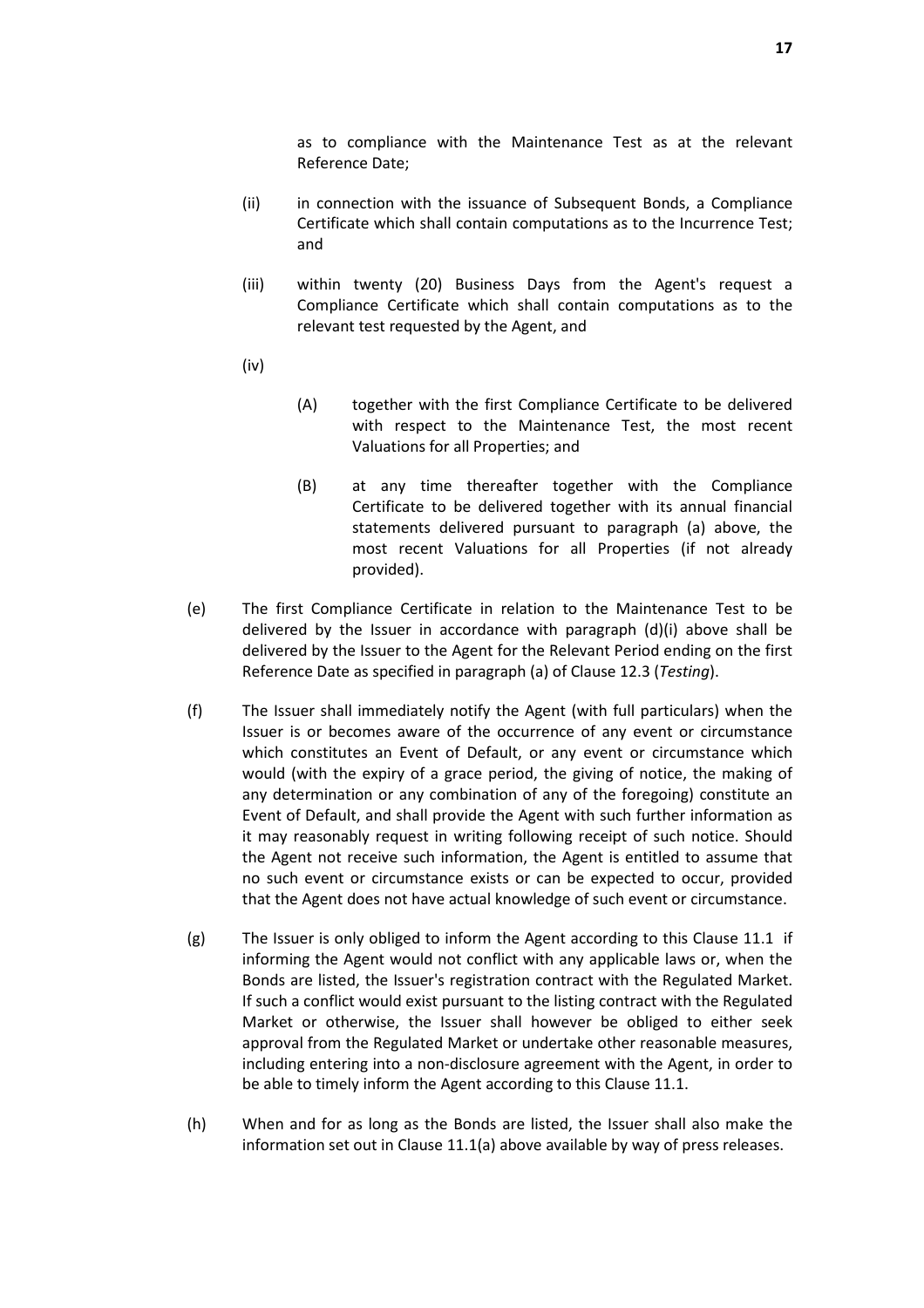## **11.2 Information from the Agent**

The Agent is entitled to disclose to the Bondholders any event or circumstance directly or indirectly relating to the Issuer or the Bonds. Notwithstanding the foregoing, the Agent may if it considers it to be beneficial to the interests of the Bondholders delay disclosure or refrain from disclosing certain information other than in respect of an Event of Default that has occurred and is continuing.

### **11.3 Information among the Bondholders**

Upon request by a Bondholder, the Agent shall promptly distribute to the Bondholders any information from such Bondholder which relates to the Bonds. The Agent may require that the requesting Bondholder reimburses any costs or expenses incurred, or to be incurred, by the Agent in doing so (including a reasonable fee for the work of the Agent) before any such information is distributed.

### **11.4 Publication of Finance Documents**

- (a) The latest version of these Terms and Conditions (including any document amending these Terms and Conditions) shall be available on the websites of the Issuer and the Agent.
- (b) The latest versions of the other Finance Documents shall be available to the Bondholders at the office of the Agent during normal business hours.

## **12. Financial Testing**

#### **12.1 Maintenance Test**

The Issuer shall ensure that in respect of each Relevant Period ending on a Reference Date:

- (d) the Equity Ratio, shall be at least 20 per cent.;
- (e) the LTV Ratio, does not exceed 75 per cent.; and
- (f) the Interest Cover Ratio shall be greater than 1.30:1,

calculated in accordance with the calculation principles set out in Clause 12.4 (*Calculation Adjustments*), on a consolidated basis and based on the most recently delivered Financial Report and Valuations.

#### **12.2 Incurrence Test**

The Incurrence Test is met if, at the relevant time;

- (a) the Equity Ratio is at least 25 per cent.; and
- (b) no Event of Default is continuing or would occur upon the issuance of Subsequent Bonds,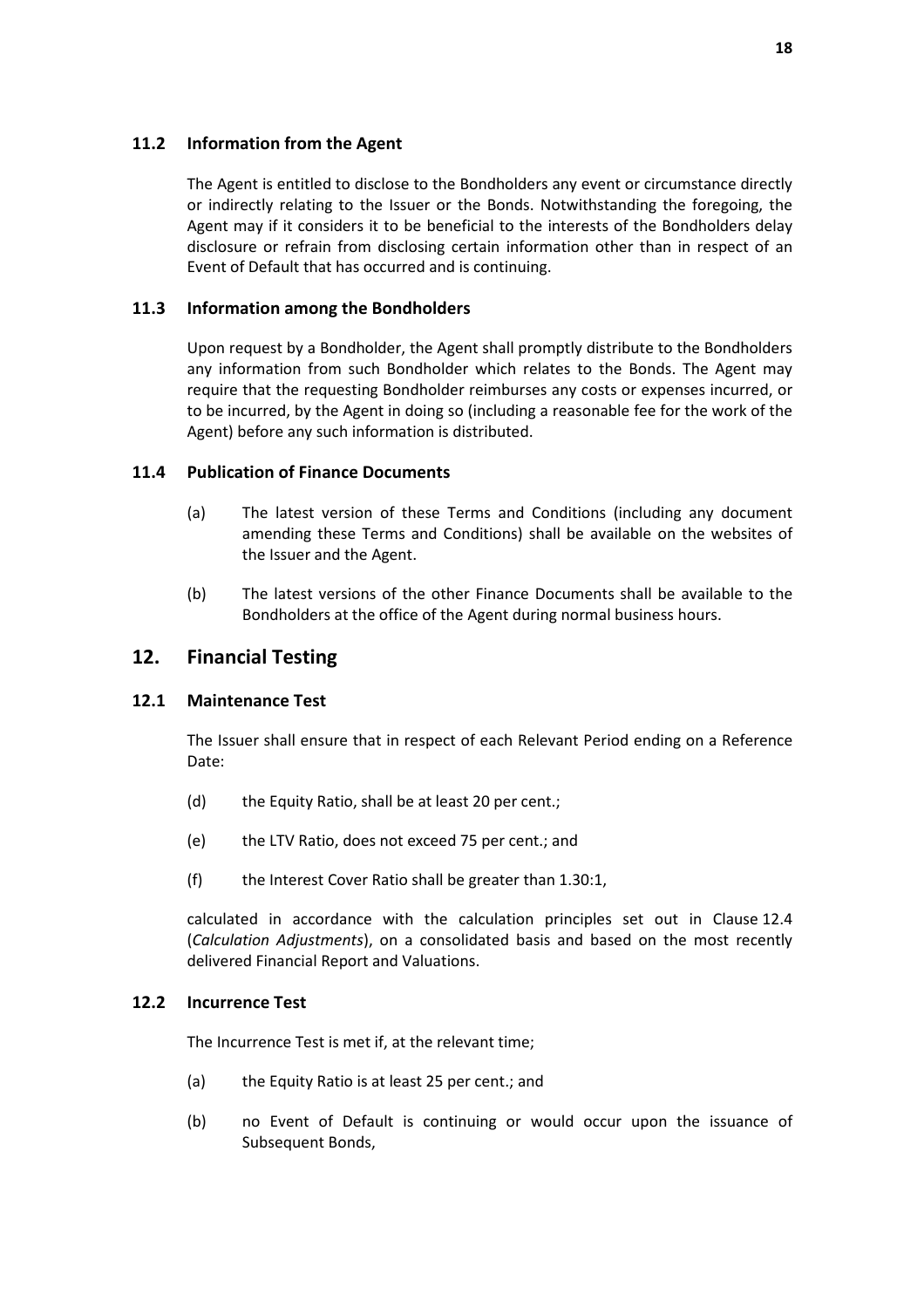calculated in accordance with the calculation principles set out in Clause 12.4 (*Calculation Adjustments*), on a consolidated basis and based on the most recently delivered Financial Report and Valuations.

### **12.3 Testing**

- (a) The calculation of the Maintenance Test shall be made on each Reference Date with respect to the Relevant Period ending on such Reference Date. The first Reference Date shall be the date falling on the last day of the period covered by the first quarterly Financial Report to be delivered in accordance with Clause 11.1(a)(ii).
- (b) The calculation of the Equity Ratio for the Incurrence Test shall be made as per a testing date determined by the Issuer, falling no more than two months prior to the issuance of Subsequent Bonds.

### **12.4 Calculation Adjustments**

- (a) For the purpose of the Maitenance Test, the figures for EBITDA and Net Finance Charges for the Relevant Period ending on the relevant Reference Date shall be used but adjusted so that:
	- (i) entities acquired or disposed of by the Group during the Relevant Period, or after the end of the Relevant Period but before the relevant testing date, shall be included or excluded (as applicable), pro forma, for the entire Relevant Period; and
	- (ii) any entity to be acquired with the proceeds from new Financial Indebtedness shall be included, pro forma, for the entire Relevant Period.
- (b) For the purpose of the Maintenance Test, the figures for Net Interest Bearing Debt set out in the financial statements as of the most recent quarter date (including when necessary, financial statements published before the First Issue Date), shall be used, but adjusted so that Net Interest Bearing Debt for such period shall be:
	- (i) reduced by an amount equal to the Net Interest Bearing Debt directly attributable to any Financial Indebtedness of the Issuer or of any other Group Company repaid, repurchased or otherwise discharged with respect to the Issuer and the continuing Group Companies with the proceeds from disposals of entities referred to in the adjustment to EBITDA above (or, if the Financial Indebtedness is owed by a Group Company that is sold, the Net Interest Bearing Debt for such period directly attributable to the Financial Indebtedness of such Group Company to the extent the Issuer and the continuing Group Companies are no longer liable for such Financial Indebtedness after such sale);
	- (ii) increased on a pro forma basis by an amount equal to the Net Interest Bearing Debt directly attributable to (i) any Financial Indebtedness owed by acquired entities referred to in the adjustment to EBITDA above, and (ii) any Financial Indebtedness incurred to finance the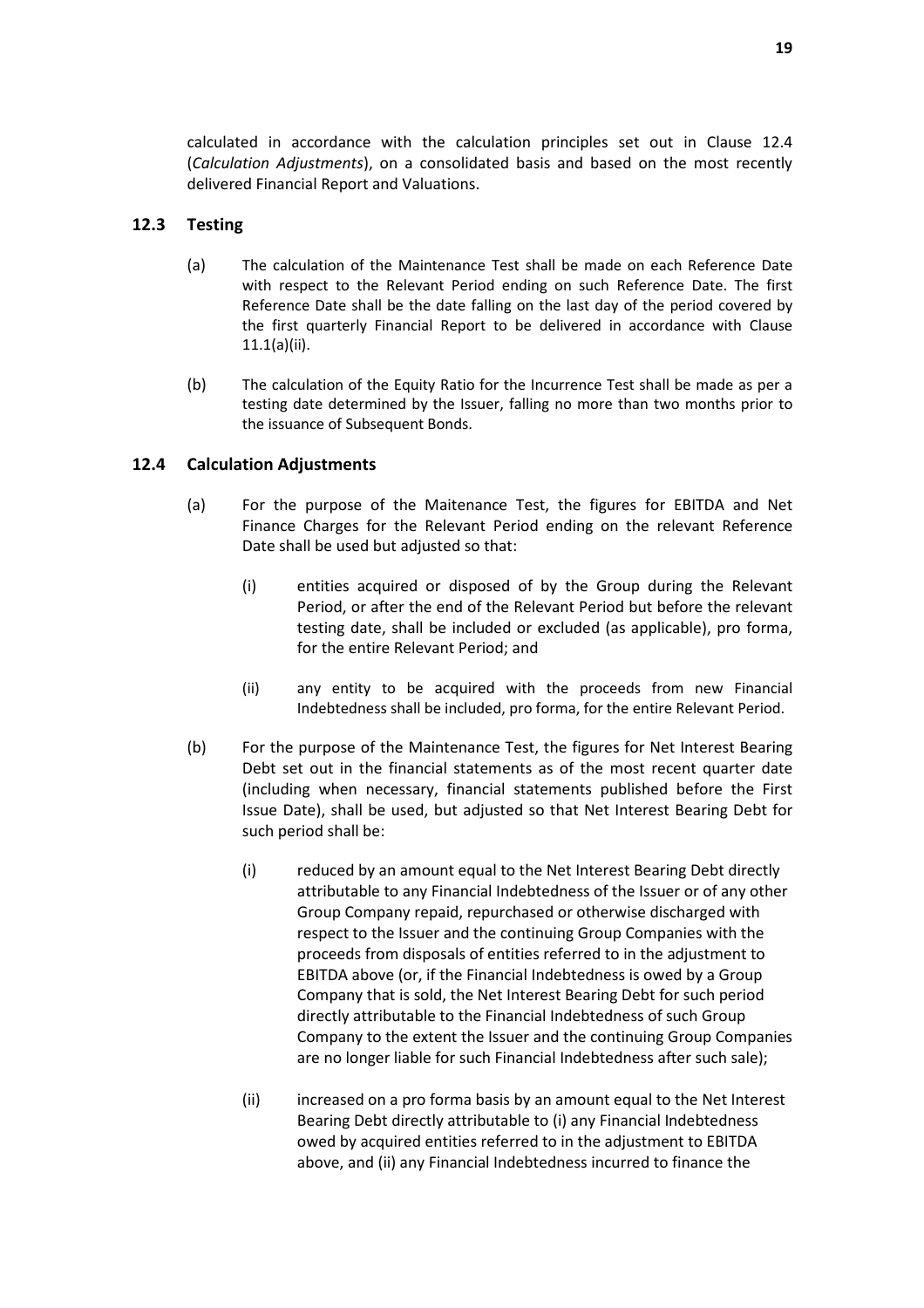acquisition of such entities, in each case calculated as if all such debt had been incurred at the beginning of the relevant test period; and

(iii) increased on a pro forma basis by an amount equal to the Net Interest Bearing Debt directly attributable to any Financial Indebtedness incurred under any Subsequent Bonds, calculated as if such debt had been incurred at the beginning of the relevant test period.

## **13. General Undertakings**

### **13.1 General**

The Issuer undertakes to (and shall, where applicable, procure that each other Group Company will) comply with the undertakings set out in this Clause 13 for as long as any Bonds remain outstanding.

### **13.2 Distributions**

- (a) The Issuer shall not, and shall procure that none of its Subsidiaries:
	- (i) pay any dividend in respect of its shares (other than to the Issuer and any wholly-owned Subsidiary of the Issuer);
	- (ii) repurchase or redeem any of its own shares;
	- (iii) redeem or reduce its share capital or other restricted or unrestricted equity with repayment to shareholders;
	- (iv) repay any loans granted by its direct or indirect shareholders or pay interest thereon (other than to the Issuer and any wholly-owned Subsidiary of the Issuer);
	- (v) make any prepayments or repayments under any long-term debt ranking junior or *pari* passu with the Bonds;
	- (vi) grant any loans except to Group Companies; or
	- (vii) make any other similar distribution or transfers of value to the Issuer's, or the Subsidiaries', direct and indirect shareholders or the Affiliates of such direct and indirect shareholders (other than to the Issuer and any wholly-owned Subsidiary of the Issuer).
	- (i) Notwithstanding the above, the Issuer shall not be restricted from paying any dividends on its preference shares.

#### **13.3 Nature of Business**

The Issuer shall procure that no substantial change is made to the general nature of the business carried on by the Group as of the First Issue Date if such substantial change would have a Material Adverse Effect.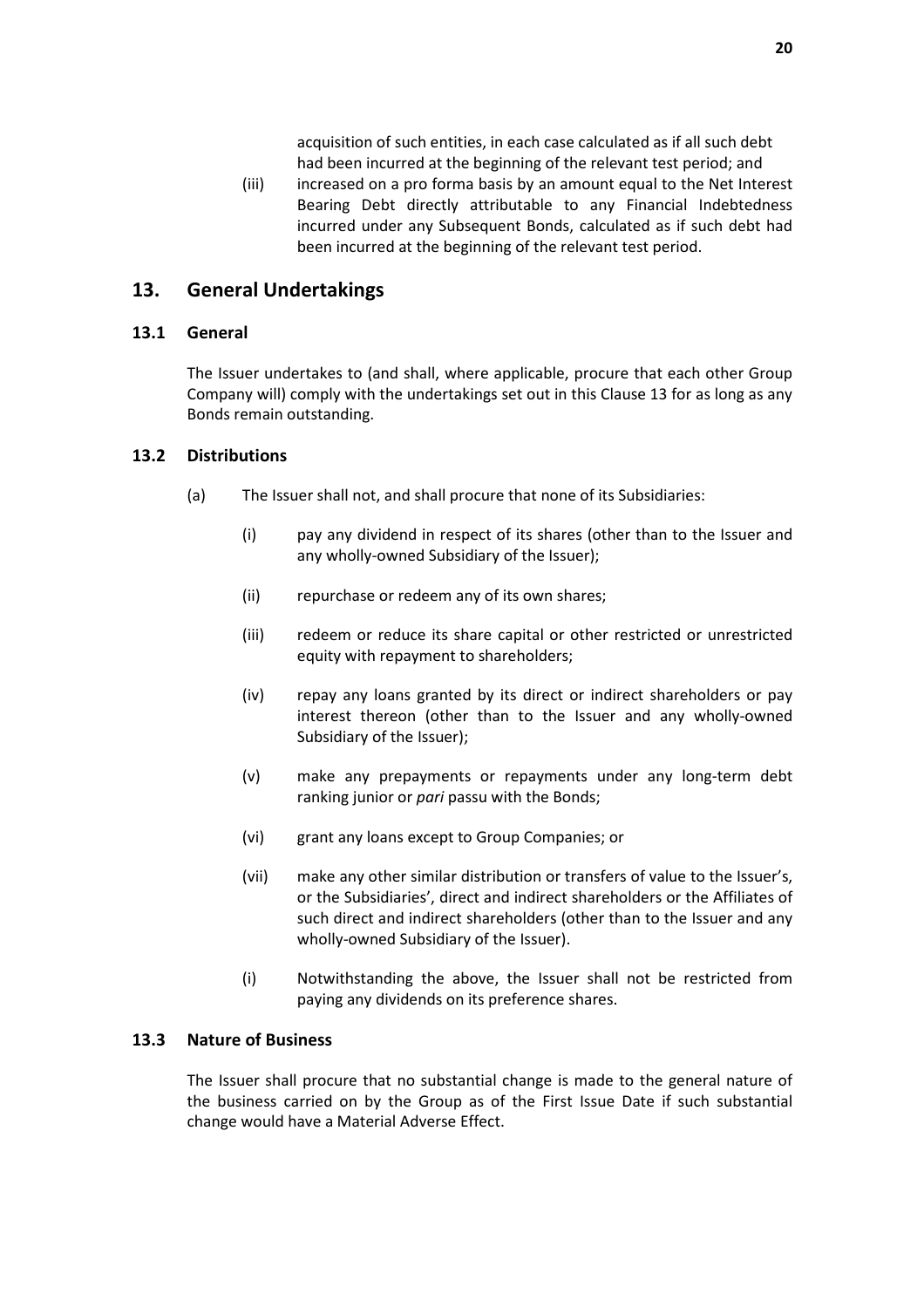### **13.4 Disposal of Assets**

The Issuer shall not, and shall procure that no Subsidiary, sell or otherwise dispose of shares in any Subsidiary or of all or substantially all of its or that Subsidiary's assets, or operations to any person not being the Issuer or any of its wholly-owned Subsidiaries, unless the transaction is carried out on market terms and on terms and conditions customary for such transaction and provided that it does not have a Material Adverse Effect.

### **13.5 Mergers and demergers**

The Issuer shall not, and shall procure that none of its Subsidiaries, enter into a merger or demerger if such merger or demerger is likely to have a Material Adverse Effect. The Issuer shall not enter into a merger where the Issuer is not the surviving entity and the Issuer shall not enter into a demerger.

### **13.6 Dealings with Related Parties**

The Issuer shall, and shall procure that its Subsidiaries, conduct all dealings with the direct and indirect shareholders of the Group Companies (excluding other Group Companies) and/or any Affiliates of such direct and indirect shareholders at arm's length terms.

### **13.7 Listing of the Bonds**

The Issuer shall ensure that the Bonds are listed at the corporate bond list on NASDAQ Stockholm. The Issuer shall use its best efforts to ensure that the Initial Bonds shall be listed no later than 30 days after the First Issue Date and the Issuer shall take all reasonable measures to ensure that the Initial Bonds are listed accordingly, provided that the Initial Bonds shall in any case be listed within 60 days after the First Issue Date. The Issuer shall thereafter take all measures required to ensure that the Bonds, once listed on NASDAQ Stockholm, continue being listed on NASDAQ Stockholm for as long as any Bond is outstanding (however, taking into account the rules and regulations of NASDAQ Stockholm and the CSD (as amended from time to time) preventing trading in the Bonds in close connection to the redemption of the Bonds).

#### **13.8 Insurances**

The Issuer shall (and shall ensure that each member of the Group will) maintain full value insurances and loss of rent insurances with reputable insurance companies on and in relation to its business and assets against those risks and to the extent as is usual for companies carrying on the same or substantially similar business.

#### **13.9 Environmental compliance and claims**

- (a) The Issuer shall (and shall ensure that each member of the Group will):
	- (i) comply with all Environmental Laws, including in relation to human health and conditions on workplace;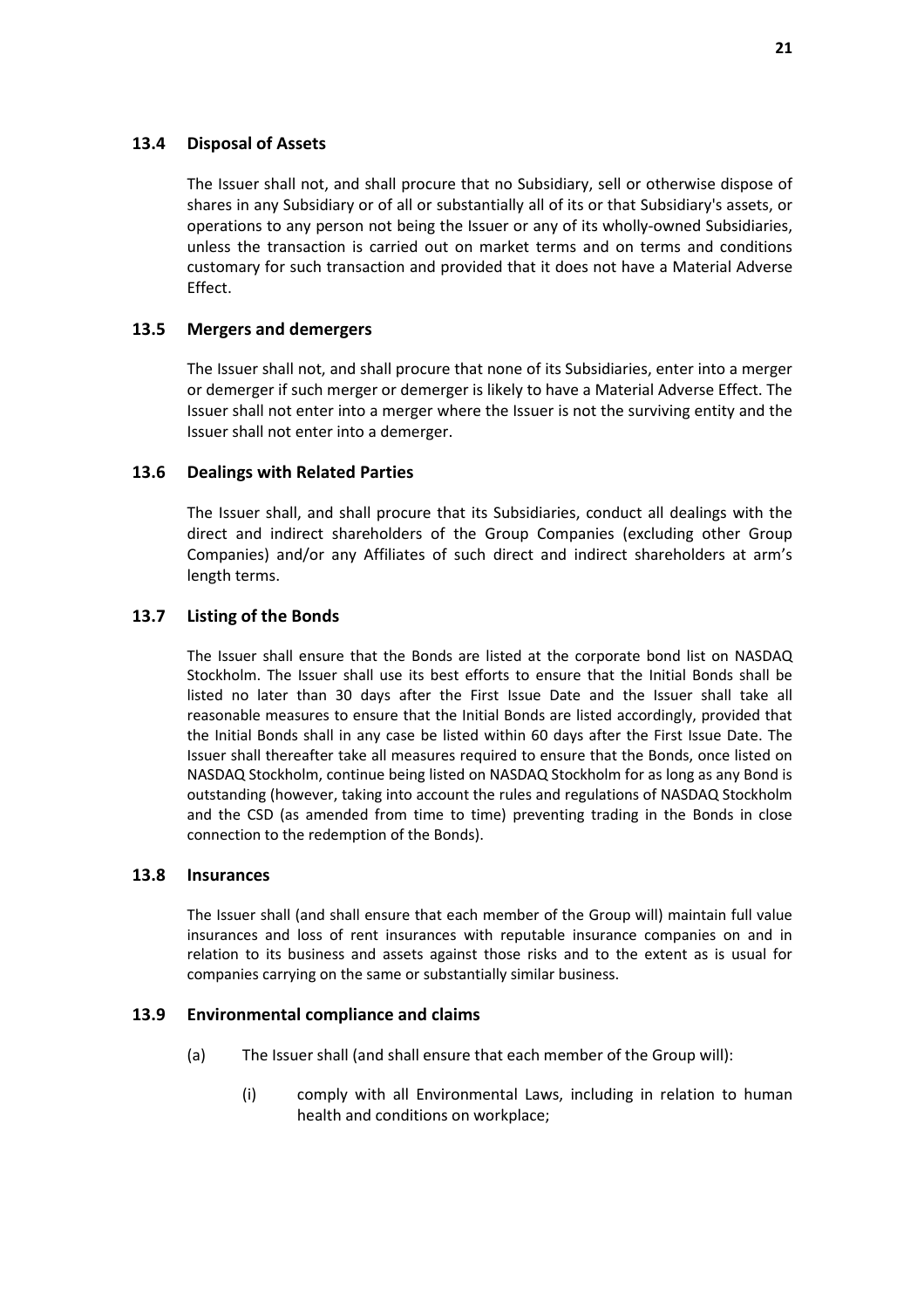- (ii) obtain, maintain and ensure compliance with all requisite Environmental Permits; and
- (iii) implement procedures to monitor compliance with and to prevent liability under any Environmental Law, in each case where failure to do so has or is reasonably likely to have a Material Adverse Effect.
- (b) The Issuer shall, promptly upon becoming aware of the same, inform the Agent of any claim, proceeding or investigation in respect of any such Environmental Law against any member of the Group which is current, pending or threatened where which, if determined against that member of the Group, has or is reasonably likely to have a Material Adverse Effect.

#### **13.10 Valuations of the Properties**

The Issuer shall once in every twelve-month period deliver Valuations for all Properties, prepared and issued by an independent and reputable appraiser and addressed to the Agent. In addition the Agent may at anytime request a Valuation if the Agent has reason to believe that the Issuer does not comply with the LTV Ratio. All costs for any Valuations referred to in this Clause 13.10 shall be borne by the Issuer.

### **13.11 New Market Loans**

The Issuer shall not, and shall ensure that no other Group Company will issue any Market Loans with a final maturity date prior to or on the Final Maturity Date.

## **14. Events of Default and Acceleration of the Bonds**

Each of the events or circumstances set out in this Clause 14 (other than Clause 14.11 (*Acceleration of the Bonds*)) is an Event of Default.

#### **14.1 Non-Payment**

The Issuer fails to pay an amount on the date it is due in accordance with the Finance Documents unless its failure to pay is caused by administrative or technical error and payment is made within 5 Business Days of the due date.

#### **14.2 Maintenance Covenants**

The Issuer has failed to comply with any of the Maintenance Covenants.

#### **14.3 Other Obligations**

The Issuer does not comply with its obligations under the Finance Documents, in any other way than as set out under Clause 14.1 or Clause 14.2 above, provided that the Agent has requested the Issuer in writing to remedy such failure and the Issuer has not remedied the failure within fifteen (15) Business Days from such request (if the failure or violation is not capable of being remedied, the Agent may declare the Bonds payable without such prior written request).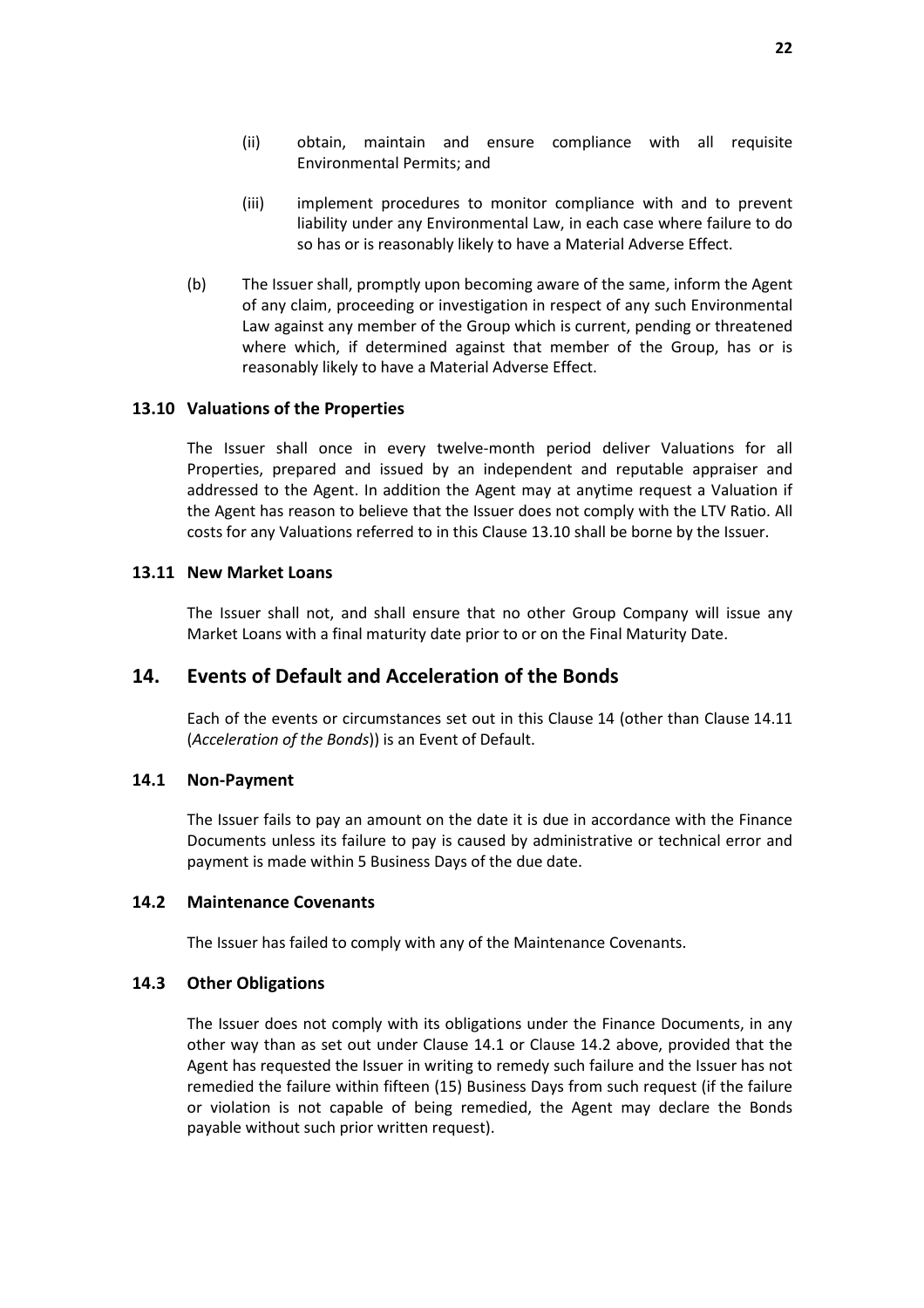### **14.4 Cross-default**

- (a) Any financial indebtedness of the Issuer or any Group Company is not paid when due nor within any originally applicable grace period.
- (b) Any financial indebtedness of the Issuer or any Group Company is declared to be or otherwise becomes due and payable prior to its specified maturity as a result of an event of default (however described).
- (c) Any commitment for any financial indebtedness of the Issuer or any Group Company is cancelled or suspended by a creditor of the Issuer or any Group Company as a result of an event of default (however described).
- (d) Any creditor of the Issuer or any Group Company becomes entitled to declare any financial indebtedness of the Issuer or any Group Company due and payable prior to its specified maturity as a result of an event of default (however described).
- (e) No Event of Default will occur under this Clause 14.4 if the aggregate amount of financial indebtedness or commitment for financial indebtedness falling within paragraphs (a) to (d) above is less than SEK 25,000,000 (or its equivalent in any other currency or currencies).

## **14.5 Insolvency**

- (a) Any Group Company is unable or admits inability to pay its debts as they fall due or is declared to be unable to pay its debts under applicable law, suspends making payments on its debts generally or, by reason of actual or anticipated financial difficulties, commences negotiations with its creditors with a view to rescheduling its Financial Indebtedness; or
- (b) a moratorium is declared in respect of the Financial Indebtedness of any Group Company.

## **14.6 Insolvency Proceedings**

Any corporate action, legal proceedings or other procedures are taken (other than (i) proceedings or petitions which are being disputed in good faith and are discharged, stayed or dismissed within 30 days of commencement or, if earlier, the date on which it is advertised and (ii), in relation to Subsidiaries, solvent liquidations) in relation to:

- (a) the suspension of payments, winding-up, dissolution, administration or reorganisation (by way of voluntary agreement, scheme of arrangement or otherwise) of any Group Company; and
- (b) the appointment of a liquidator, receiver, administrator, administrative receiver, compulsory manager or other similar officer in respect of any Group Company or any of its assets or any analogous procedure or step is taken in any jurisdiction.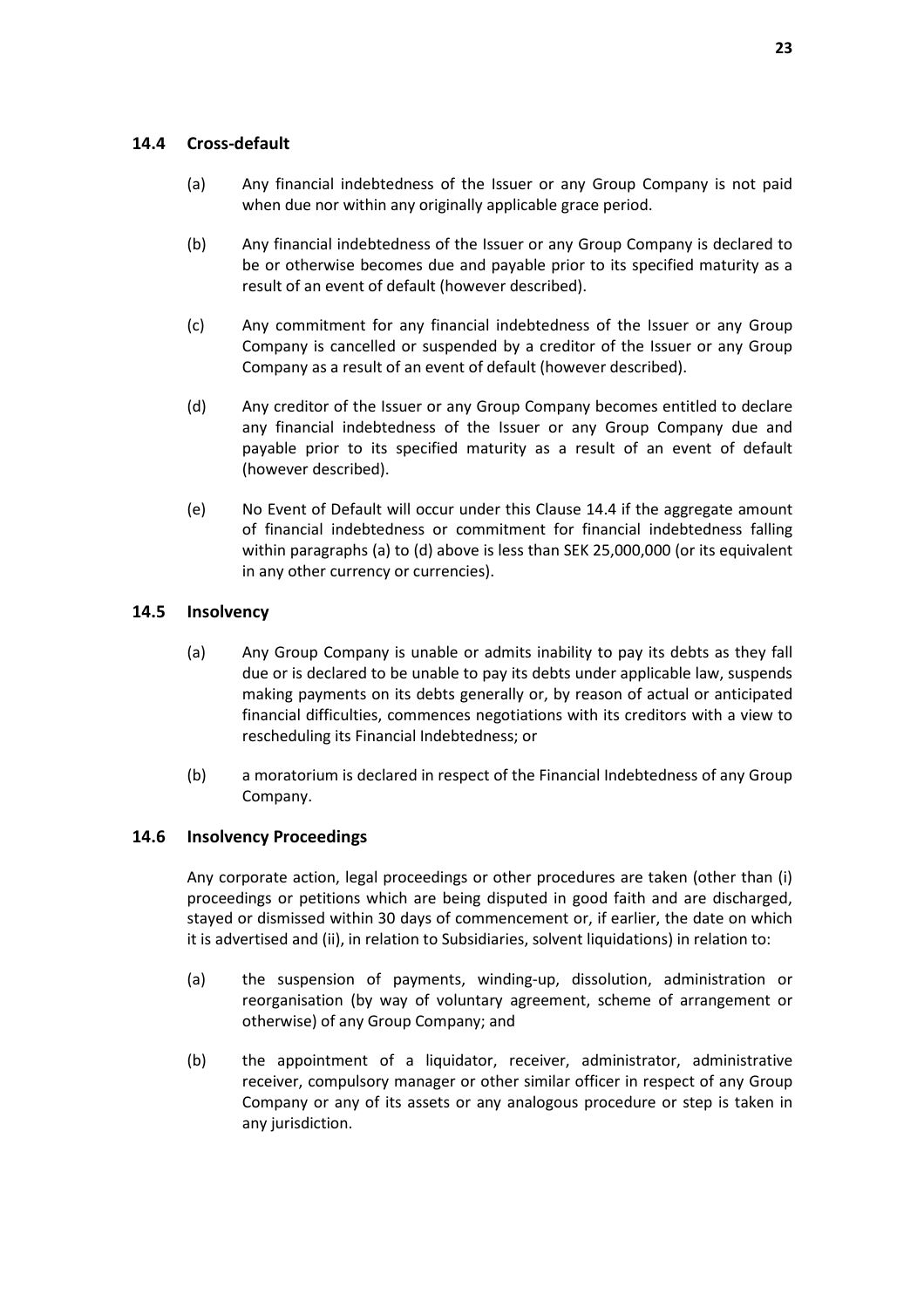### **14.7 Mergers and Demergers**

A decision is made that any Group Company shall be demerged or merged if such merger or demerger is likely to have a Material Adverse Effect, provided that a merger involving the Issuer, where the Issuer is not the surviving entity, shall always be considered an Event of Default and provided that the Issuer may not be demerged.

### **14.8 Creditors' Process**

Any expropriation, attachment, sequestration, distress or execution or any analogous process in any jurisdiction affects any asset or assets of any Group Company having an aggregate value of an amount equal to or exceeding SEK 25,000,000 and is not discharged within 30 days.

### **14.9 Impossibility or Illegality**

It is or becomes impossible or unlawful for the Issuer to fulfill or perform any of the provisions of the Finance Documents or if the obligations under the Finance Documents are not, or cease to be, legal, valid, binding and enforceable.

### **14.10 Continuation of the Business**

The Issuer or any other Group Company ceases to carry on its business or in the case of a merger or a demerger as stipulated in Clause 14.7 above.

#### **14.11 Acceleration of the Bonds**

- (a) If an Event of Default has occurred and is continuing, the Agent is entitled to, on behalf of the Bondholders (i) by notice to the Issuer, declare all, but not some only, of the Bonds due for payment together with any other amounts payable under the Finance Documents, immediately or at such later date as the Agent determines (but such date may not fall after the Final Maturity Date), and (ii) exercise any or all of its rights, remedies, powers and discretions under the Finance Documents.
- (b) The Agent may not accelerate the Bonds in accordance with Clause 14.11(a) by reference to a specific Event of Default if it is no longer continuing or if it has been decided, on a Bondholders' Meeting or by way of a Written Procedure, to waive such Event of Default (temporarily or permanently).
- (c) The Agent shall notify the Bondholders of an Event of Default within five (5) Business Days of the date on which the Agent received actual knowledge of that an Event of Default has occurred and is continuing. The Agent shall, within twenty (20) Business Days of the date on which the Agent received actual knowledge of that an Event of Default has occurred and is continuing, decide if the Bonds shall be accelerated. If the Agent decides not to accelerate the Bonds, the Agent shall promptly seek instructions from the Bondholders in accordance with Clause 16 (*Decisions by Bondholders*). The Agent shall always be entitled to take the time necessary to consider whether an occurred event constitutes an Event of Default.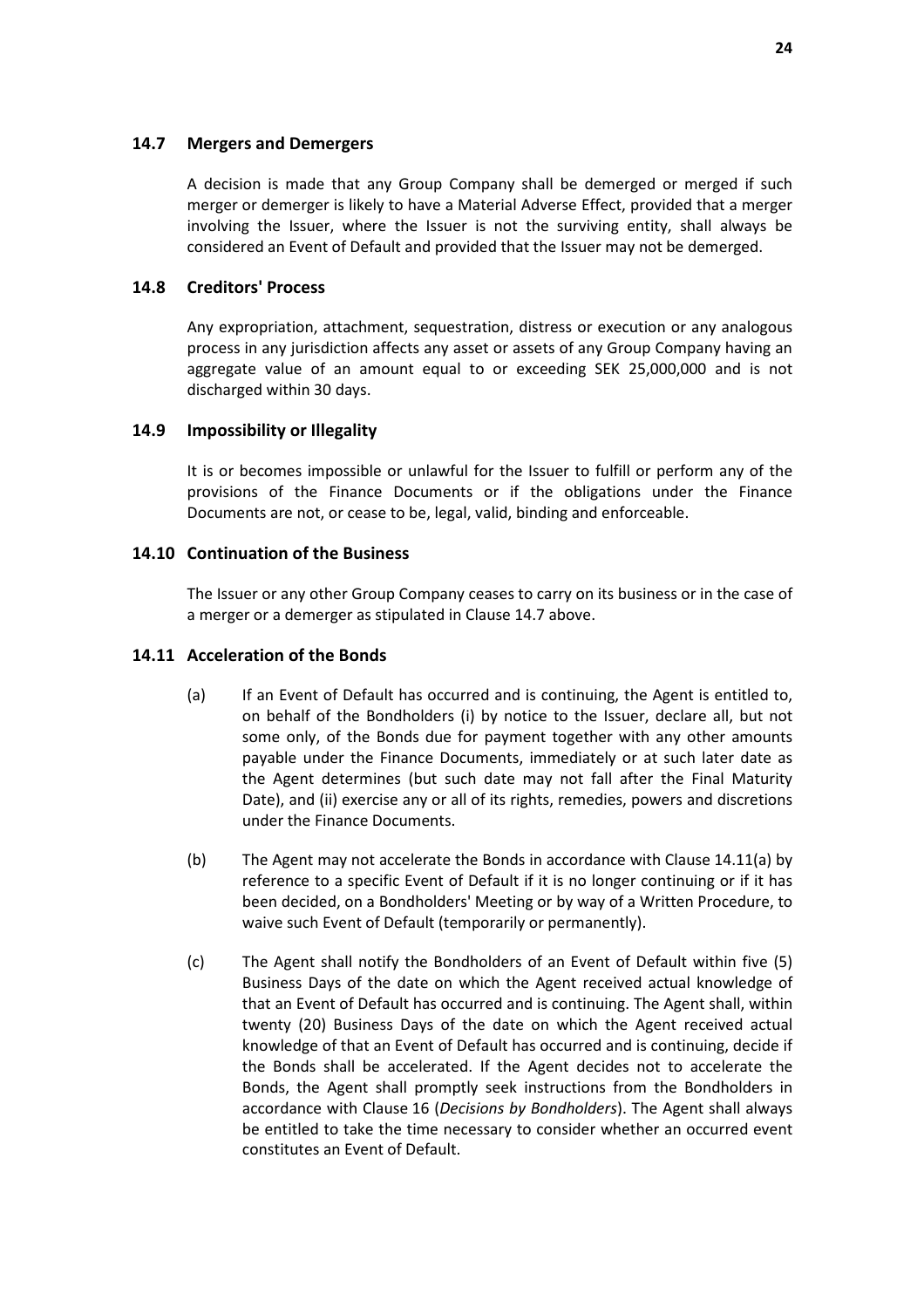- (d) If the Bondholders (in accordance with these Terms and Conditions) instruct the Agent to accelerate the Bonds, the Agent shall promptly declare the Bonds due and payable and take such actions as, in the opinion of the Agent, may be necessary or desirable to enforce the rights of the Bondholders under the Finance Documents, unless the relevant Event of Default is no longer continuing.
- (e) If the right to accelerate the Bonds is based upon a decision of a court of law, an arbitrational tribunal or a government authority, it is not necessary that the decision has become enforceable under law or that the period of appeal has expired in order for cause of acceleration to be deemed to exist.
- (f) In the event of an acceleration of the Bonds in accordance with this Clause 14.11, the Issuer shall redeem all Bonds with an amount equal to the redemption amount specified in Clause 10.3 (*Voluntary Total Redemption (call option)*), as applicable considering when the acceleration occurs.

## **15. Distribution of Proceeds**

- (a) All payments by the Issuer relating to the Bonds and the Finance Documents following an acceleration of the Bonds in accordance with Clause 14 (*Events of Default and Acceleration of the Bonds*) shall be applied in the following order of priority, in accordance with the instructions of the Agent:
	- (i) first, in or towards payment pro rata of (i) all unpaid fees, costs, expenses and indemnities payable by the Issuer to the Agent in accordance with the Agency Agreement (other than any indemnity given for liability against the Bondholders), (ii) other costs, expenses and indemnities relating to the acceleration of the Bonds or the protection of the Bondholders' rights as may have been incurred by the Agent, (iii) any costs incurred by the Agent for external experts that have not been reimbursed by the Issuer in accordance with Clause 20.2(e), and (iv) any costs and expenses incurred by the Agent in relation to a Bondholders' Meeting or a Written Procedure that have not been reimbursed by the Issuer in accordance with Clause 16(c), together with default interest in accordance with Clause 9(d) on any such amount calculated from the date it was due to be paid or reimbursed by the Issuer;
	- (ii) secondly, in or towards payment *pro rata* of accrued but unpaid Interest under the Bonds (Interest due on an earlier Interest Payment Date to be paid before any Interest due on a later Interest Payment Date);
	- (iii) thirdly, in or towards payment pro rata of any unpaid principal under the Bonds; and
	- (iv) fourthly, in or towards payment pro rata of any other costs or outstanding amounts unpaid under the Finance Documents, including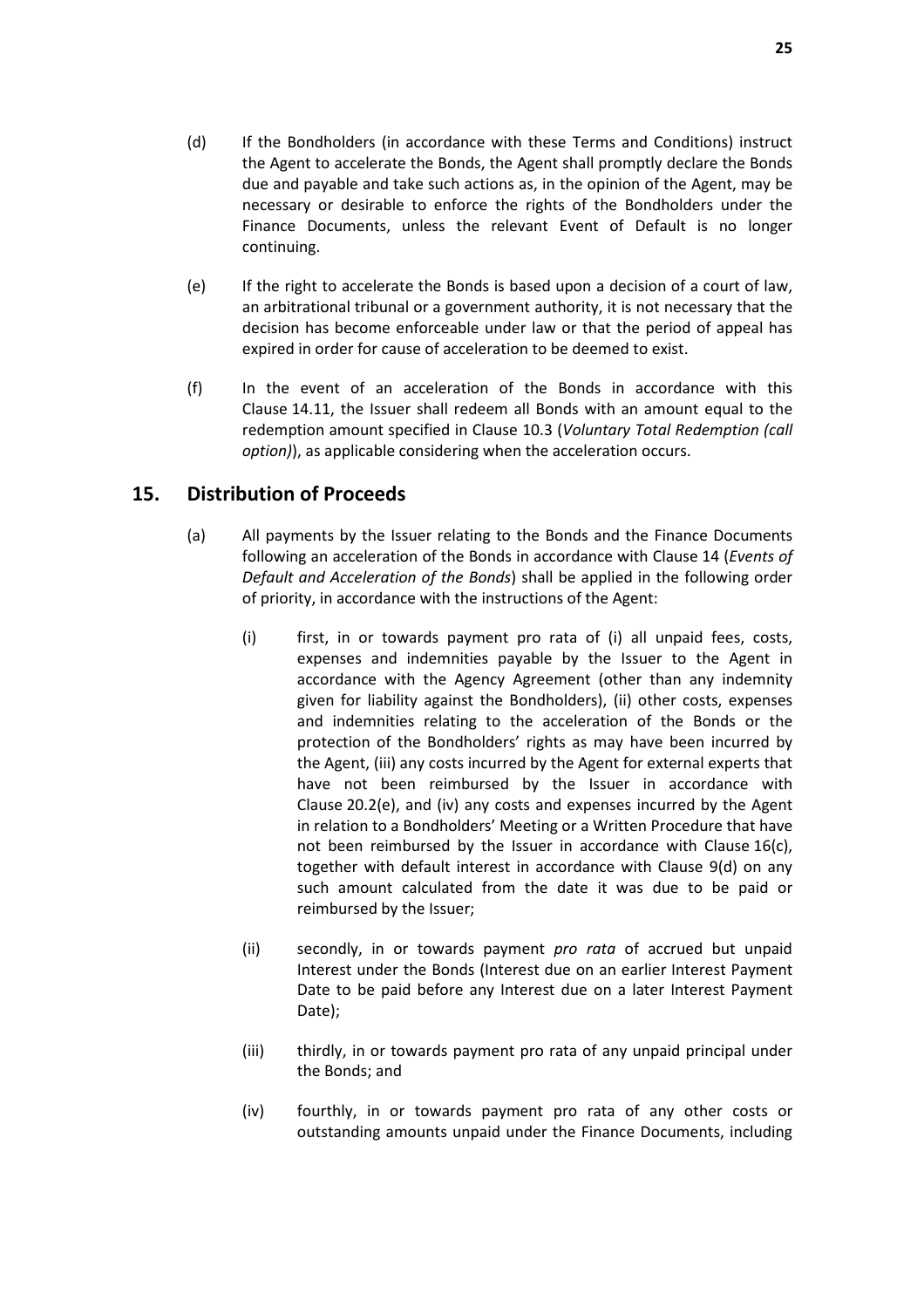default interest in accordance with Clause 9(d) on delayed payments of Interest and repayments of principal under the Bonds.

Any excess funds after the application of proceeds in accordance with paragraphs (i) to (iv) above shall be paid to the Issuer.

(b) Funds that a Bondholder receives (directly or indirectly) in connection with the acceleration of the Bonds constitute escrow funds (Sw. *redovisningsmedel*) and must be promptly turned over to the Agent to be applied in accordance with this Clause 15 as soon as reasonably practicable**.**

## **16. Decisions by Bondholders**

- (a) Any decision by the Bondholders on a matter relating to the Finance Documents shall (at the option of the Agent) be dealt with at a Bondholders' Meeting or by way of a Written Procedure.
- (b) Any request from the Issuer or a Bondholder (or Bondholders) representing at least ten (10) per cent. of the Adjusted Nominal Amount (such request may only be validly made by a person who is a Bondholder on the Business Day immediately following the day on which the request is received by the Agent and shall, if made by several Bondholders, be made by them jointly) for a decision by the Bondholders on a matter relating to the Finance Documents shall be directed to the Agent and dealt with at a Bondholders' Meeting or by way a Written Procedure, as determined by the Agent. The person requesting the decision may suggest the form for decision making, but if it is in the Agent's opinion more appropriate that a matter is dealt with at a Bondholders' Meeting than by way of a Written Procedure, it shall be dealt with at a Bondholders' Meeting.
- (c) The Agent may refrain from convening a Bondholders' Meeting or instigating a Written Procedure if (i) the suggested decision must be approved by any person in addition to the Bondholders and such person has informed the Agent that an approval will not be given, or (ii) the suggested decision is not in accordance with applicable laws.
- (d) Should the Agent not convene a Bondholders' Meeting or instigate a Written Procedure in accordance with these Terms and Conditions, without Clause 16(c) being applicable, the Issuer or the Bondholder(s) requesting a decision by the Bondholders may convene such Bondholders' Meeting or instigate such Written Procedure, as the case may be, instead. The Issuer or the Issuing Agent shall upon request provide the Issuer or the convening Bondholder(s) with the information available in the debt register (Sw. *skuldbok*) kept by the CSD in respect of the Bonds in order to convene and hold the Bondholders' Meeting or instigate and carry out the Written Procedure, as the case may be.
- (e) Should the Issuer want to replace the Agent, it may (i) convene a Bondholders' Meeting in accordance with Clause 17(a) or (ii) instigate a Written Procedure by sending communication in accordance with Clause 18(a), in both cases with a copy to the Agent. After a request from the Bondholders pursuant to Clause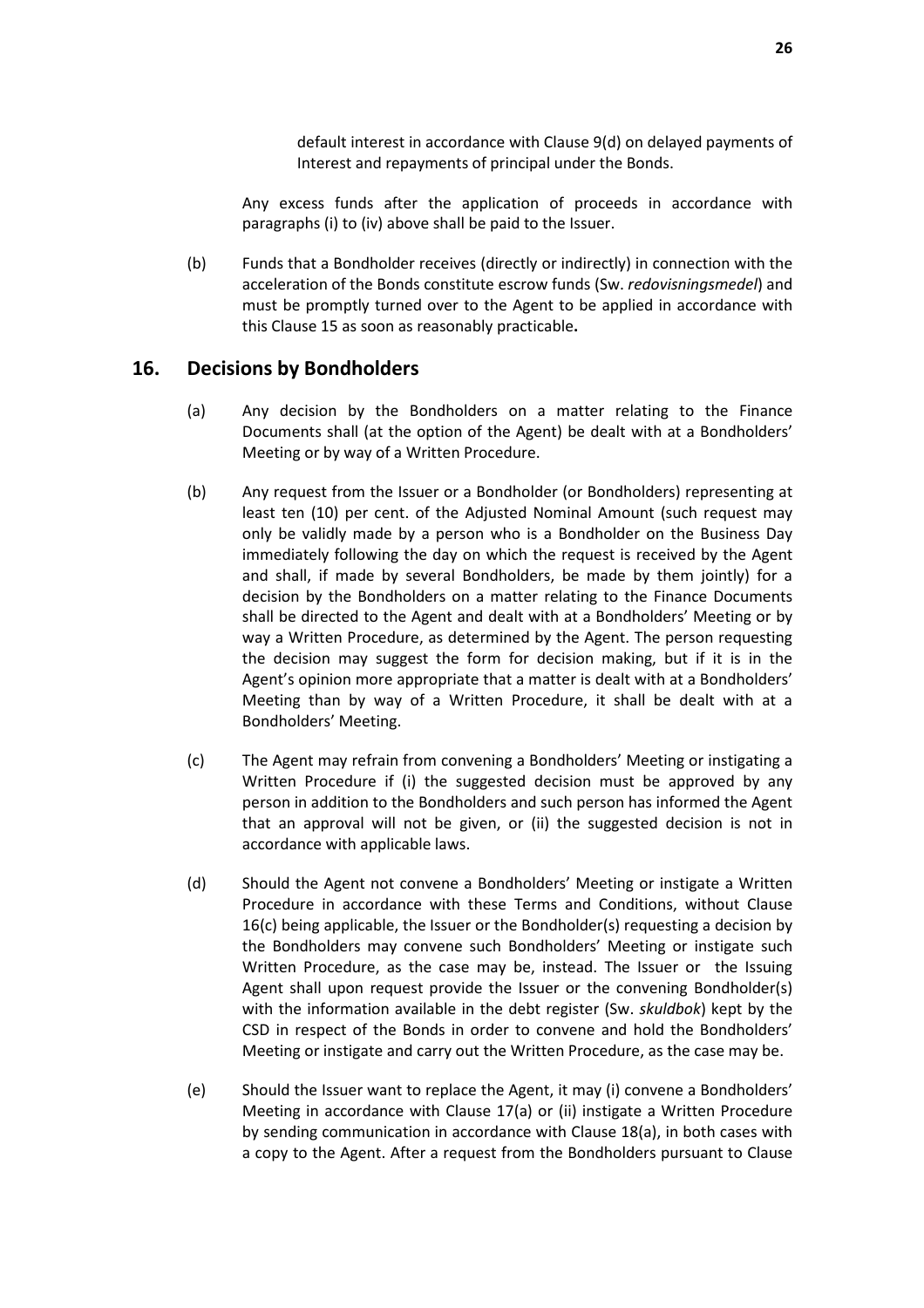20.4(c), the Issuer shall no later than ten (10) Business Days after receipt of such request (or such later date as may be necessary for technical or administrative reasons) convene a Bondholders' Meeting in accordance with Clause 17(a). The Issuer shall inform the Agent before a notice for a Bondholders' Meeting or communication relating to a Written Procedure where the Agent is proposed to be replaced is sent and shall, on the request of the Agent, append information from the Agent together with the a notice or the communication.

- (f) Only a person who is, or who has been provided with a power of attorney pursuant to Clause 7 (*Right to Act on Behalf of a Bondholder*) from a person who is, registered as a Bondholder:
	- (i) on the Business Day specified in the notice pursuant to Clause 17(b) of the Bondholders' Meeting, or
	- (ii) on the Business Day specified in the communication pursuant to Clause 18(b), in respect of a Written Procedure,

may exercise voting rights as a Bondholder at such Bondholders' Meeting or in such Written Procedure, provided that the relevant Bonds are included in the definition of Adjusted Nominal Amount. Such Business Day specified pursuant to paragraph (i) or (ii) above must fall no earlier than one (1) Business Day after the effective date of the notice or communication, as the case may be.

- (g) The following matters shall require the consent of Bondholders representing at least sixty-six and two thirds (66 2/3) per cent. of the Adjusted Nominal Amount for which Bondholders are voting at a Bondholders' Meeting or for which Bondholders reply in a Written Procedure in accordance with the instructions given pursuant to Clause 18(b):
	- (i) a change to the terms of any of Clauses  $2(a)$ ,  $2(e)$  and  $2(g)$ ;
	- (ii) a change to the terms for the distribution of proceeds set out in Clause 15 (*Distribution of Proceeds*);
	- (iii) a change to the terms dealing with the requirements for Bondholders' consent set out in this Clause 16;
	- (iv) a change to the definition "Interest Payment Date" or the definition "Interest Rate" set out in Clause 1.1 (*Definitions*);
	- (v) a change of issuer, an extension of the tenor of the Bonds or any delay of the due date for payment of any principal or interest on the Bonds;
	- (vi) a mandatory exchange of the Bonds for other securities; and
	- (vii) early redemption of the Bonds, other than upon an acceleration of the Bonds pursuant to Clause 14 (*Events of Default and Acceleration of the Bonds*) or as otherwise permitted or required by these Terms and Conditions.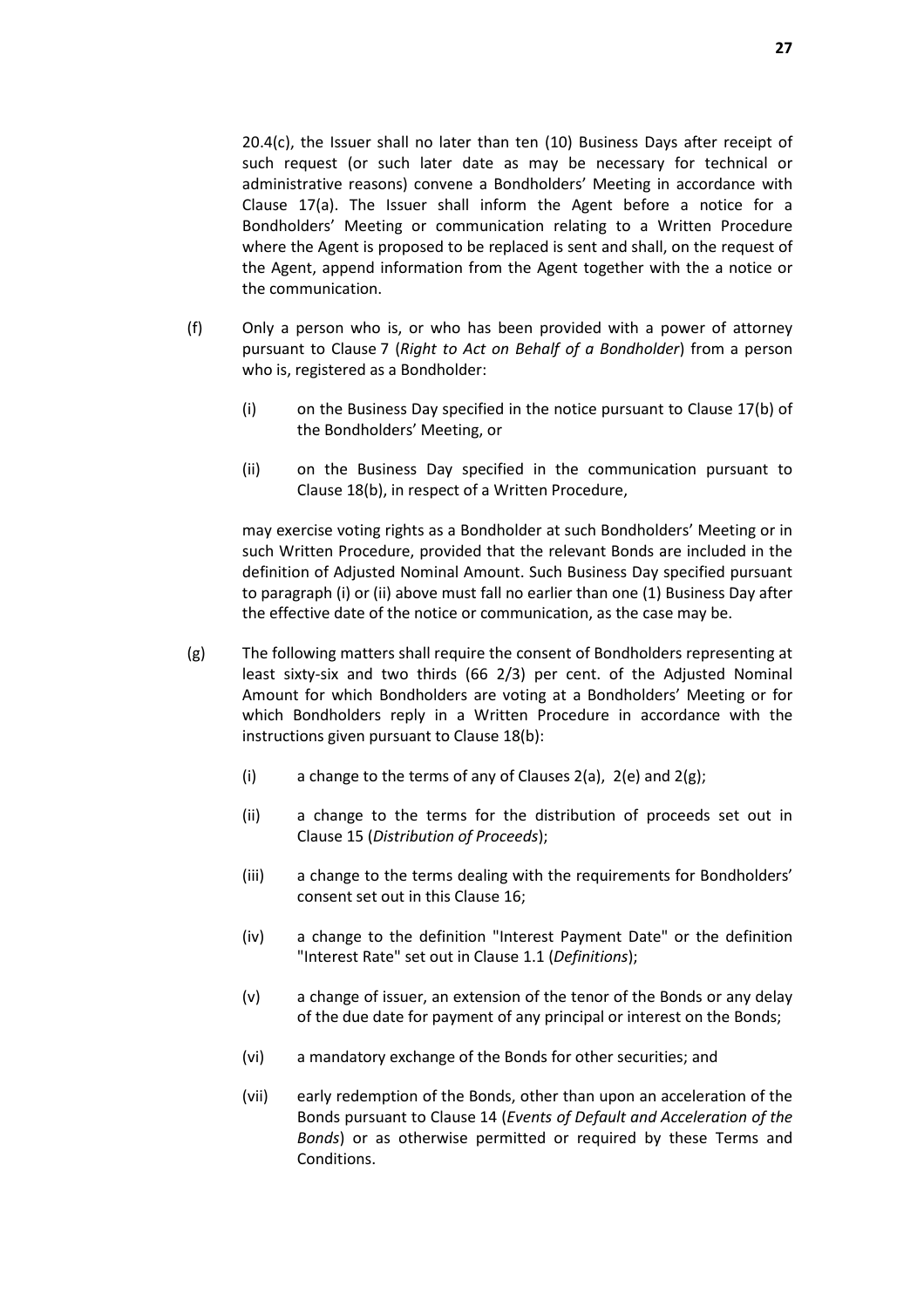- (h) Any matter not covered by Clause  $16(g)$  shall require the consent of Bondholders representing more than fifty (50) per cent. of the Adjusted Nominal Amount for which Bondholders are voting at a Bondholders' Meeting or for which Bondholders reply in a Written Procedure in accordance with the instructions given pursuant to Clause 18(b). This includes, but is not limited to, any amendment to, or waiver of, the terms of any Finance Document that does not require a higher majority (other than an amendment permitted pursuant to Clause 19(a)(i) or (19(a)(ii))) or an acceleration of the Bonds.
- (i) Quorum at a Bondholders' Meeting or in respect of a Written Procedure only exists if a Bondholder (or Bondholders) representing at least fifty (50) per cent. of the Adjusted Nominal Amount in case of a matter pursuant to Clause 16(g), and otherwise twenty (20) per cent. of the Adjusted Nominal Amount:
	- (i) if at a Bondholders' Meeting, attend the meeting in person or by telephone conference (or appear through duly authorised representatives); or
	- (ii) if in respect of a Written Procedure, reply to the request.

If a quorum exists for some but not all of the matters to be dealt with at a Bondholders' Meeting or by a Written Procedure, decisions may be taken in the matters for which a quorum exists.

- (j) If a quorum does not exist at a Bondholders' Meeting or in respect of a Written Procedure, the Agent or the Issuer shall convene a second Bondholders' Meeting (in accordance with Clause 17(a)) or initiate a second Written Procedure (in accordance with Clause 18(a)), as the case may be, provided that the person(s) who initiated the procedure for Bondholders' consent has confirmed that the relevant proposal is not withdrawn. For the purposes of a second Bondholders' Meeting or second Written Procedure pursuant to this Clause 16(j), the date of request of the second Bondholders' Meeting pursuant to Clause 17(a) or second Written Procedure pursuant to Clause 18(a), as the case may be, shall be deemed to be the relevant date when the quorum did not exist. The quorum requirement in Clause 16(i) shall not apply to such second Bondholders' Meeting or Written Procedure.
- (k) Any decision which extends or increases the obligations of the Issuer or the Agent, or limits, reduces or extinguishes the rights or benefits of the Issuer or the Agent, under the Finance Documents shall be subject to the Issuer's or the Agent's consent, as applicable.
- (l) A Bondholder holding more than one Bond need not use all its votes or cast all the votes to which it is entitled in the same way and may in its discretion use or cast some of its votes only.
- (m) The Issuer may not, directly or indirectly, pay or cause to be paid any consideration to or for the benefit of any Bondholder for or as inducement to any consent under these Terms and Conditions, unless such consideration is offered to all Bondholders that consent at the relevant Bondholders' Meeting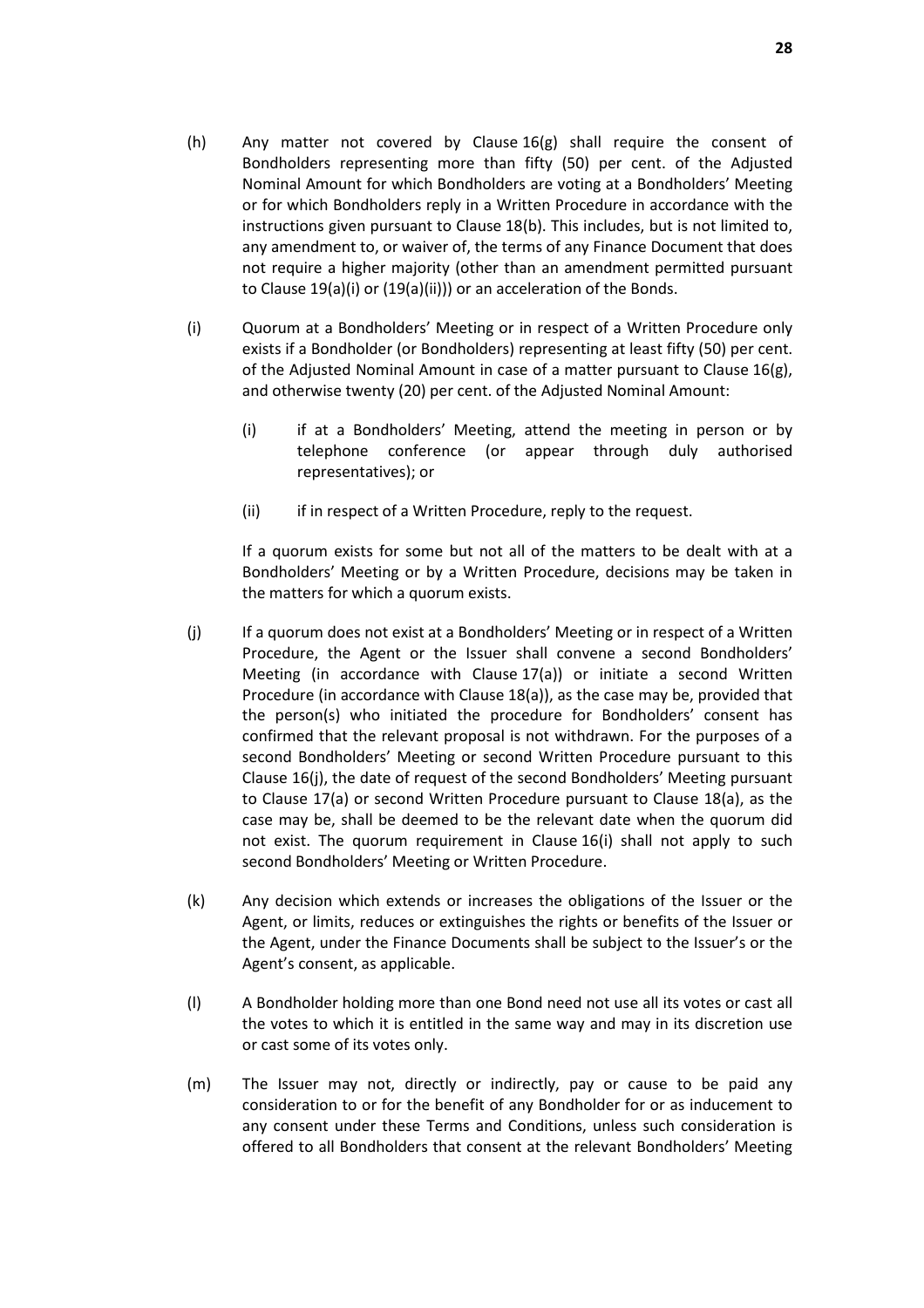or in a Written Procedure within the time period stipulated for the consideration to be payable or the time period for replies in the Written Procedure, as the case may be.

- (n) A matter decided at a duly convened and held Bondholders' Meeting or by way of Written Procedure is binding on all Bondholders, irrespective of them being present or represented at the Bondholders' Meeting or responding in the Written Procedure. The Bondholders that have not adopted or voted for a decision shall not be liable for any damages that this may cause other Bondholders.
- (o) All reasonable costs and expenses incurred by the Issuer or the Agent for the purpose of convening a Bondholders' Meeting or for the purpose of carrying out a Written Procedure, including reasonable fees to the Agent, shall be paid by the Issuer.
- (p) If a decision is to be taken by the Bondholders on a matter relating to the Finance Documents, the Issuer shall promptly at the request of the Agent provide the Agent with a certificate specifying the number of Bonds owned by Group Companies, irrespective of whether such person is directly registered as owner of such Bonds. The Agent shall not be responsible for the accuracy of such certificate or otherwise be responsible for determining whether a Bond is owned by a Group Company.
- (q) Information about decisions taken at a Bondholders' Meeting or by way of a Written Procedure shall promptly be sent by notice to each person registered as a Bondholder on the date referred to in Clause 15 (e)(i) or 17(e)(ii), as the case may be, and be published on the websites of the Issuer and the Agent, provided that a failure to do so shall not invalidate any decision made or voting result achieved. The minutes from the relevant Bondholders' Meeting or Written Procedure shall at the request of a Bondholder be sent to it by the Issuer or the Agent, as applicable.

## **17. Bondholders' Meeting**

- (a) The Agent shall convene a Bondholders' Meeting as soon as practicable and in any event no later than ten (10) Business Days after receipt of a valid request from the Issuer or the Bondholder(s) (or such later date as may be necessary for technical or administrative reasons) by sending a notice thereof to each person who is registered as a Bondholder on a date selected by the Agent which falls no more than five (5) Business Days prior to the date on which the notice is sent.
- (b) The notice pursuant to Clause 17(a) shall include (i) time for the meeting, (ii) place for the meeting, (iii) agenda for the meeting (including each request for a decision by the Bondholders), (iv) the day on which a person must be Bondholder in order to exercise Bondholders' rights at the Bondholders' Meeting, and (v) a form of power of attorney. Only matters that have been included in the notice may be resolved upon at the Bondholders' Meeting.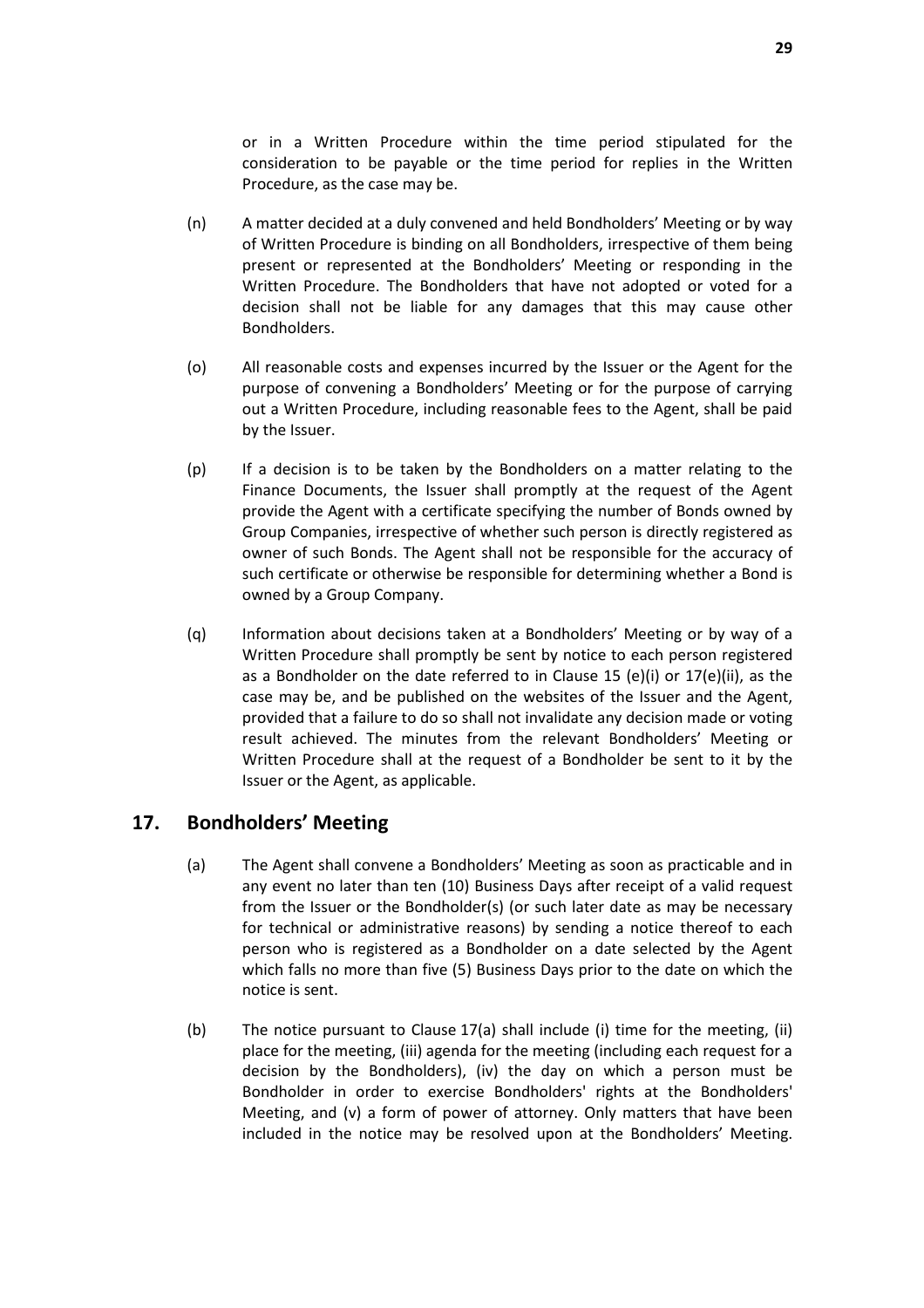Should prior notification by the Bondholders be required in order to attend the Bondholders' Meeting, such requirement shall be included in the notice.

- (c) The Bondholders' Meeting shall be held no earlier than ten (10) Business Days and no later than thirty (30) Business Days after the effective date of the notice.
- (d) Without amending or varying these Terms and Conditions, the Agent may prescribe such further regulations regarding the convening and holding of a Bondholders' Meeting as the Agent may deem appropriate. Such regulations may include a possibility for Bondholders to vote without attending the meeting in person.

## **18. Written Procedure**

- (a) The Agent shall instigate a Written Procedure as soon as practicable and in any event no later than ten (10) Business Days after receipt of a valid request from the Issuer or the Bondholder(s) (or such later date as may be necessary for technical or administrative reasons) by sending a communication to each person who is registered as a Bondholder on a date selected by the Agent which falls no more than five (5) Business Days prior to the date on which the communication is sent.
- (b) A communication pursuant to Clause 18(a) shall include (i) each request for a decision by the Bondholders, (ii) a description of the reasons for each request, (iii) a specification of the Business Day on which a person must be registered as a Bondholder in order to be entitled to exercise voting rights, (iv) instructions and directions on where to receive a form for replying to the request (such form to include an option to vote yes or no for each request) as well as a form of power of attorney, and (v) the stipulated time period within which the Bondholder must reply to the request (such time period to last at least ten (10) Business Days and not longer than thirty (30) Business Days from the effective date of the communication pursuant to Clause 18(a)). If the voting is to be made electronically, instructions for such voting shall be included in the communication.
- (c) When consents from Bondholders representing the requisite majority of the total Adjusted Nominal Amount pursuant to Clauses 16(g) and 16(h) have been received in a Written Procedure, the relevant decision shall be deemed to be adopted pursuant to Clause 16(g) or 16(h), as the case may be, even if the time period for replies in the Written Procedure has not yet expired.

## **19. Amendments and Waivers**

(a) The Issuer and the Agent (acting on behalf of the Bondholders) may agree to amend the Finance Documents or waive any provision in a Finance Document, provided that: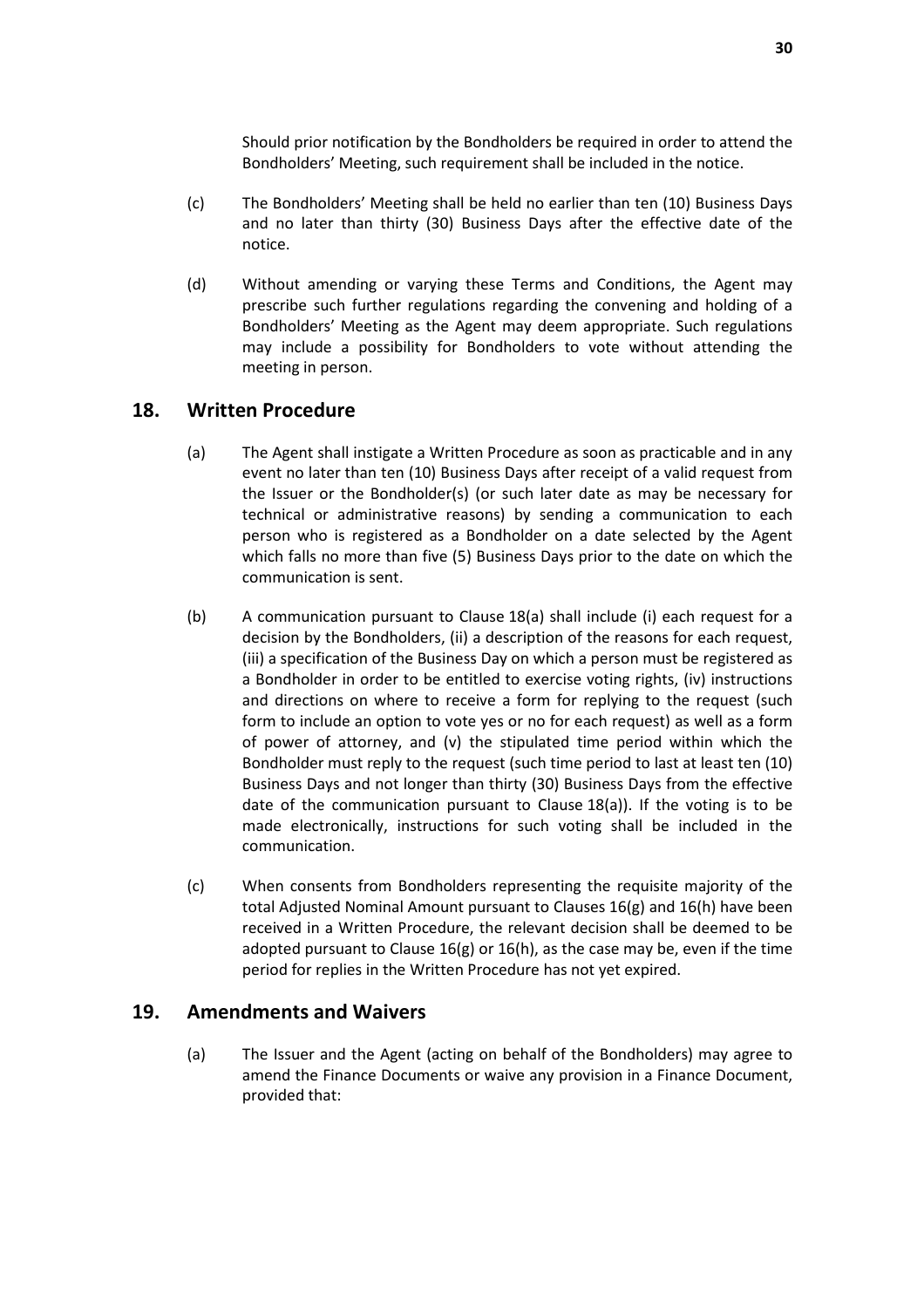- (i) such amendment or waiver is not detrimental to the interest of the Bondholders, or is made solely for the purpose of rectifying obvious errors and mistakes;
- (ii) such amendment or waiver is required by applicable law, a court ruling or a decision by a relevant authority; or
- (iii) such amendment or waiver has been duly approved by the Bondholders in accordance with Clause 16 (*Decisions by Bondholders*).
- (b) The Agent shall promptly notify the Bondholders of any amendments or waivers made in accordance with Clause 19(a), setting out the date from which the amendment or waiver will be effective, and ensure that any amendments to the Finance Documents are published in the manner stipulated in Clause 11.4 (*Publication of Finance Documents*). The Issuer shall ensure that any amendments to the Finance Documents are duly registered with the CSD and each other relevant organisation or authority.
- (c) An amendment to the Finance Documents shall take effect on the date determined by the Bondholders Meeting, in the Written Procedure or by the Agent, as the case may be.

## **20. Appointment and Replacement of the Agent**

#### **20.1 Appointment of the Agent**

- (a) By subscribing for Bonds, each initial Bondholder appoints the Agent to act as its agent in all matters relating to the Bonds and the Finance Documents, and authorises the Agent to act on its behalf (without first having to obtain its consent, unless such consent is specifically required by these Terms and Conditions) in any legal or arbitration proceedings relating to the Bonds held by such Bondholder, including the winding-up, dissolution, liquidation, company reorganisation (Sw. *företagsrekonstruktion*) or bankruptcy (Sw. *konkurs*) (or its equivalent in any other jurisdiction) of the Issuer.
- (b) By acquiring Bonds, each subsequent Bondholder confirms the appointment and authorisation for the Agent to act on its behalf, as set out in Clause 20.1(a).
- (c) Each Bondholder shall immediately upon request provide the Agent with any such documents, including a written power of attorney (in form and substance satisfactory to the Agent), that the Agent deems necessary for the purpose of exercising its rights and/or carrying out its duties under the Finance Documents. The Agent is under no obligation to represent a Bondholder which does not comply with such request.
- (d) The Issuer shall promptly upon request provide the Agent with any documents and other assistance (in form and substance satisfactory to the Agent), that the Agent deems necessary for the purpose of exercising its rights and/or carrying out its duties under the Finance Documents.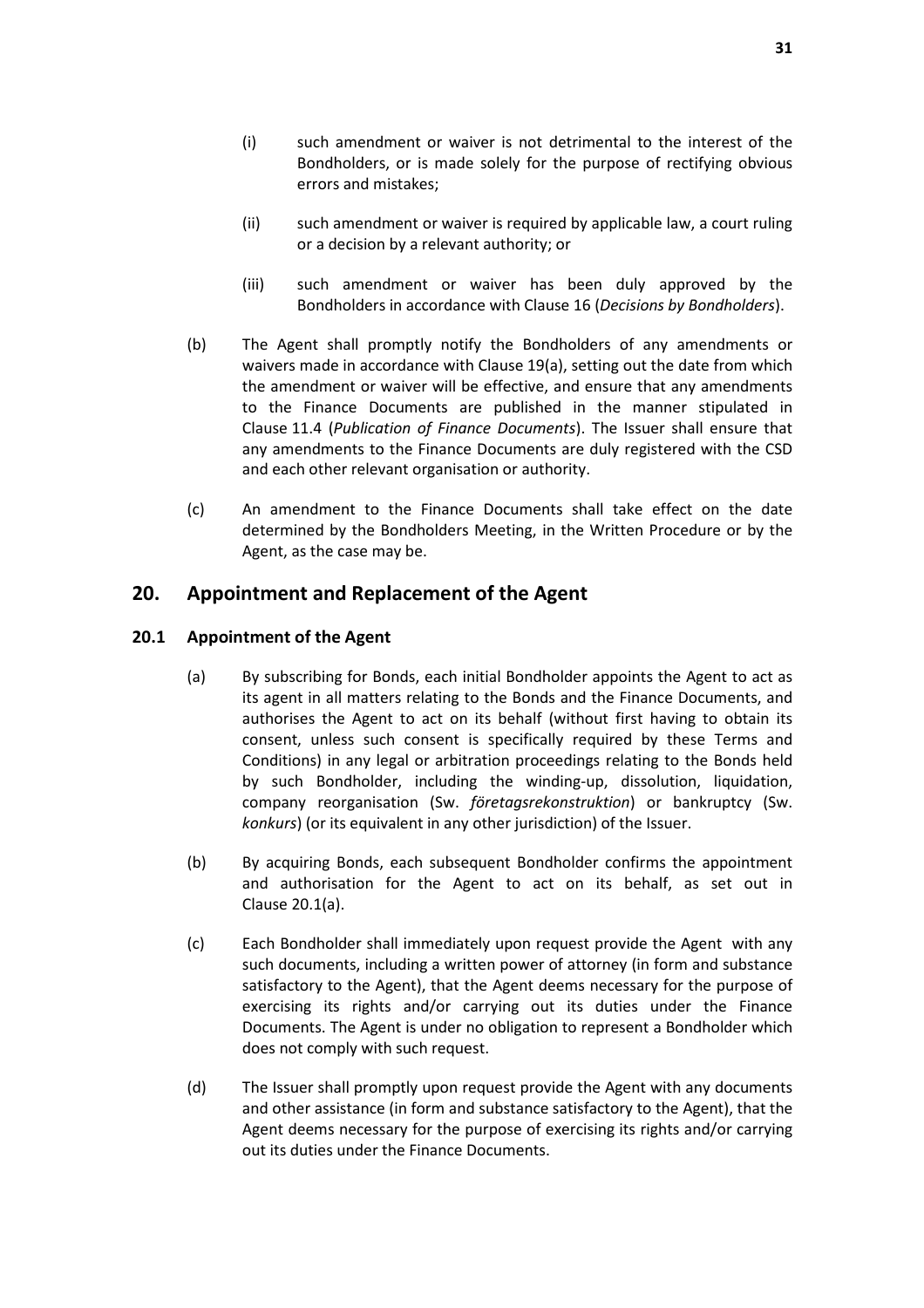(f) The Agent may act as agent or trustee for several issues of securities issued by or relating to the Issuer and other Group Companies notwithstanding potential conflicts of interest.

## **20.2 Duties of the Agent**

- (a) The Agent shall represent the Bondholders in accordance with the Finance Documents. Except as specified in Clause 4 (*Conditions Precedent*), the Agent is not responsible for the execution or enforceability of the Finance Documents.
- (b) When acting in accordance with the Finance Documents, the Agent is always acting with binding effect on behalf of the Bondholders. The Agent shall carry out its duties under the Finance Documents in a reasonable, proficient and professional manner, with reasonable care and skill.
- (c) The Agent is entitled to delegate its duties to other professional parties, but the Agent shall remain liable for the actions of such parties under the Finance Documents.
- (d) The Agent shall treat all Bondholders equally and, when acting pursuant to the Finance Documents, act with regard only to the interests of the Bondholders and shall not be required to have regard to the interests or to act upon or comply with any direction or request of any other person, other than as explicitly stated in the Finance Documents.
- (e) The Agent is entitled to engage external experts when carrying out its duties under the Finance Documents. The Issuer shall on demand by the Agent pay all reasonable costs for external experts engaged after the occurrence of an Event of Default, or for the purpose of investigating or considering (i) an event which the Agent reasonably believes is or may lead to an Event of Default or (ii) a matter relating to the Issuer which the Agent reasonably believes may be detrimental to the interests of the Bondholders under the Finance Documents. Any compensation for damages or other recoveries received by the Agent from external experts engaged by it for the purpose of carrying out its duties under the Finance Documents shall be distributed in accordance with Clause 15 (*Distribution of Proceeds*).
- (f) The Agent shall, as applicable, enter into agreements with the CSD, and comply with such agreement and the CSD Regulations applicable to the Agent, as may be necessary in order for the Agent to carry out its duties under the Finance Documents.
- (g) Notwithstanding any other provision of the Finance Documents to the contrary, the Agent is not obliged to do or omit to do anything if it would or might in its reasonable opinion constitute a breach of any law or regulation.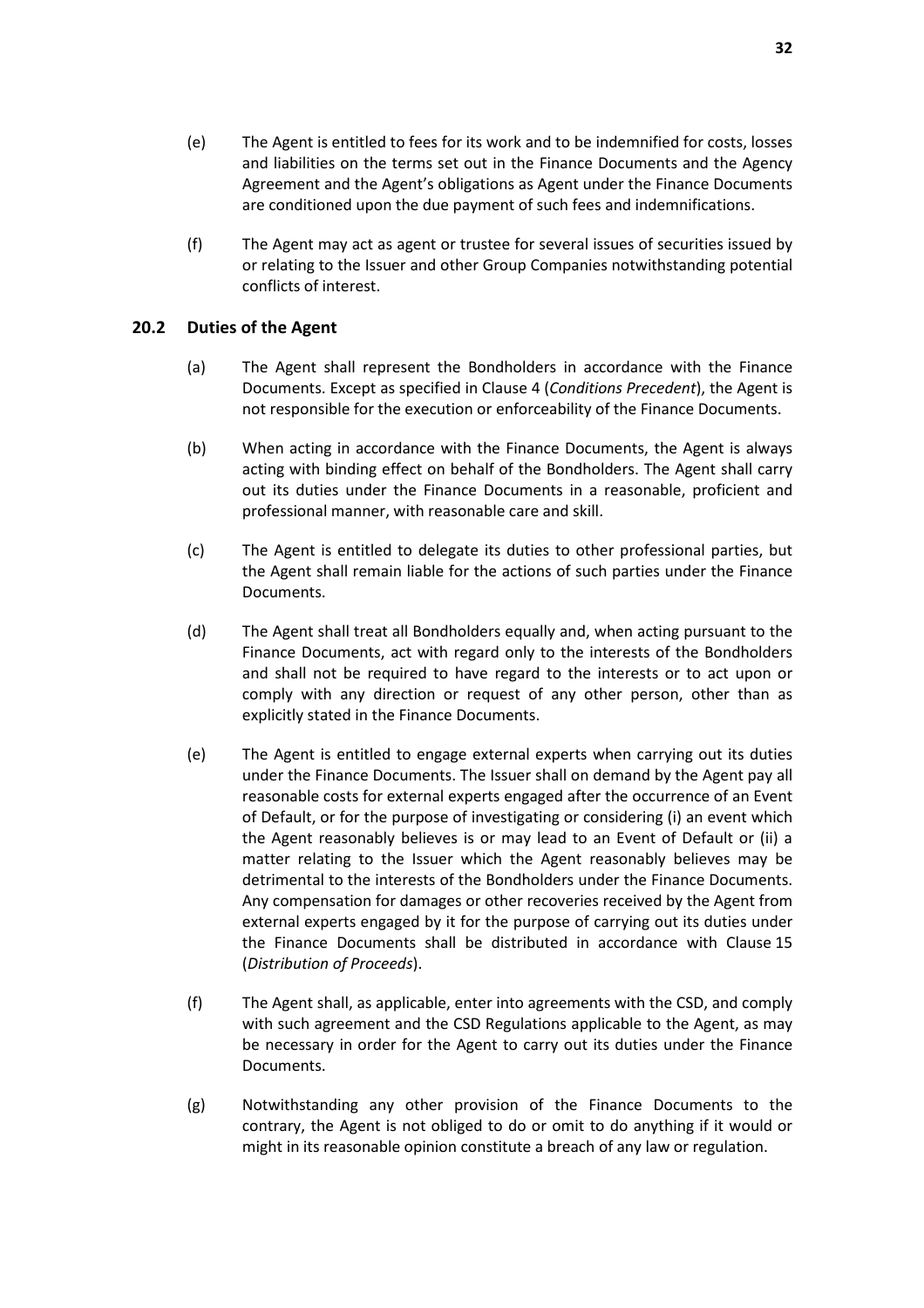- (h) If in the Agent's reasonable opinion the cost, loss or liability which it may incur (including reasonable fees to the Agent) in complying with instructions of the Bondholders, or taking any action at its own initiative, will not be covered by the Issuer, the Agent may refrain from acting in accordance with such instructions, or taking such action, until it has received such indemnities (or adequate Security has been provided therefore) as it may reasonably require.
- (i) The Agent shall give a notice to the Bondholders (i) before it ceases to perform its obligations under the Finance Documents by reason of the non-payment by the Issuer of any fee or indemnity due to the Agent under the Finance Documents or (ii) if it refrains from acting for any reason described in Clause 20.2(h).

## **20.3 Limited liability for the Agent**

- (a) The Agent will not be liable to the Bondholders for damage or loss caused by any action taken or omitted by it under or in connection with any Finance Document, unless directly caused by its negligence or wilful misconduct. The Agent shall never be responsible for indirect loss.
- (b) The Agent shall not be considered to have acted negligently if it has acted in accordance with advice from or opinions of reputable external experts engaged by the Agent or if the Agent has acted with reasonable care in a situation when the Agent considers that it is detrimental to the interests of the Bondholders to delay the action in order to first obtain instructions from the Bondholders.
- (c) The Agent shall not be liable for any delay (or any related consequences) in crediting an account with an amount required pursuant to the Finance Documents to be paid by the Agent to the Bondholders, provided that the Agent has taken all necessary steps as soon as reasonably practicable to comply with the regulations or operating procedures of any recognised clearing or settlement system used by the Agent for that purpose.
- (d) The Agent shall have no liability to the Bondholders for damage caused by the Agent acting in accordance with instructions of the Bondholders given in accordance with Clause 16 (*Decisions by Bondholders*) or a demand by Bondholders given pursuant to Clause 14.11.
- (e) Any liability towards the Issuer which is incurred by the Agent in acting under, or in relation to, the Finance Documents shall not be subject to set-off against the obligations of the Issuer to the Bondholders under the Finance Documents.

#### **20.4 Replacement of the Agent**

(a) Subject to Clause 20.4(f), the Agent may resign by giving notice to the Issuer and the Bondholders, in which case the Bondholders shall appoint a successor Agent at a Bondholders' Meeting convened by the retiring Agent or by way of Written Procedure initiated by the retiring Agent.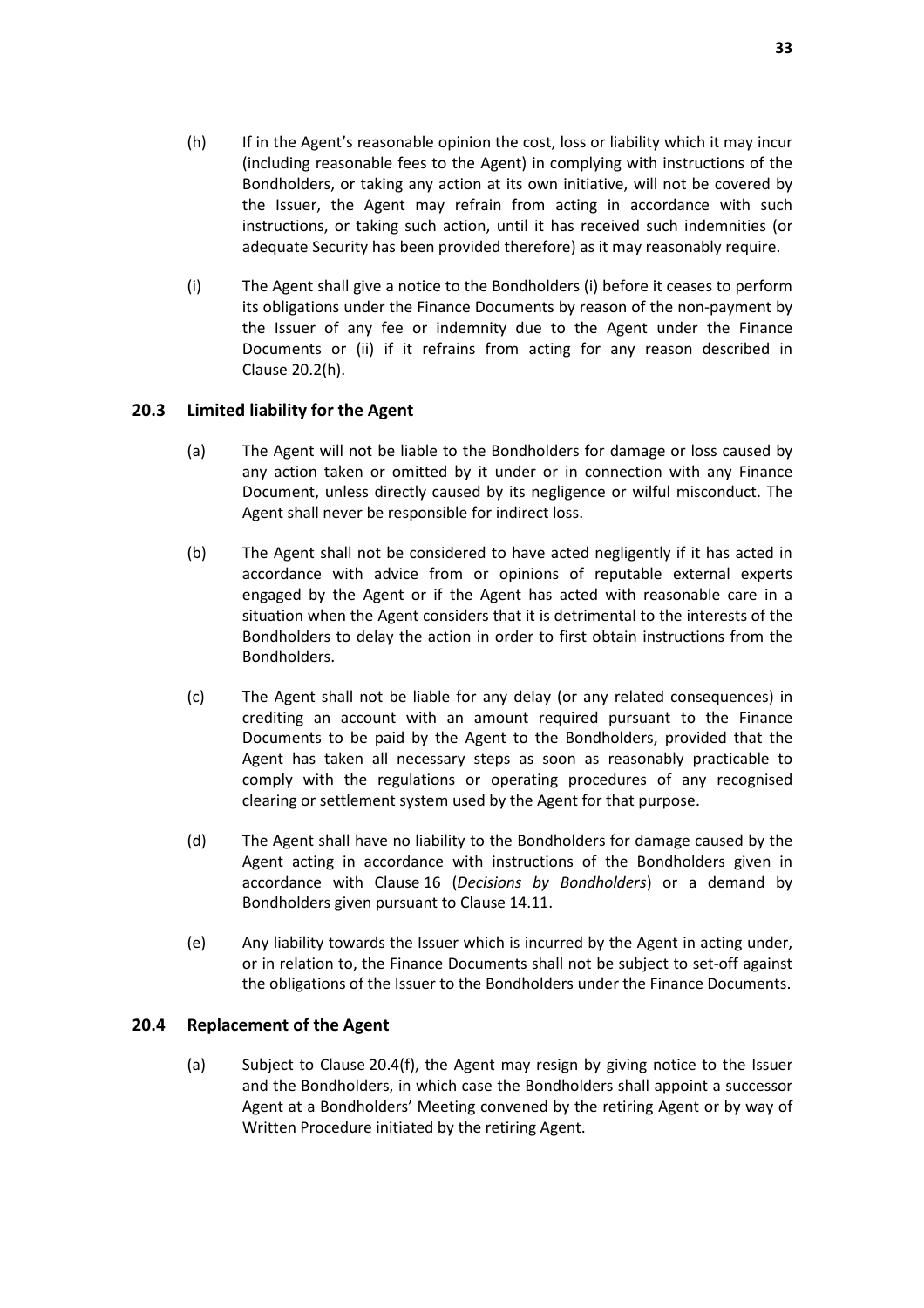- (b) Subject to Clause 20.4(f), if the Agent is Insolvent, the Agent shall be deemed to resign as Agent with immediate effect and the Issuer shall within ten (10) Business Days appoint a successor Agent which shall be an independent financial institution or other reputable company which regularly acts as agent under debt issuances.
- (c) A Bondholder (or Bondholders) representing at least ten (10) per cent. of the Adjusted Nominal Amount may, by notice to the Issuer (such notice may only be validly given by a person who is a Bondholder on the Business Day immediately following the day on which the notice is received by the Issuer and shall, if given by several Bondholders, be given by them jointly), require that a Bondholders' Meeting is held for the purpose of dismissing the Agent and appointing a new Agent. The Issuer may, at a Bondholders' Meeting convened by it or by way of Written Procedure initiated by it, propose to the Bondholders that the Agent be dismissed and a new Agent appointed.
- (d) If the Bondholders have not appointed a successor Agent within ninety (90) days after (i) the earlier of the notice of resignation was given or the resignation otherwise took place or (ii) the Agent was dismissed through a decision by the Bondholders, the Issuer shall appoint a successor Agent which shall be an independent financial institution or other reputable company which regularly acts as agent under debt issuances.
- (e) The retiring Agent shall, at its own cost, make available to the successor Agent such documents and records and provide such assistance as the successor Agent may reasonably request for the purposes of performing its functions as Agent under the Finance Documents.
- (f) The Agent's resignation or dismissal shall only take effect upon the appointment of a successor Agent and acceptance by such successor Agent of such appointment and the execution of all necessary documentation to effectively substitute the retiring Agent.
- (g) Upon the appointment of a successor, the retiring Agent shall be discharged from any further obligation in respect of the Finance Documents but shall remain entitled to the benefit of the Finance Documents and remain liable under the Finance Documents in respect of any action which it took or failed to take whilst acting as Agent. Its successor, the Issuer and each of the Bondholders shall have the same rights and obligations amongst themselves under the Finance Documents as they would have had if such successor had been the original Agent.
- (h) In the event that there is a change of the Agent in accordance with this Clause 20.4, the Issuer shall execute such documents and take such actions as the new Agent may reasonably require for the purpose of vesting in such new Agent the rights, powers and obligation of the Agent and releasing the retiring Agent from its further obligations under the Finance Documents. Unless the Issuer and the new Agent agree otherwise, the new Agent shall be entitled to the same fees and the same indemnities as the retiring Agent.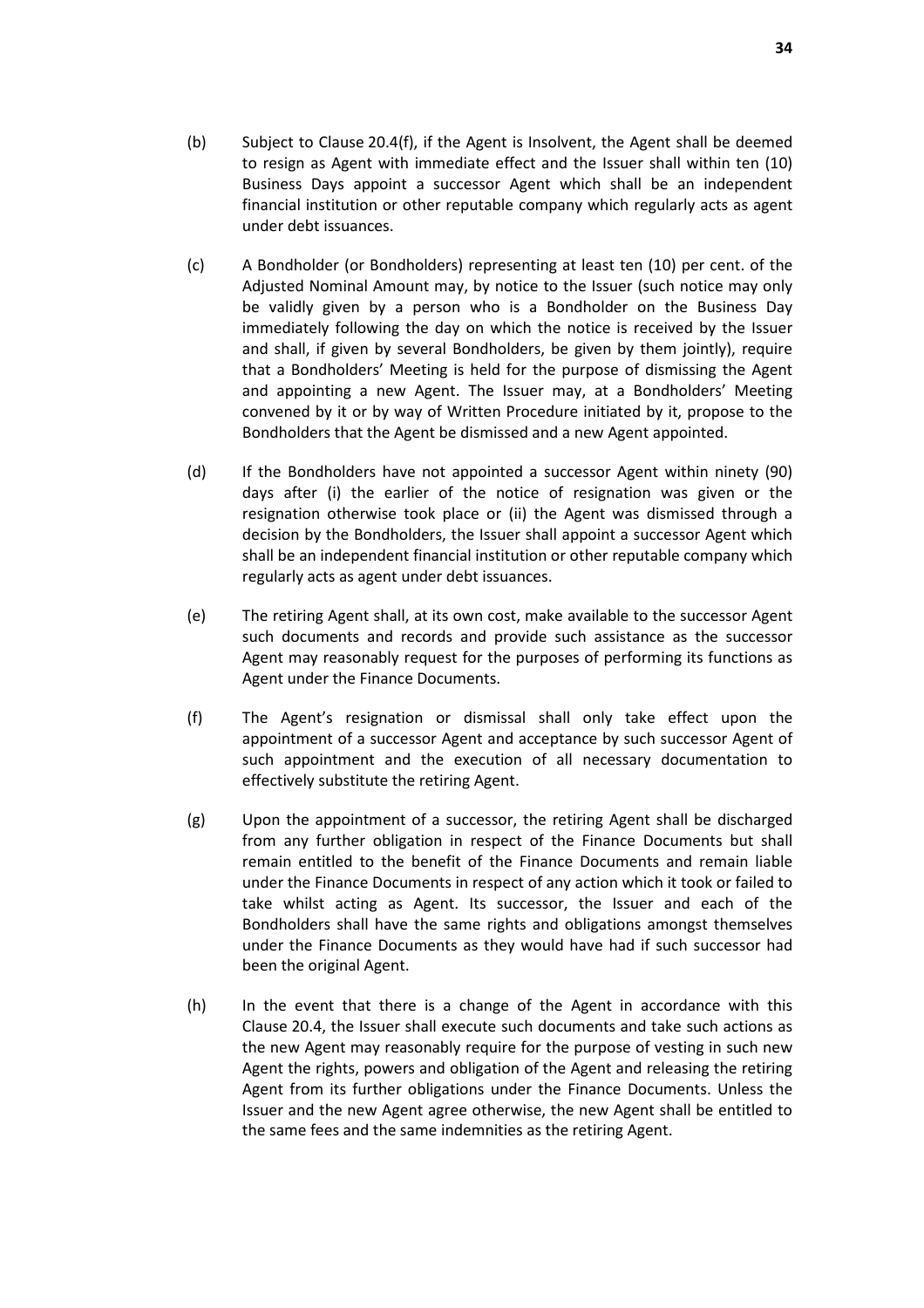## **21. Appointment and Replacement of the Issuing Agent**

- (a) The Issuer appoints the Issuing Agent to manage certain specified tasks under these Terms and Conditions and in accordance with the legislation, rules and regulations applicable to and/or issued by the CSD and relating to the Bonds.
- (b) The Issuing Agent may retire from its assignment or be dismissed by the Issuer, provided that the Issuer has approved that a commercial bank or securities institution approved by the CSD accedes as new Issuing Agent at the same time as the old Issuing Agent retires or is dismissed. If the Issuing Agent is Insolvent, the Issuer shall immediately appoint a new Issuing Agent, which shall replace the old Issuing Agent as issuing agent in accordance with these Terms and Conditions.
- (c) The Issuing Agent shall enter into agreements with the CSD, and comply with such agreement and the CSD Regulations applicable to the Issuing Agent, as may be necessary in order for the Issuing Agent to carry out its duties under the Terms and Conditions.

## **22. Appointment and Replacement of the CSD**

- (a) The Issuer has appointed the CSD to manage certain tasks under these Terms and Conditions and in accordance with the CSD Regulations and the other regulations applicable to the Bonds.
- (b) The CSD may retire from its assignment or be dismissed by the Issuer, provided that the Issuer has effectively appointed a replacement CSD that accedes as CSD at the same time as the old CSD retires or is dismissed and provided also that the replacement does not have a negative effect on any Bondholder or the listing of the Bonds. The replacing CSD must be authorised to professionally conduct clearing operations pursuant to the Securities Markets Act (Sw. *lag (2007:528) om värdepappersmarknaden*) and be authorised as a central securities depository in accordance with the Financial Instruments Account Act (Sw. *lag (1998:1479) om kontoföring av finansiella instrument*).

## **23. No Direct Actions by Bondholders**

- (a) A Bondholder may not take any steps whatsoever against the Issuer to enforce or recover any amount due or owing to it pursuant to the Finance Documents, or to initiate, support or procure the winding-up, dissolution, liquidation, company reorganisation (Sw. *företagsrekonstruktion*) or bankruptcy (Sw. *konkurs*) (or its equivalent in any other jurisdiction) of the Issuer in relation to any of the obligations and liabilities of the Issuer under the Finance Documents. Such steps may only be taken by the Agent.
- (b) Paragraph (a) above shall not apply if the Agent has been instructed by the Bondholders in accordance with the Finance Documents to take certain actions but fails for any reason to take, or is unable to take (for any reason other than a failure by a Bondholder to provide documents in accordance with Clause 20.1(c)), such actions within a reasonable period of time and such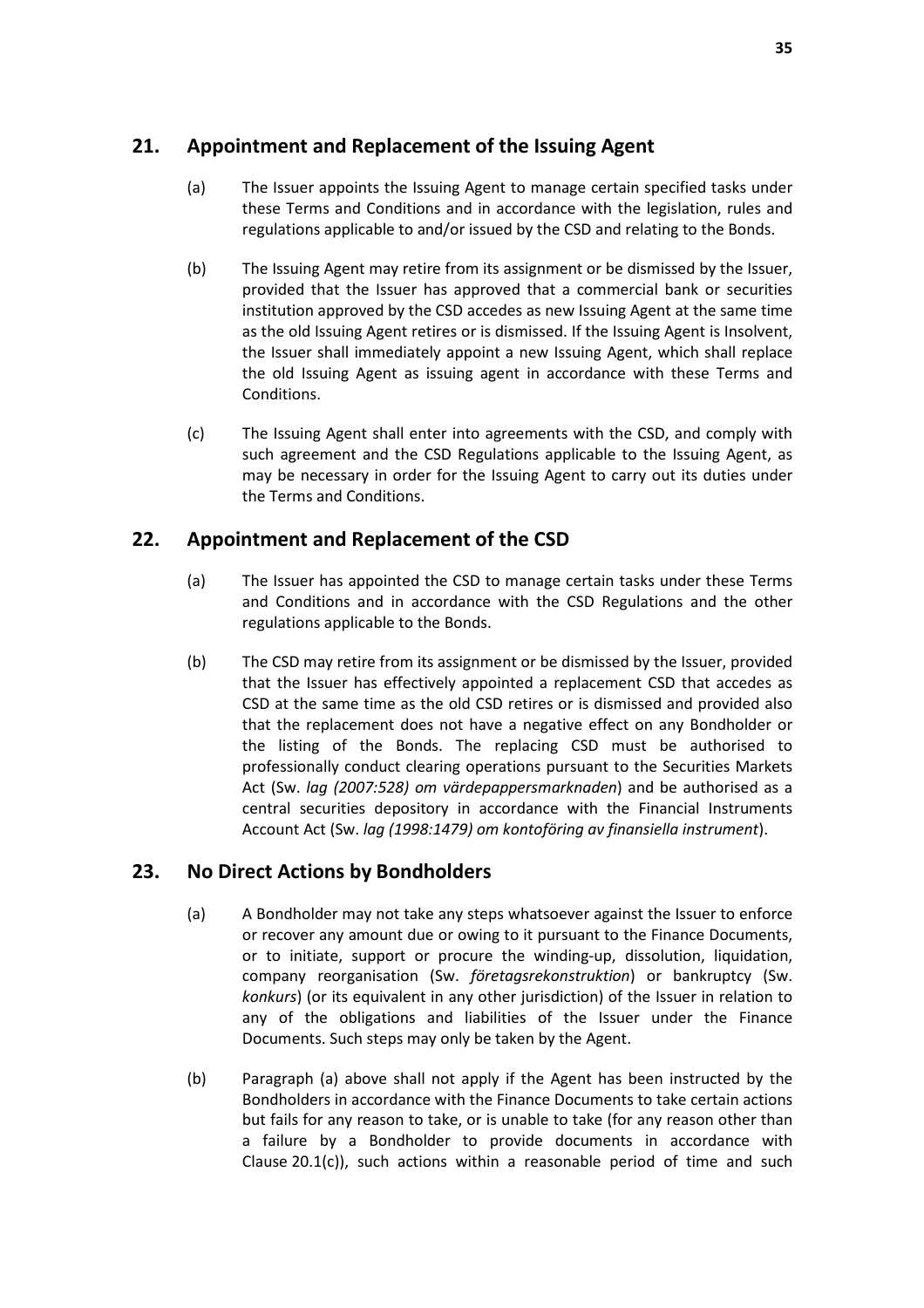failure or inability is continuing. However, if the failure to take certain actions is caused by the non-payment by the Issuer of any fee or indemnity due to the Agent under the Finance Documents or by any reason described in Clause 20.2(h), such failure must continue for at least forty (40) Business Days after notice pursuant to Clause 20.2(i) before a Bondholder may take any action referred to in paragraph (a) above.

(c) The provisions of paragraph (a) above shall not in any way limit an individual Bondholder's right to claim and enforce payments which are due by the Issuer to some but not all Bondholders.

## **24. Prescription**

- (a) The right to receive repayment of the principal of the Bonds shall be prescribed and become void ten (10) years from the Redemption Date. The right to receive payment of interest (excluding any capitalised interest) shall be prescribed and become void three (3) years from the relevant due date for payment. The Issuer is entitled to any funds set aside for payments in respect of which the Bondholders' right to receive payment has been prescribed and has become void.
- (b) If a limitation period is duly interrupted in accordance with the Swedish Act on Limitations (Sw. *preskriptionslag (1981:130)*), a new limitation period of ten (10) years with respect to the right to receive repayment of the principal of the Bonds, and of three (3) years with respect to receive payment of interest (excluding capitalised interest) will commence, in both cases calculated from the date of interruption of the limitation period, as such date is determined pursuant to the provisions of the Swedish Act on Limitations.

## **25. Notices**

#### **25.1 Notices**

- (a) Subject to Clause 25.1(c), any notice or other communication to be made under or in connection with the Finance Documents:
	- (i) if to the Agent, shall be given at the address registered with the Swedish Companies Registration Office (Sw. *Bolagsverket*) on the Business Day prior to dispatch or, if sent by email by the Issuer, to the email address notified by the Agent to the Issuer from time to time;
	- (ii) if to the Issuer, to the following address:

Amasten Holding AB (publ) Nybrogatan 34 SE-102 45 Stockholm Sweden

or, if sent by email by the Agent, to the email address notified by the Issuer to the Agent from time to time; and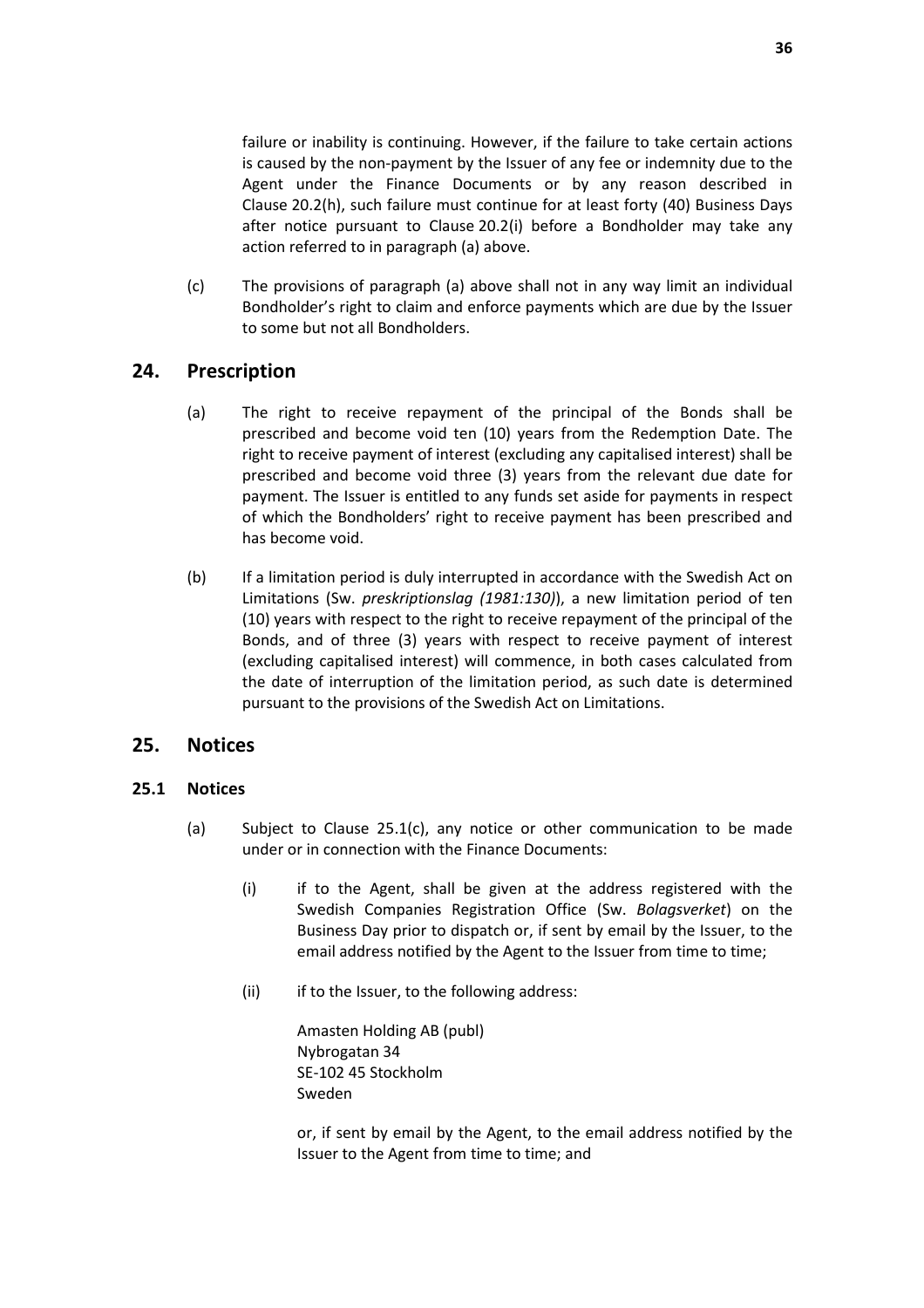- (iii) if to the Bondholders, shall be given at their addresses as registered with the CSD, on the date such person shall be a Bondholder in order to receive the communication, and by either courier delivery or letter for all Bondholders. A notice to the Bondholders shall also be published on the websites of the Issuer and the Agent.
- (b) Any notice or other communication made by one person to another under or in connection with the Finance Documents shall be sent by way of courier, personal delivery or letter, or, if between the Issuer and the Agent, by email, and will only be effective, in case of courier or personal delivery, when it has been left at the address specified in Clause 25.1(a) or, in case of letter, three (3) Business Days after being deposited postage prepaid in an envelope addressed to the address specified in Clause 25.1(a), or, in case of email, when received in readable form by the email recipient.
- (c) Any notice pursuant to the Finance Documents shall be in English.
- (d) If an Event of Default is continuing, any notice or other communication made by the Agent to the Issuer under or in connection with the Finance Documents may, provided that the Agent deems it necessary in order to preserve the Bondholders' rights under the Finance Documents, be sent by email and will be effective on the day of dispatch (unless a delivery failure message was received by the Agent), save that any notice or other communication sent by email that is sent after 5.00 pm in the place of receipt shall be deemed only to become effective on the following day. Any notice or other communication to be sent by email by the Agent to the Issuer in accordance with this paragraph (c) shall be sent to the CFO or the CEO of the Issuer, to the email addresses most recently notified by the Issuer to the Agent.

#### **25.2 Press releases**

- (a) Any notice that the Issuer or the Agent shall send to the Bondholders pursuant to Clauses 10.3 (*Voluntary total redemption (call option)*), 10.4(*Mandatory repurchase due to a Change of Control Event (put option)*), 11.1(b), 11.1(f), 14.11(c),  $16(q)$ ,  $17(q)$ ,  $18(q)$  and  $19(b)$  shall also be published by way of press release by the Issuer or the Agent, as applicable.
- (b) In addition to Paragraph (a) above, if any information relating to the Bonds or the Group contained in a notice the Agent may send to the Bondholders under these Terms and Conditions has not already been made public by way of a press release, the Agent shall before it sends such information to the Bondholders give the Issuer the opportunity to issue a press release containing such information. If the Issuer does not promptly issue a press release and the Agent considers it necessary to issue a press release containing such information before it can lawfully send a notice containing such information to the Bondholders, the Agent shall be entitled to issue such press release.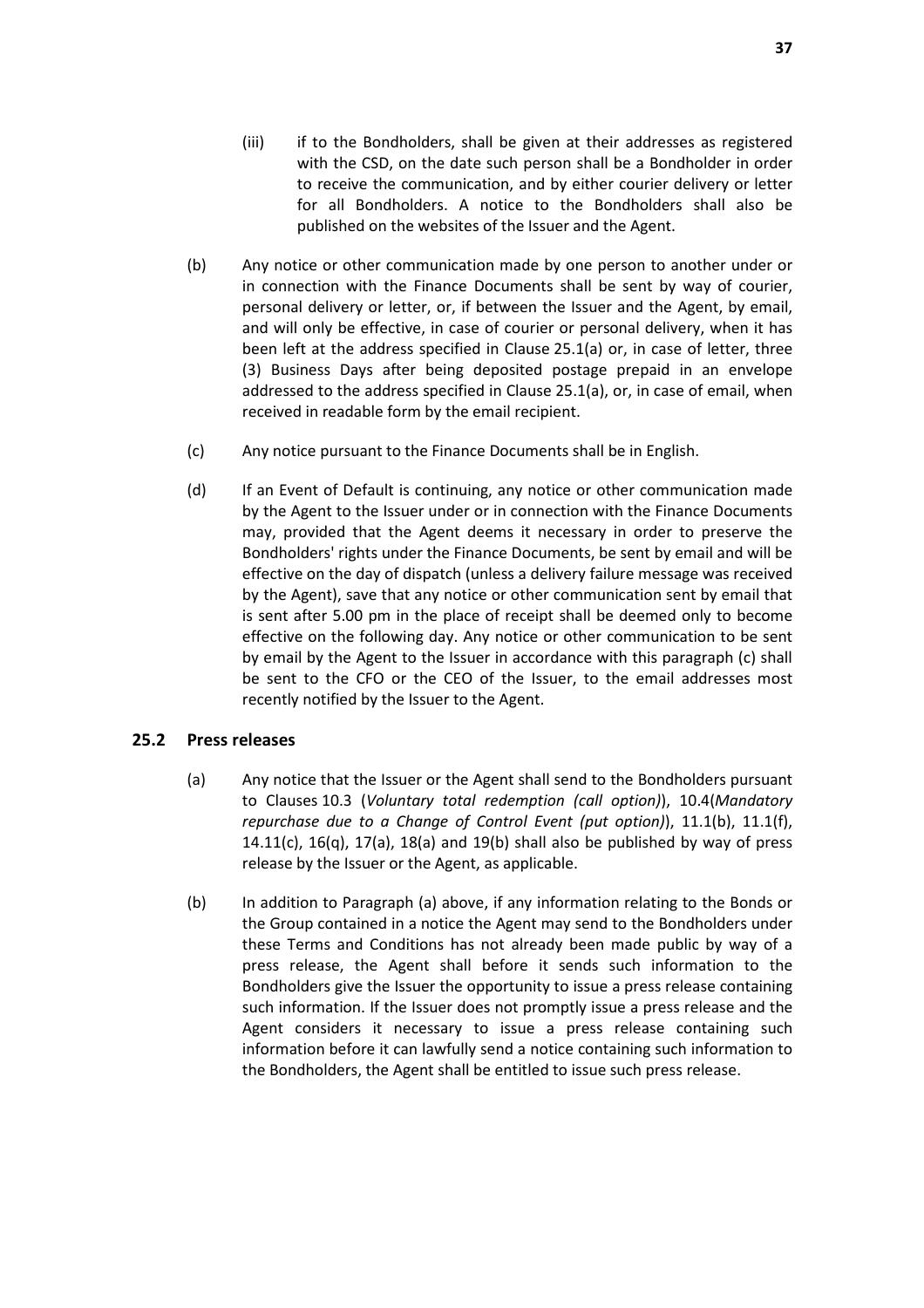## **26. Force Majeure and Limitation of Liability**

- (a) Neither the Agent nor the Issuing Agent shall be held responsible for any damage arising out of any legal enactment, or any measure taken by a public authority, or war, strike, lockout, boycott, blockade, natural disaster, insurrection, civil commotion, terrorism or any other similar circumstance (a "**Force Majeure Event**"). The reservation in respect of strikes, lockouts, boycotts and blockades applies even if the Agent or the Issuing Agent itself takes such measures, or is subject to such measures.
- (b) The Issuing Agent shall have no liability to the Bondholders if it has observed reasonable care. The Issuing Agent shall never be responsible for indirect damage with exception of gross negligence and wilful misconduct.
- (c) Should a Force Majeure Event arise which prevents the Agent or the Issuing Agent from taking any action required to comply with these Terms and Conditions, such action may be postponed until the obstacle has been removed.
- (d) The provisions in this Clause 25.2 apply unless they are inconsistent with the provisions of the Financial Instruments Accounts Act which provisions shall take precedence.

## **27. Governing Law and Jurisdiction**

- (a) These Terms and Conditions, and any non-contractual obligations arising out of or in connection therewith, shall be governed by and construed in accordance with the laws of Sweden.
- (b) The Issuer submits to the non-exclusive jurisdiction of the City Court of Stockholm (Sw. *Stockholms tingsrätt*).
- (c) Paragraphs (a) and (b) above shall not limit the right of the Agent (or the Bondholders, as applicable) to take proceedings against the Issuer in any court which may otherwise exercise jurisdiction over the Issuer or any of its assets.